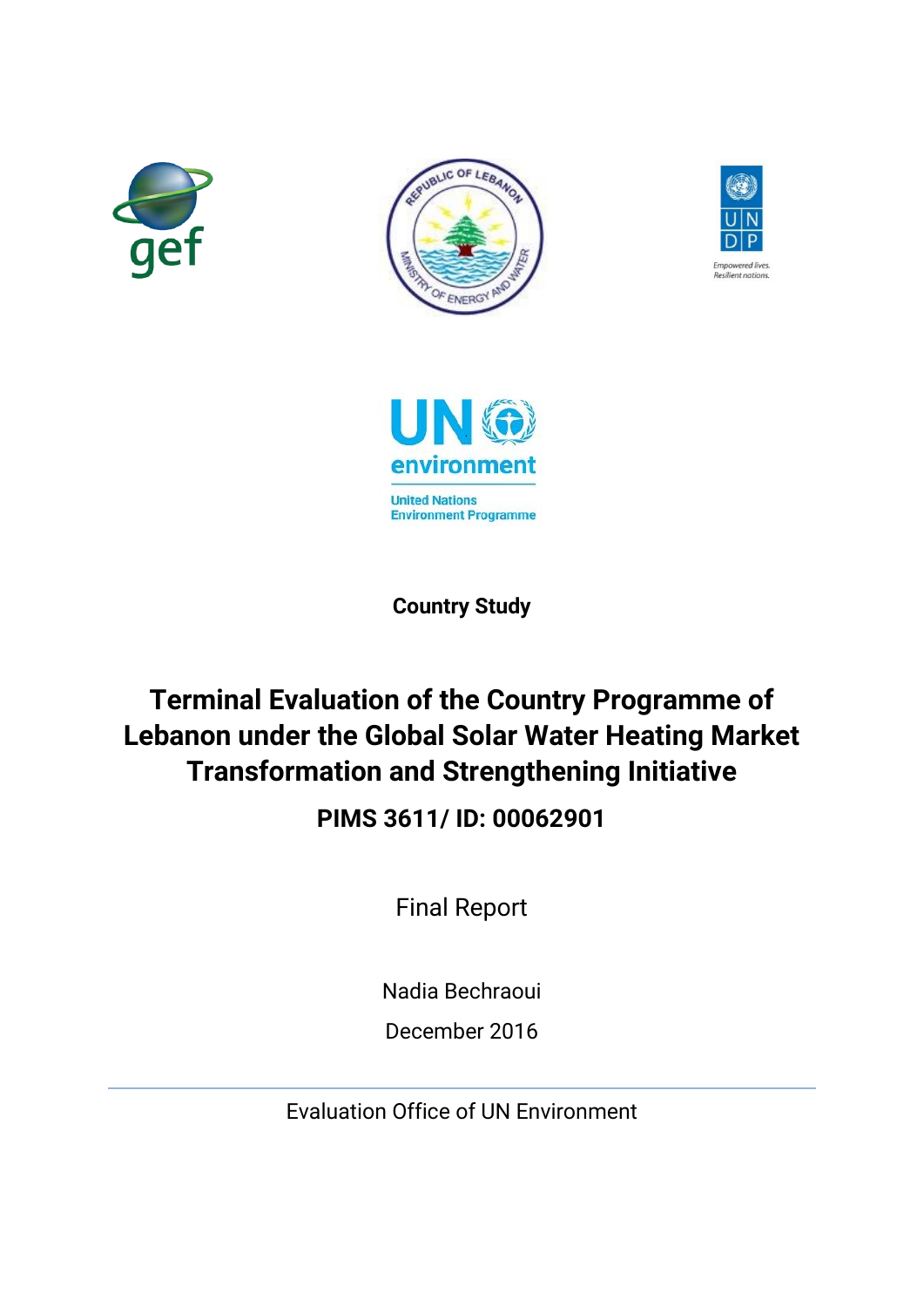## **Preamble**

This evaluation report has been produced as part of the Terminal Evaluation of the GEF/UNEP/UNDP project entitled 'Global Solar Water Heating Market Transformation and Strengthening Initiative' (GEF ID 2939). The UN Environment led global knowledge management component and United Nations Development Programme (UNDP) implemented country programmes in Albania, Chile, Lebanon and Mexico were evaluated under supervision of the Evaluation Office of UN Environment in 2016. This report serves as an independent evaluation of the Country Programme of Lebanon, but should be considered as part of the overall evaluation together with other country programme evaluations. These evaluation reports and related Terms of Reference are available at UN Environment Evaluation Office webpage (web.unep.org/evaluation/) and UNDP Evaluation Resource Centre (erc.undp.org).

This report has been prepared by an independent consultant evaluator and is a product of the Evaluation Office of UN Environment. The findings and conclusions expressed herein do not necessarily reflect the views of Member States or the UN Environment Senior Management, UNDP, or project stakeholders, who were consulted in the preparation of this report. This report, or portions thereof, may not be reproduced without explicit written reference to the source.

## **Project Identification Table**

| NAME OF THE PROJECT:                                       | The Country Programme of Lebanon under the Global Solar Water Heating Market<br>Transformation and Strengthening Initiative |                                                                         |                                                                                                               |
|------------------------------------------------------------|-----------------------------------------------------------------------------------------------------------------------------|-------------------------------------------------------------------------|---------------------------------------------------------------------------------------------------------------|
| GEF ID:                                                    | 2939                                                                                                                        | ATLAS ID (Award ID):                                                    | 50795                                                                                                         |
| UNDP PIMS ID:                                              | 3611                                                                                                                        | UNDP project ID:                                                        | 62901                                                                                                         |
| Project Type:                                              | Full-size project                                                                                                           | Focal Area(s):                                                          | Climate Change                                                                                                |
| GEF OP $#$ :                                               | 6                                                                                                                           | <b>GEF Strategic</b><br>Priority/Objective:                             | Promoting the Adoption of<br>Renewable Energy by<br>Removing Barriers and<br>Reducing Implementation<br>Costs |
| <b>Expected Start Date:</b>                                | <b>March 2009</b>                                                                                                           | Actual start date:                                                      | March 2009                                                                                                    |
| Planned completion date:                                   | 2013                                                                                                                        | Actual completion date:                                                 | April 30, 2014                                                                                                |
| Planned project budget at<br>approval (USD) <sup>1</sup> : | 3,160,500                                                                                                                   | Total expenditures reported<br>as of [December 30, 2014] <sup>2</sup> : | 1,145,548                                                                                                     |
| GEF grant (USD):                                           | 1,000,000                                                                                                                   |                                                                         |                                                                                                               |

**.** 

<sup>1</sup> ProDoc: UNDP managed budget 1,100,000

 $^2$  UNDP and GEF expenditure as per the CDR reports (not comparable figure with the overall budget)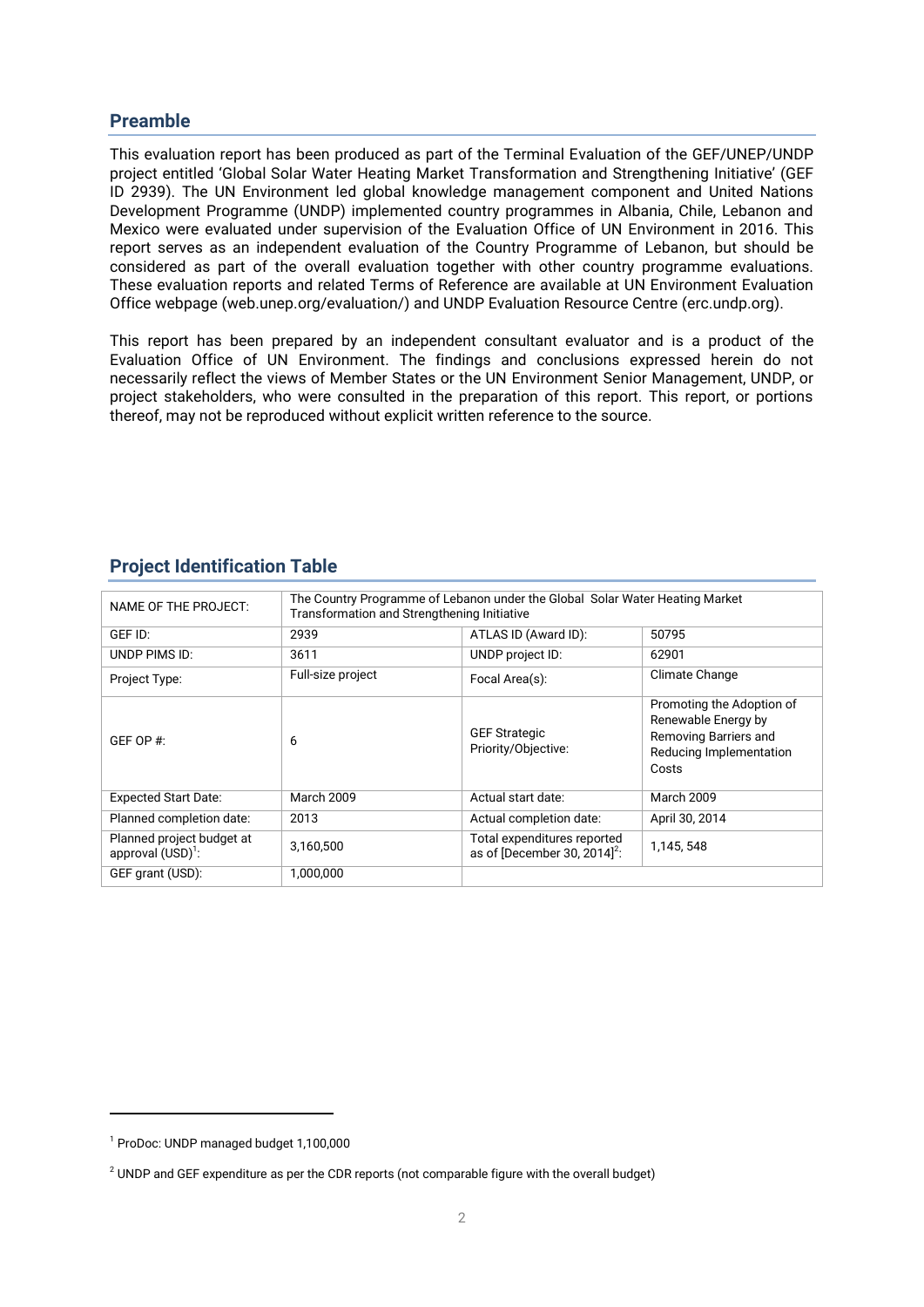# **Table of contents**

| 1            |                   |  |
|--------------|-------------------|--|
|              | 1.1               |  |
|              | 1.2               |  |
| $\mathbf{2}$ |                   |  |
|              | 2.1               |  |
|              | 2.2               |  |
|              | 2.3               |  |
|              | 2.4               |  |
|              | 2.5               |  |
|              | 2.6               |  |
|              | 2.7               |  |
| 3            |                   |  |
|              | 3.1               |  |
|              | 3.2               |  |
|              | 3.3               |  |
|              | 3.3.1             |  |
|              | 3.3.2             |  |
|              | 3.3.3             |  |
|              | 3.4               |  |
|              | 3.5               |  |
|              | 3.6               |  |
|              | 3.6.1             |  |
|              | 3.6.2             |  |
|              | 3.6.3             |  |
|              | 3.6.4             |  |
|              | 3.6.5             |  |
|              | 3.6.6             |  |
|              | 3.6.7             |  |
|              | 3.6.8             |  |
| 4            |                   |  |
|              | 4.1               |  |
|              | 4.2               |  |
|              | 4.3               |  |
|              | <b>ANNEX I.</b>   |  |
|              | <b>ANNEX II.</b>  |  |
|              | <b>ANNEX III.</b> |  |
|              | <b>ANNEX IV.</b>  |  |
|              | <b>ANNEX V.</b>   |  |
|              | <b>ANNEX VI.</b>  |  |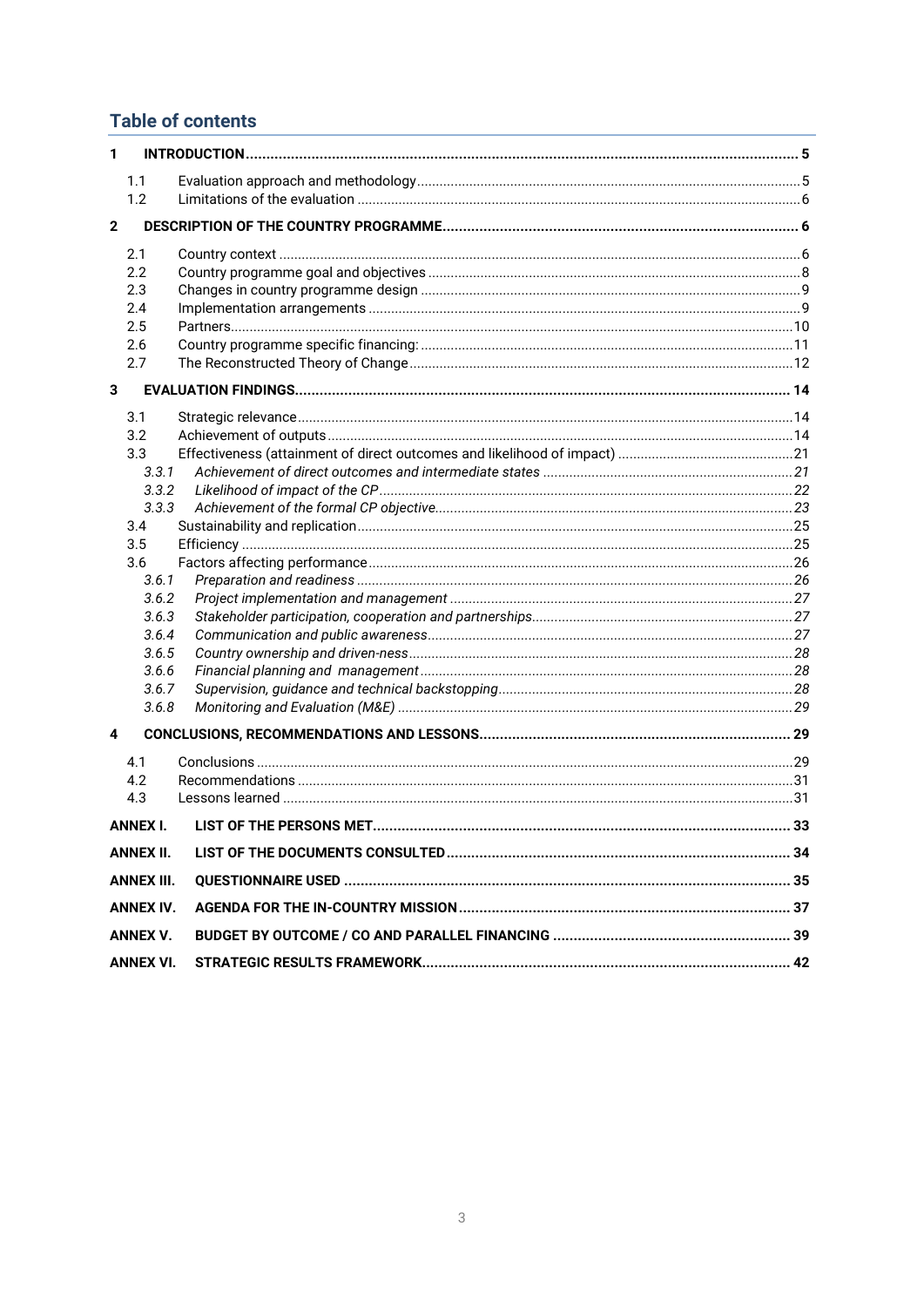# **ACRONYMS**

| <b>ALME</b>    | Association Libanaise pour la Maîtrise de l'Energie                    |
|----------------|------------------------------------------------------------------------|
| <b>BDL</b>     | Banque du Liban                                                        |
| <b>BEF</b>     | <b>Beirut Energy Forum</b>                                             |
| <b>CEDRO</b>   | Community Energy Efficiency and Renewable Energy Demonstration Project |
| CO             | <b>Country Office</b>                                                  |
| CP             | Country Programme (referring to the subject of this evaluation report) |
| <b>EDL</b>     | Electricité du Liban                                                   |
| <b>GEF</b>     | <b>Global Environment Facility</b>                                     |
| <b>GSWH</b>    | <b>Global Solar Water Heater</b>                                       |
| <b>GWH</b>     | Giga Watt Hour                                                         |
| <b>IEC</b>     | International Electro-Technical Commission                             |
| IRI            | Industrial Research Institute                                          |
| <b>KM</b>      | Knowledge Management                                                   |
| <b>LCEC</b>    | Lebanese Center For Energy Conservation                                |
| LGBC           | Lebanese Green Building Council                                        |
| LIBNOR         | Lebanese Standard Institute                                            |
| <b>LRF</b>     | Lebanon Recovery Fund                                                  |
| <b>LSES</b>    | Lebanese Solar Energy Association                                      |
| M&E            | Monitoring and Evaluation                                              |
| <b>MEHE</b>    | Ministry of Education and Higher Education                             |
| MEW            | Ministry of Energy and Water                                           |
| МW             | Mega watt                                                              |
| NEEREA         | National Energy Efficiency and Renewable Energy Action                 |
| <b>OME</b>     | Observatoire Méditerranéen de l'Energie                                |
| <b>NPC</b>     | National Project Coordinator                                           |
| <b>PPES</b>    | Policy Paper for the Electricity Sector                                |
| <b>PRODOC</b>  | <b>Project Document</b>                                                |
| <b>RCREEE</b>  | Regional Center for Renewable Energy and Energy Efficiency             |
| <b>RTOC</b>    | Reconstructed Theory of Change                                         |
| <b>SESOBEL</b> | Service Social pour le Bien-Etre de l'Enfant au Liban                  |
| <b>SIDA</b>    | Swedish International Development Cooperation Agency                   |
| <b>SHAMCI</b>  | Solar Heating Arab Mark and Certification Initiative                   |
| <b>SRF</b>     | <b>Strategic Results Framework</b>                                     |
| <b>SWH</b>     | <b>Solar Water Heating</b>                                             |
| <b>TOC</b>     | Theory of Change                                                       |
| <b>UNEP</b>    | United Nations Environment Programme/UN Environment                    |
| <b>UNDP</b>    | United Nations Development Programme                                   |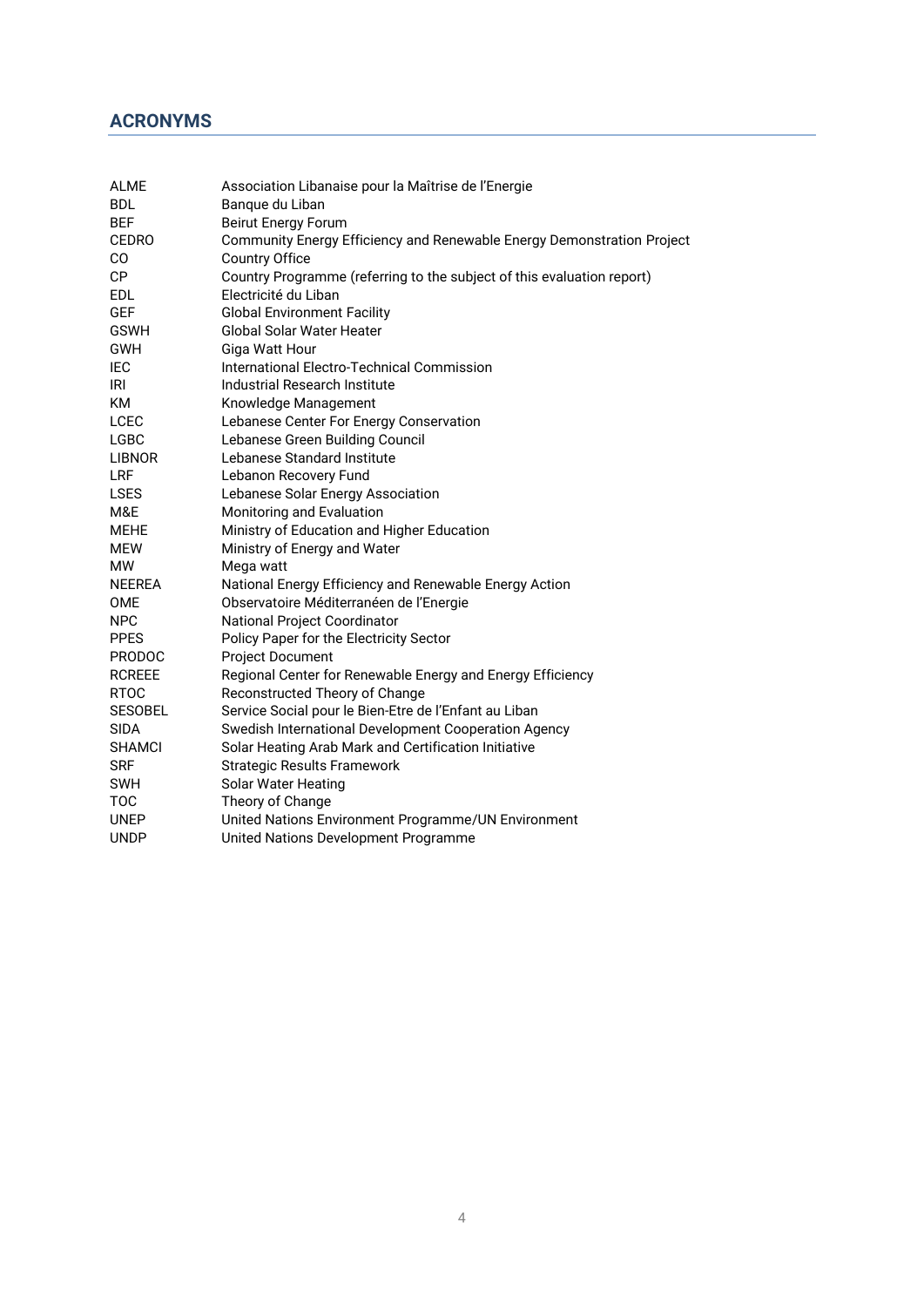## <span id="page-4-0"></span>**1 INTRODUCTION**

**1.** The subject of this evaluation is the Lebanese component (hereafter referred to as "the Country Programme" (CP)) of the GEF/UNEP/UNDP project entitled 'Global Solar Water Heating Market Transformation and Strengthening Initiative' (hereafter referred to as "the GSWH initiative"). This evaluation report has been produced as part of the overall Terminal Evaluation<sup>3</sup> of the GSWH initiative.

**2.** This report presents the findings of the terminal evaluation of the Lebanese Country Programme that took place in March – July 2016. The CP received a grant of 1.0 million USD from the Global Environmental Facility (GEF) and was developed in 2008 as part of a UNEP and UNDP initially six-country project<sup>4</sup> (Algeria cancelled its participation), with the Knowledge Management and Networking component managed by the UNEP, and the individual implementation aspects in the individual countries were managed by the UNDP in the form of six nationally executed (NEX) projects. The project document was signed jointly by the UNDP and the Government of Lebanon in March 2009, for a project duration of 4.5 years. The CP finally concluded on April 30, 2014.

## <span id="page-4-1"></span>**1.1 Evaluation approach and methodology**

**3.** The terminal evaluation was coordinated by the UNEP Evaluation Office and thus follows the UNEP evaluation policy and programme manual. The approach has been adapted and is aligned with UNDP and GEF requirements. This evaluation is guided by the TOR developed for the overall terminal evaluation of the GSWH initiative. Each country programme under the GSWH Initiative (in Albania, Chile, Lebanon and Mexico) is assessed against the evaluation criteria specified in the evaluation TOR (section 4). The evaluation has two primary purposes: (i) to provide evidence of results to meet accountability requirements, and (ii) to promote operational improvement, learning and knowledge sharing through results and lessons learned among UNEP, UNDP, and other partners

**4.** The evaluation assesses the country programme with respect to a minimum set of evaluation criteria grouped in five categories: (1) Strategic Relevance; (2) Attainment of objectives and planned result, which comprises the assessment of outputs achieved, effectiveness and likelihood of impact; (3) Sustainability and replication; (4) Efficiency; and (5) Factors and processes affecting project performance, including preparation and readiness, implementation and management, stakeholder participation and public awareness, country ownership and drivenness, financial planning and management, supervision and backstopping, and project monitoring and evaluation.

**5.** The evaluation utilizes the Theory of Change (TOC) approach to depict the impact pathways from outputs through outcomes towards impacts. It will also assess the sustainability and the factors that influenced or could influence the replication and scaling up of the CP results and the state of the enabling environment for a sustainable SWH market in Lebanon after its completion. Efficiency through cost-effectiveness and timeliness of CP execution will also be assessed.

**6.** Outputs from this TE will provide guidance in view of charting future directions to ensure that the market transformation of solar water heaters in Lebanon is sustained (learning) and aims to feed in to the synthesis and conclusions of the overall terminal evaluation of the GSWH initiative (accountability of the results).

**.** 

 $3$  Terms of Reference concerning the overall terminal evaluation of the GSWH initiative are available at UNEP evaluation office webpage

<sup>4</sup> Albania, Algeria, Chile, India, Lebanon, Mexico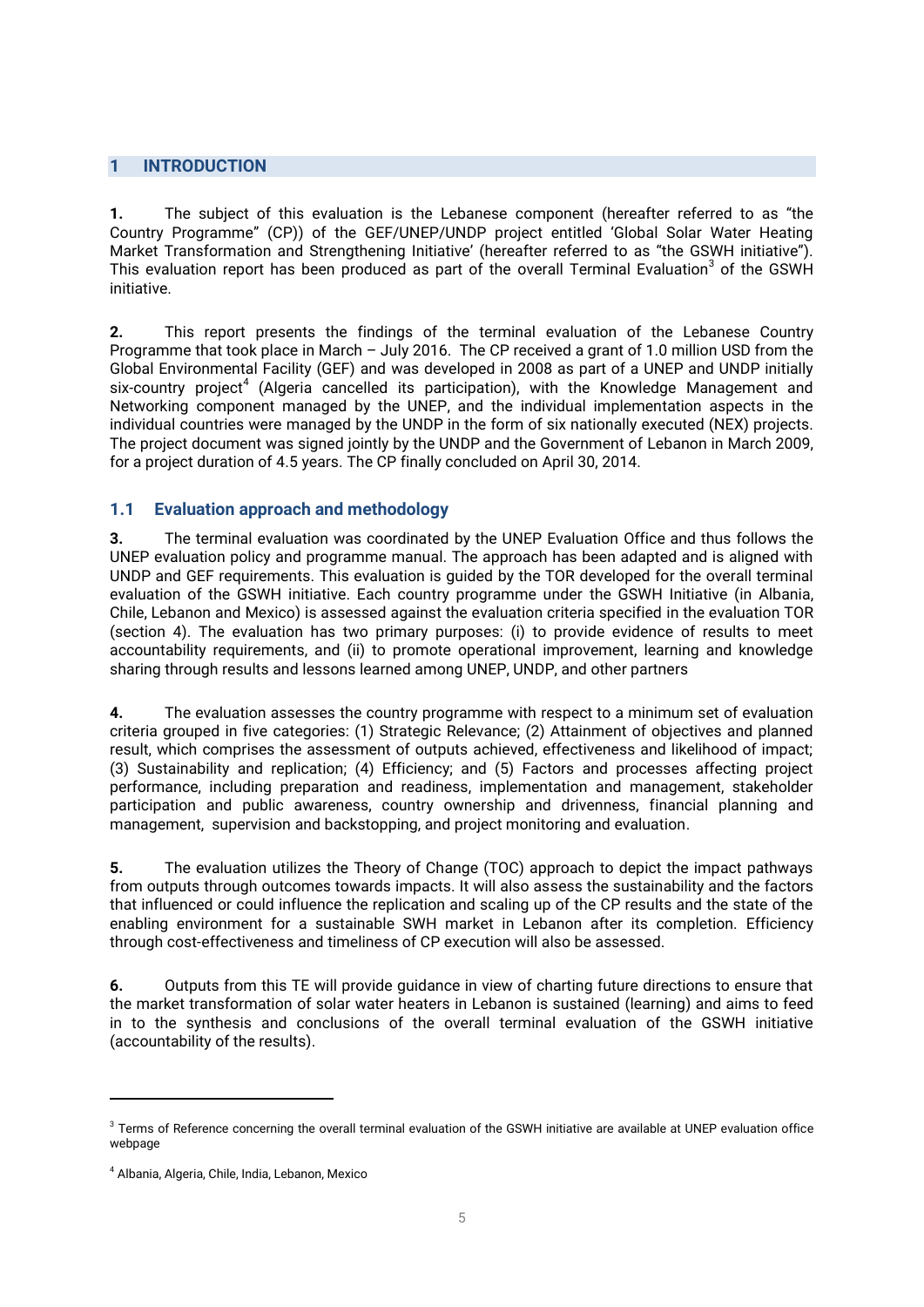**7.** The methodology adopted for this CP assessment includes a review, prior to the country mission, of all relevant project documentation and pertinent background information. Interviews with key project personnel and other relevant stakeholders from Government, Academia, Associations and Private sector also took place as well as a field visit to SESOBEL<sup>5</sup> in Ain El Rihani which has benefited from the CP.

**8.** A full list of documents reviewed and people interviewed are provided in Annexes 1 and 2. The list of questions prepared for the interviews and the detailed agenda of the field mission are also provided in Annexes 3 and 4.

**9.** Preliminary findings after the in-country mission were shared with the UNDP and CP team prior to the departure of the evaluator. Additional consultations, later in the CP assessment process, were done by email for the checking of the factual errors and omissions.

**10.** Project outcomes are assessed as per GEF performance ratings as follows:

- **•** Highly Satisfactory (HS): There is no shortcomings in the achievement of the objectives.
- **•** Satisfactory (S): There are minor shortcomings in the achievement of the objectives.
- **•** Moderately Satisfactory (MS): There are moderate shortcomings in the achievement of the objectives.
- **•** Moderately Unsatisfactory (MU): There are significant shortcomings in the achievement of the objectives.
- **•** Unsatisfactory (U): there are major shortcomings in the achievement of the objectives.
- **•** Highly Unsatisfactory (HU): There are severe shortcomings in the achievement of the objectives.

## <span id="page-5-0"></span>**1.2 Limitations of the evaluation**

**11.** The short duration of the in-country mission (3 days) meant that a list of questions, which does not claim to be in any way exhaustive, was prepared with a focus on main issues. However, the range of interviewees was sufficiently wide to represent adequately the variety of the parties involved and to make it possible to collect perceptions and points of views from different sources. The triangulation of the responses was made possible by focusing on the same questions and useful conclusions could therefore be drawn regarding the CP.

#### <span id="page-5-1"></span>**2 DESCRIPTION OF THE COUNTRY PROGRAMME**

#### <span id="page-5-2"></span>**2.1 Country context**

**.** 

**12.** Lebanon is a small Mediterranean country (with a total area of 10,400 km<sup>2)</sup> benefiting from a generous amount of sunshine (the average solar radiation is 1,825 Kwh/m<sup>2</sup>, year $^6$ ).

**13.** During the 1990s and the 2000s, Lebanon enjoyed a sustained economic growth and improved political stability that translated into a substantial growth of electricity demand surpassing additional capacity of the current electricity generation levels. In 2009, the energy required was estimated at 15,000 GWh while the energy produced and purchased amounted to 11,500 GWh, leading

<sup>&</sup>lt;sup>5</sup> A Non-Governmental Organization founded in 1976 whose mission is to provide social services to disabled children and their families.

<sup>&</sup>lt;sup>6</sup> Project document of the Lebanon component of the GSWH project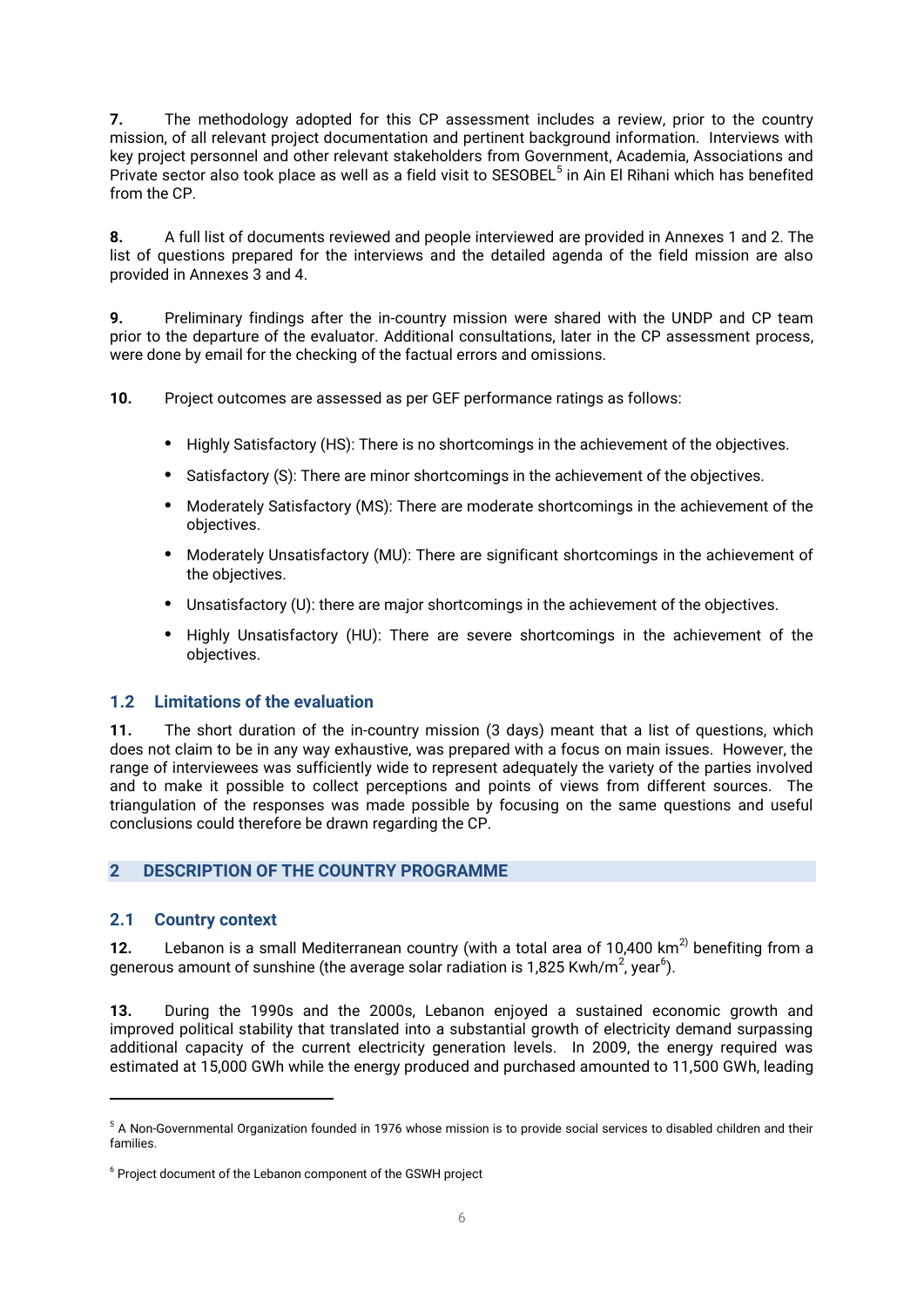to a deficit of 23%. The deficit was a result of the ageing and poorly maintained power plants, a suboptimal use of power plants fuels (gasoil instead of natural gas) and losses estimated at 40%, which include (15% technical losses, 20% non-technical losses and 5% uncollected bills)<sup>7</sup>. An estimated 7.5%<sup>8</sup> of the total electricity requirements in 2009 were imported from Syria and Egypt through grid interconnections. Electricity is also produced through renewable sources, mainly hydro-power plants, with an estimated capacity of 274 MW in 2010 $^9$ . Lebanon also imports almost all of its other energy and is highly dependent on fossil fuels (95% $^{10}$ ) making its economy very vulnerable to world oil fluctuations. In addition, the country does not strategically stock up on its energy and retail prices are inevitably affected by market fluctuations.

**14.** Hot water needs for the domestic sector as well as for commercial end-users are for the most part dependent on electric water heaters. This is mainly due to the relatively low electricity tariff (electricity is, as a matter of fact, heavily subsidized in Lebanon) making electric heating more accessible than other means of heating. The use of diesel and gas for hot water needs has been observed mainly with commercial end-users.

**15.** However, due to the growing electricity demand, Electricité du Liban (EDL) is not always able to supply the electricity needed and there are often power-cuts which range from 9 hours to 12 hours per day, across the year. Therefore, most households and commercial end-users turn to alternatives, such as subscribing to individual private generators or using UPS (Uninterruptible Power Supply) or APS (Advanced Planning and Scheduling) systems (which they charge when supply is available from EDL, and then discharge during power-cuts).

**16.** Solar water heating systems started to make their mark on the Lebanese market in the early 1990s. The expected financial savings and reduced electricity bills were the main motivation for their installation. However, the high installation and up-front cost proved to be a major burden which turned away many users from considering this purchase.

**17.** At the time when the CP was launched in 2009, a substantial number of weaknesses affected the SWH market<sup>11</sup>. These could be summarized as follows:

- No public institution in place to actively promote a sustainable market growth of SWH financing mechanisms and new delivery models;
- No certification and training system in place for SWH systems installers;
- No specific building regulations, fiscal or public financial incentives in place;
- No specific regulation for SWH standards, certification or quality control mechanisms and no availability of a testing facility for SWH;
- No results and experiences documented and disseminated;
- No specific facilitated financing and new delivery mechanisms offered and marketed for the SWH purchase;
- Lack of effective and focused public awareness efforts and initiatives;
- Lack of capacity of the supply side to offer equipment and associated services at the required level to sustain the market growth; and
- Lack of local capacity in the SWH market.

1

 $^7$  Prof Raymond Ghajar, Senior Energy Advisor at MEW « Policy paper for the electricity sector », September 2010 <sup>8</sup> Marc Ziade, American University of Beirut, September 2012

 $^9$  In "Regional Market assessment report in the Mediterranean countries" OME/UNEP, 2014 <sup>10</sup> In "Regional Market assessment report in the Mediterranean countries" OME/UNEP, 2014

<sup>&</sup>lt;sup>11</sup> In « Solar Water Heaters' Market Evaluation: case-study of Lebanon, UNEP, November 2015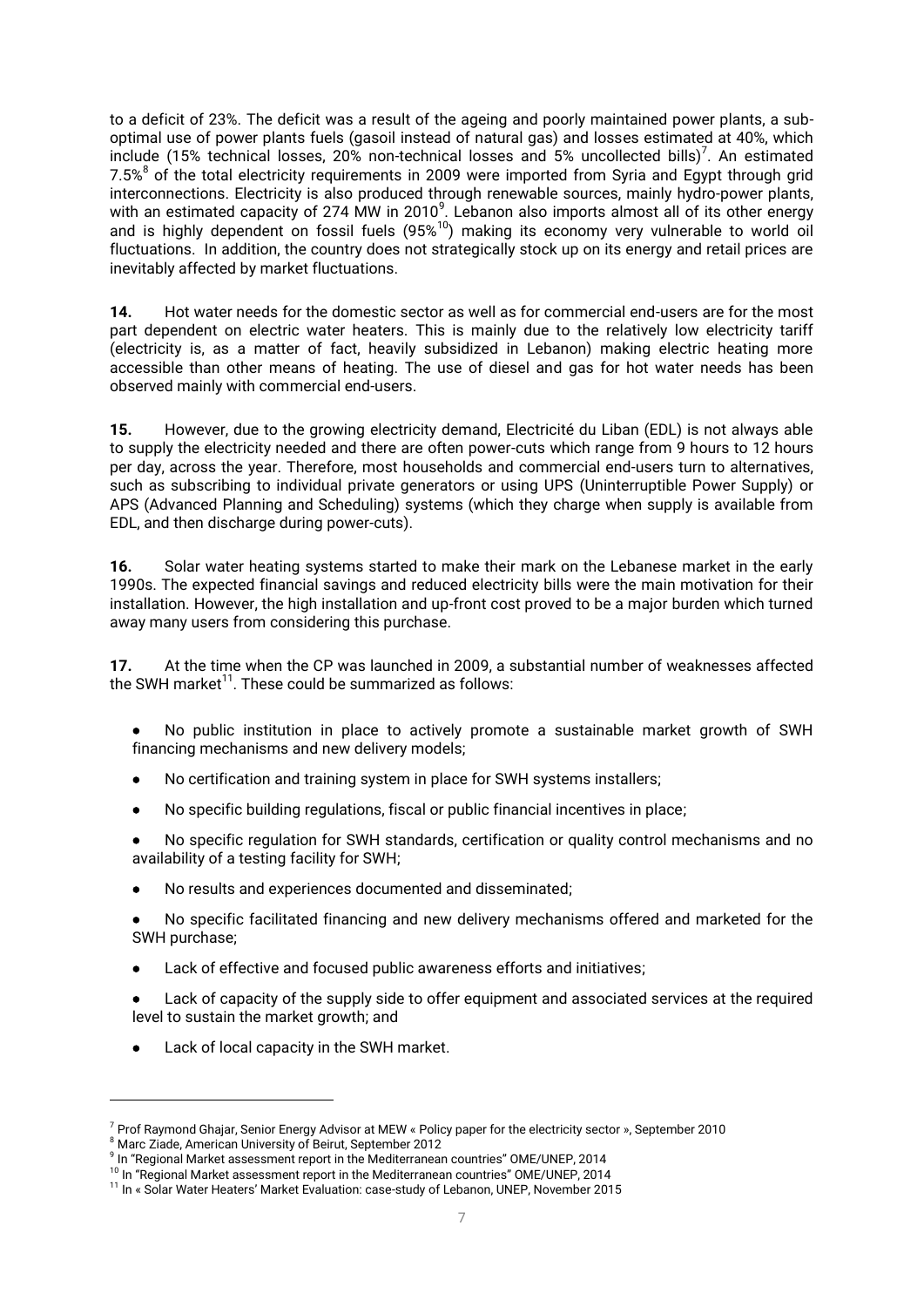**18.** In terms of market situation, there were only 8 small SWH manufacturers and 15 importing and installation companies in 2005. Regarding manufacturing, most manufacturers only construct the water tanks, very few manufacturers of the solar panels. Products are essentially imported from China and Turkey.

## <span id="page-7-0"></span>**2.2 Country programme goal and objectives**

**19.** The CP aims at accelerating and sustaining the market development of solar water heating in Lebanon with an objective to 1) facilitate the installation of 190,000  $m^2$  of new installed collectors over the period 2009-2014, an annual sale target of 50,000  $m^2$  reached by the year 2014 and, most importantly, it aims at laying the foundation for an expected continuing growth to reach the set target of 1,050,000 m<sup>2</sup> of total installed solar water heater capacity by 2020; 2) reach 75 m<sup>2</sup> per 1,000 inhabitants target with a steady average growth rate of 15-20% and continuation until the expected saturation point of 75/1,000 inhabitants, by the time of the conclusion of the project and to reach an additional 200-225  $m^2/1,000$  inhabitants by 2020; and 3) ensure that over 80% of clients who purchased a SWH system report a good experience on the basis of problem-free good quality products and after-sales services.

**20.** The CP has mainly targeted the residential (individual houses and buildings) and the commercial and services sectors. SWH dealers and installers, SWH manufacturers and importers, engineers and architects, professional associations, students were involved as stakeholders.

**21.** In terms of energy saving, this corresponds to over 1.0 million MWh of new fossil fuel power capacity offset by using solar power instead of electricity for water heating, as well as an estimated cumulative greenhouse gas reduction potential of over 3 million tons of  $CO<sub>2</sub>$  by the end of 2020.

**22.** The project strategy is clustered by outcomes: sustainable growth in demand by an i) enabling policy framework; ii) enhanced awareness; iii) available financing; iv) supply of reliable technology and services; and v) replication, which together will achieve the project objective.

**23.** The outputs and activities under the **first outcome** which is a policy component were designed to raise the awareness of the key national policy makers on the benefits of SWH and facilitate the development and adoption of a legal and regulatory framework conducive for sustainable development of the SWH market in Lebanon.

**24.** The outputs and activities under the **second outcome** were designed to complement the marketing efforts of the private sector by raising the awareness of the targeted end-users on the benefits, economic feasibility and other characteristics influencing a positive purchasing decision. As a neutral actor, independent from commercial ties, the CP would be better positioned to provide impartial and better trusted information to the targeted end users about the characteristics, financial and environmental benefits of the technology, the available suppliers and installers and available public support. General public awareness raising activities were complemented by educational activities at secondary schools and at the architecture, building, energy and environmental engineering branches of the university (linked also to the envisaged use of the testing facility under Component 4 for educational purposes) as well as by specific articles or supplemental annexes in the professional magazines dealing with energy and environment, thereby targeting those professional groups that are often influencing the decision making of the final end-users. In areas where solar thermal is not yet widely used, demonstration projects were seen as a useful tool to support awareness and promotion campaigns.

**25. Third outcome** was designed to generate demand for the technology through applicable consumer financing and, as applicable, financial support schemes with an objective to leverage at least USD 15-25 million (about 25% of the total investments needs) for the set target of 190,000  $\text{m}^2$  of new SWH capacity through these financing mechanisms. Training sessions would be organized to familiarize the bankers with the SWH panels market, its trends and development and financing experiences from other countries. By building on the outcome of the initial market survey, the project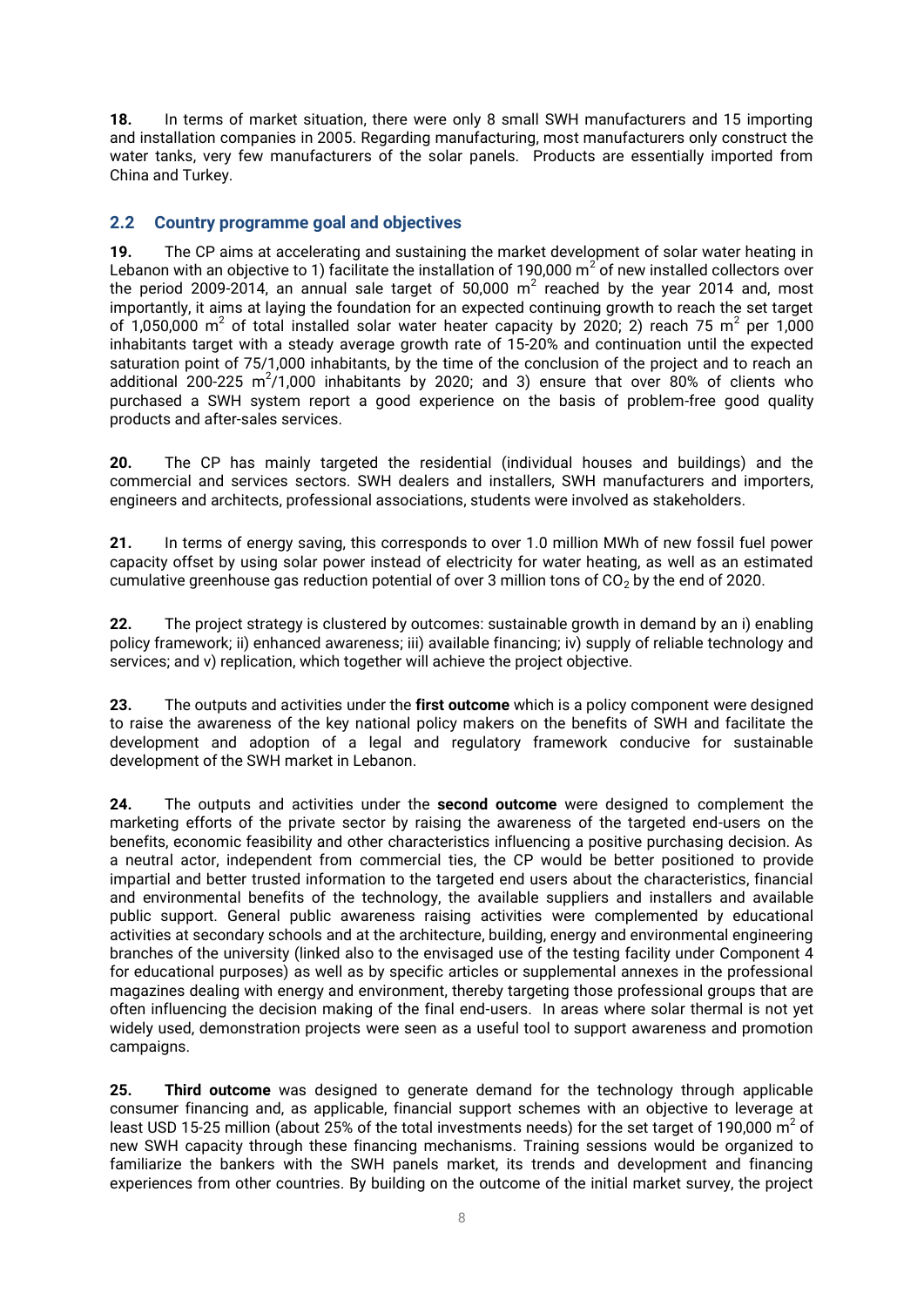also aims to support the development and introduction of new financing instruments such as concessional loans, vendor financing or financing through SESCOs to effectively stimulate the market. In this respect, the CP seeks to raise the awareness and build the capacity of the local financing institutions and other key stakeholders, such as local vendors, power utilities, to structure and introduce new or apply existing financing products or other delivery models, which are expected to be attractive for the targeted end users and thus promote the demand.

**26.** After creating the demand for the technology, the **fourth outcome** was about ensuring that consumers have a satisfactory experience with it. Certification and quality assurance contribute to a trouble-free use of solar water heating and subsequently increase consumer confidence in the technology. Given the level of maturity of the Lebanese market at the time of the project design, the quality control system was expected to start as a voluntary system driven by the supply side.

**27.** At the product level, the plan was to develop requirements and criteria that proves the conformity of the products with the standards. These criteria were mainly expected to look technical quality issues (safety, performance and durability). Given the voluntary nature of the system, it is also essential for its proper functioning that it will be formally accepted by all the key supply side stakeholders in Lebanon. The thinking behind this approach was that as the market matures, standards can become mandatory and regulated more formally by an independent certification institute such as LIBNOR. Over the time, the certification mechanism will grow to a full sized formal certification system like the Solar Keymark.

**28.** For the installation part, a set of criteria was planned to develop the know-how of installers (plumbers and mechanical/HVAC engineers) and build their capacity to install units at an acceptable level. A recognition scheme for SWH installers (course and exam) was planned to be introduced to create an incremental value for the companies or individuals involved. The purpose was also to make the training materials available through the Knowledge Management component of the Global SWH project, and the EU-supported SUNTRAIN programme was planned to be utilized to the extent possible and adapted to the Lebanese conditions.

**29. Fifth outcome** was designed to ensure continuing SWH market monitoring and promotion in Lebanon after the CP has ended, and to support next generation project designers and governments with experience and recommendations from the CP by compiling and disseminating the project results and lessons learnt, thereby also serving the knowledge management component of the global SWH project. The outputs and activities under Outcome 5 will facilitate the required follow-up activities in the field of further capacity building, market promotion, supply chain strengthening and financing needs, including support to LCEC which could continue the market monitoring and support for facilitating growth of the SWH market on a self-sustaining basis.

**30.** The specific country component outputs are presented in table in Section 3.2: Achievement of outputs.

## <span id="page-8-0"></span>**2.3 Changes in country programme design**

**31.** In addition to budget revisions, the CP has not undergone formal changes in design during its implementation but had to adopt an adaptive management approach in respect of several constraints or new developments. Initial information going back in 2008 was updated and during the inception phase, activities were refined while outcome level targets were not modified from the initial project design.

## <span id="page-8-1"></span>**2.4 Implementation arrangements**

**32.** The CP was implemented according to the Support to National Implementation Modality (NIM) of UNDP. The Ministry of Energy and Water (MEW) was the executing agency and had appointed the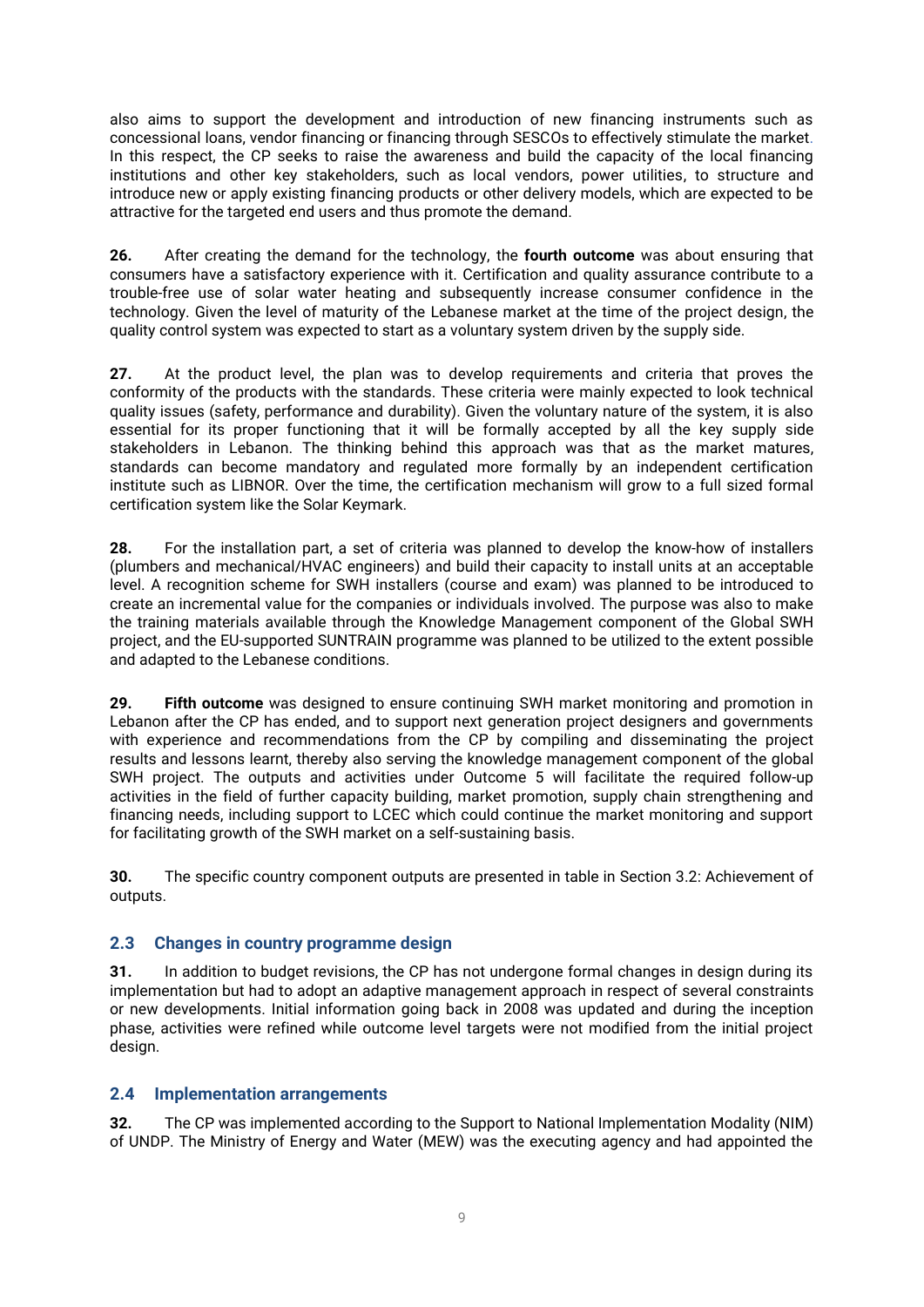Lebanese Center for Energy Conservation (LCEC)<sup>12</sup> as the National Project Coordinator (NPC) for the CP. A Project Steering Committee has been set up to supervise and guide the project implementation. It included representatives of the Government of Lebanon and UNDP and on as needed basis, representatives of other institutions<sup>13</sup> that have been providing direct cost-sharing for the project activities. However, its role was more about overview of the achievements of the CP and its coordination within national programmes and policies and not really that of technical backstopping per se.

**33.** A Project Management Unit (PMU) was established within the MEW, for day-to-day management of the project. The UNDP Country office (UNDP CO) was in charge of monitoring the progress made towards planned results and had regular contacts with the PMU. It also provided administrative support upon request and ensured the overseeing of financial matters in accordance with the NEX/NIM guidelines.

**34.** The Knowledge Management and Networking component of the UNEP GSWH project was responsible for providing a technical backstopping and contributing to global knowledge sharing and dissemination of best-practices and lessons learned.

## <span id="page-9-0"></span>**2.5 Partners**

**.** 

**35.** The main partners for the CP are the following:

**36.** The **Ministry of Energy and Water (MEW**) consists of 9 general directorates including Electricité Du Liban (EDL, Electric power utilities). It is responsible for the overall development of the energy sector and has initiated legal and institutional reforms towards re-structuring the country's energy sector and developing a comprehensive energy law that would promote the role to be played by clean energy alternatives.

**37.** The **Lebanese Center for Energy Conservation (LCEC)** is an NGO affiliated to the MEW and which operates under the direct supervision of the MEW. It addresses end-use energy conservation and renewable energy at the national level. It was created in 2002 as a project financed by the Global Environment Facility (GEF) and the Ministry of Energy Water (MEW) under the management of the United Nations Development Programme (UNDP).

**38.** The **Ministry of Environment** which is the focal point for the GEF and who is executing several international environmental projects and plays an important role towards promoting the solar thermal applications in Lebanon.

**39.** The **Order of Engineers and Architects**, which has collaborated with the UNDP/GEF Energy Efficiency Building Project (started in 2002) to develop the Lebanese thermal standards for buildings, and has also recently reached an agreement with mechanical engineers to provide voluntary design drawings for solar water heaters in villas and houses to be included in the application for permits to build.

 $12$  The LCEC started its operations in early 2005 with the team that was set up back in 2002 to implement a new joint MEW-UNDP/GEF project called "Cross-sectoral energy efficiency and removal of barriers to ESCO operation". The LCEC project succeeded in implementing a number of activities to push for energy efficiency development in Lebanon. LCEC gradually established itself as an independent technical national center offering all kinds of services dedicated to energy efficiency and renewable energy. GEF and UNDP extended their support to the LCEC in 2009 until the end of 2013 when it received its first financial support from the MEW. The MEW support ensured the sustainability of the center for a minimum of 5 years. LCEC also benefits from the support of the European Union (EU) through a contract signed with the Central Bank of Lebanon (BDL)[.](https://en.wikipedia.org/wiki/Lebanese_Center_for_Energy_Conservation#cite_note-intro-1)

<sup>&</sup>lt;sup>13</sup> The Swedish International Development Agency (SIDA), the Spanish Agency for International Cooperation, the Hellenic Aid, the Lebanon Recovery Fund and private SWH system manufacturers, importers and/or installers.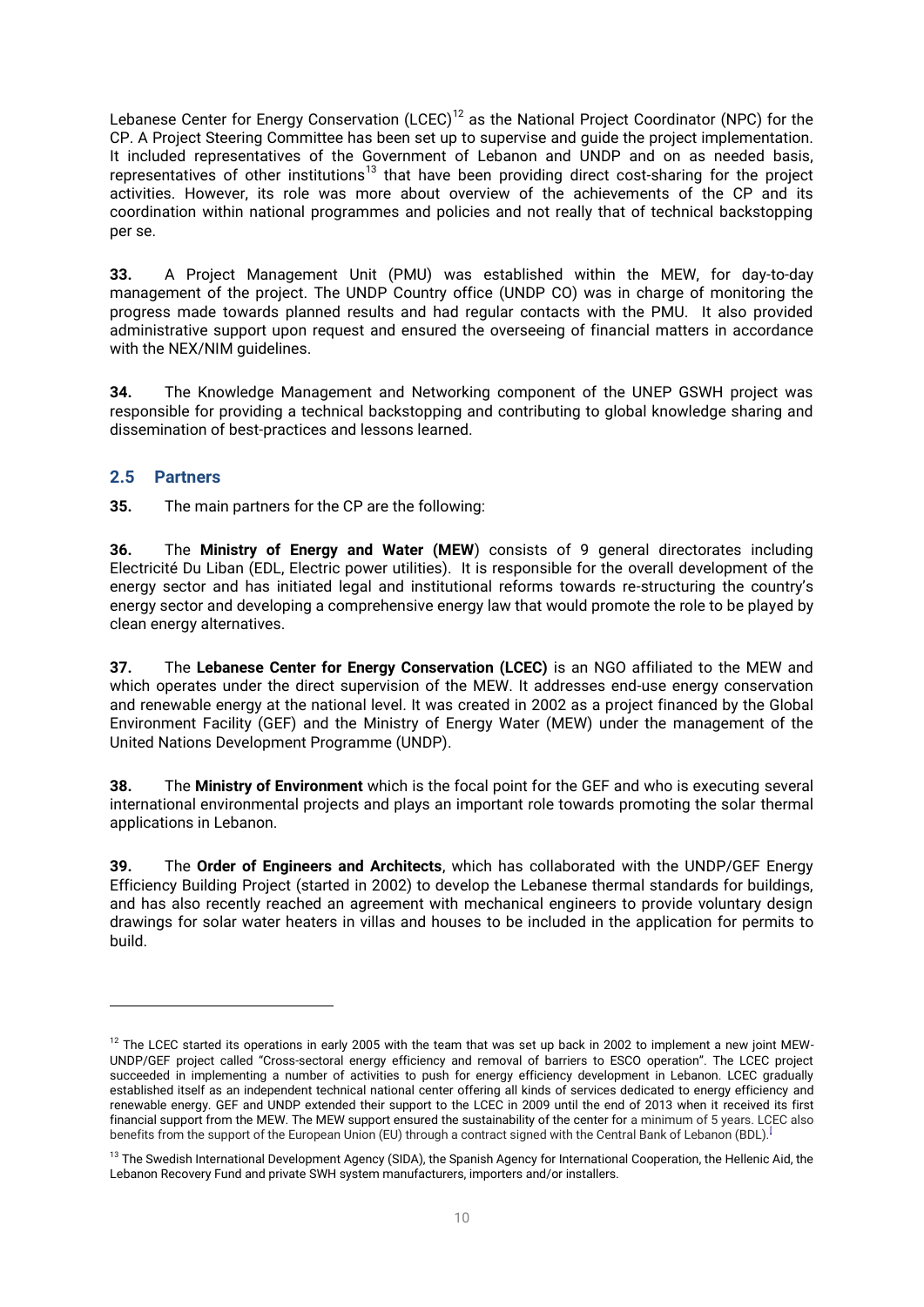**40.** The **Ministry of Public Works and Transport** is following up the execution of the Building law and is responsible for granting construction permits. The ministry has also collaborated with developing thermal standards for buildings through its Directorate General on Urban Planning.

**41.** The **Lebanese Standards Institute (LIBNOR)** is a public organization responsible for developing national standards and for the issuance of the Lebanese Conformity Mark (NL: Normes Libanaises).

**42.** The **Industrial Research Institute (IRI)** is a semi-public institute, responsible for quality control, the compliance of equipment and goods with the adopted norms, for testing and certifications of all manufactured and imported goods. IRI's role is to regulate the Lebanese market for all imported energy efficiency and solar thermal equipment in close collaboration with the LCEC.

**43.** The **Lebanese Solar Energy Solar (LSES)** which includes the local manufacturers of solar thermal units in Lebanon and renewable energy experts, respectively, both involved with the promotion of solar thermal systems.

**44.** The **Association Libanaise pour la Maîtrise de l'Energie (ALME)** includes renewable energy experts and its main objective is to promote renewable energy in Lebanon. It has been involved in many SWH projects as well as in studies and research.

**45. Technical schools and universities** as well as the **Ministry of Education and Higher Education** in Lebanon which are meant to play an important role in the promotion of SWH by developing solar energy courses and research towards the acquisition by engineers of theoretical knowledge in SWH.

**46.** The banking sector, through the **Banque du Liban (BDL)** and the **private sector**, including SWH manufacturers, importers, sellers and installers who are involved in the important role of developing the market and ensuring its sustainability.

**47.** The **Lebanon Green Building Council (LGBC)**, founded in 2008, is an independent non-profit organization committed to developing a sustainable green buildings industry for the country. It is a coalition of corporations, contractors, designers, universities, and non-profit organizations working together to promote buildings that are environmentally safe, healthy places to live and work, and to provide stewardship towards a sustainably built environment.

**48.** The **Community Energy Efficiency and Renewable Energy Demonstration Project (CEDRO project)** is a UNDP managed project funded by the Government of Spain (USD 9.7 M) over the period 2010-2014. CEDRO, in its earlier phases (1, 2 & 3), implemented 13 Solar Water Heater applications in several public hospitals throughout Lebanon. The 4th 2014-2017 phase, is funded by the EU and its aim is to extend the on-going assistance provided by the UNDP to the Government of Lebanon to develop and implement a national sustainable energy strategy and action plans to mitigate climate change.

**49.** All these organizations have been active partners of the CP and most of them were also represented in the CP steering committee.

## <span id="page-10-0"></span>**2.6 Country programme specific financing<sup>14</sup>:**

**50.** The total project budget under the control of the UNDP amounted USD 1,100,000 of which USD 1,000,000 was provided by the Global Environment Facility (GEF) and USD 100,000 by UNDP's regular

**.** 

<sup>&</sup>lt;sup>14</sup> Extracted from the project document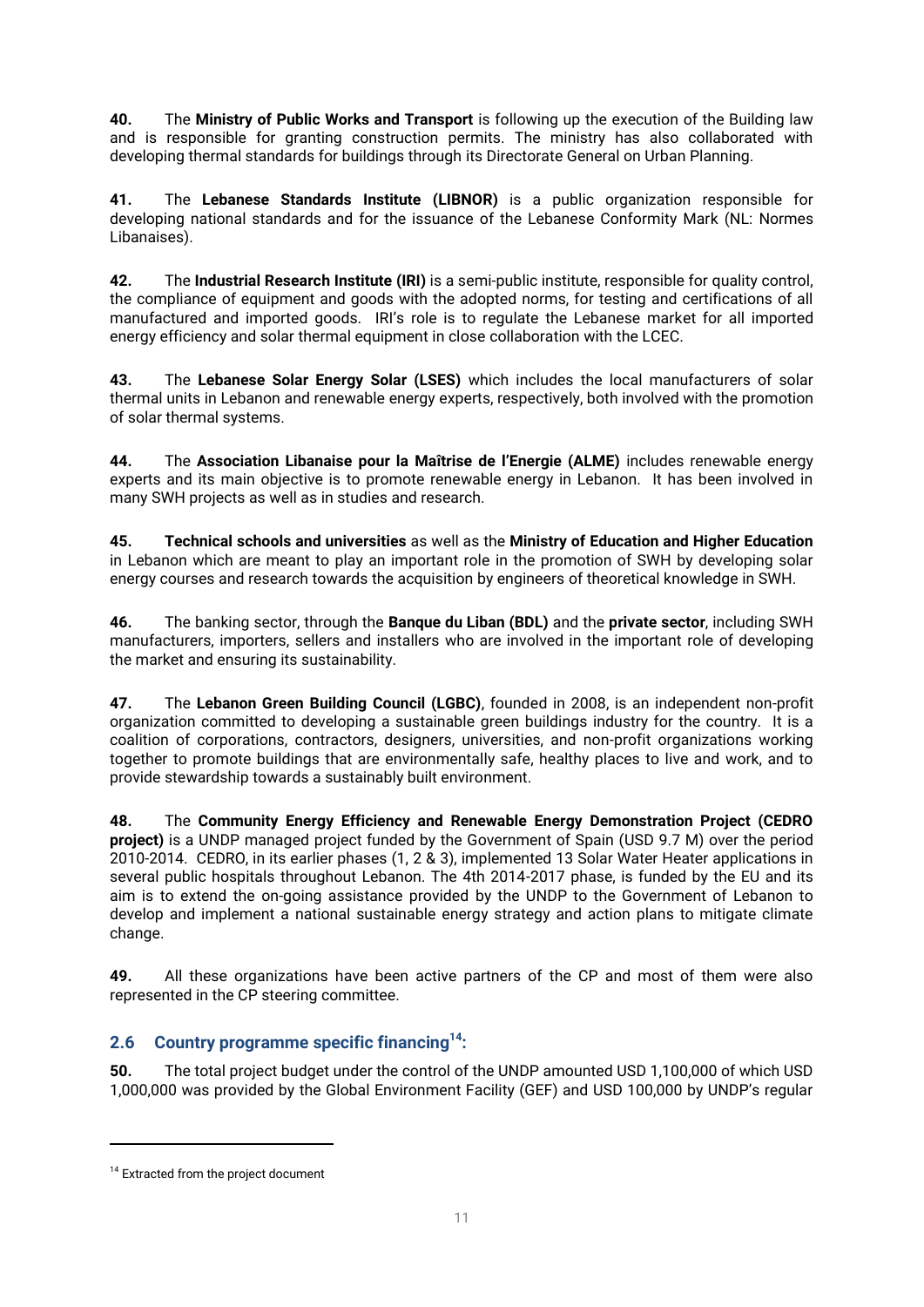resources (TRAC). The Government of Lebanon, for its part, committed itself to the allocation of USD 1,960,000 through various secured donations.

**51.** Budget by outcomes and project co and parallel financing as per the project document are detailed in Annex V.

## <span id="page-11-0"></span>**2.7 The Reconstructed Theory of Change**

**52.** The theory of change (TOC) is a representation of causal linkages which allows to understand the underlying programme logic, from outputs through direct outcomes to long-term outcomes, and further towards impact. The CP document did not originally include a TOC which therefore was reconstructed based on the Strategic Result Framework (SRF) in the ProDoc. The Lebanese country programme was developed as part of Global Solar Water Heating Market Transformation and Strengthening Initiative thus the underlying project logic in each participating country was based on similar assumption of market transformation mechanisms.

**53.** The CP activities and outputs were expected to contribute to achievement of 5 direct outcomes which themselves should eventually lead, via intermediate states and towards the long-term outcome and eventually towards the intended impact.

**54.** Outputs and direct outcomes are direct CP effects while intermediate states are the transitional conditions between the CP's direct outcomes and long-term outcome. The long-term outcome of the reconstructed TOC – SWH markets are successfully developed – corresponds to the ProDoc objective and is measured by the a) estimated amount of installed SWH systems measured as  $m<sup>2</sup>$ , and b) growth of the annual sale of SWH systems. Direct outcomes and intermediate states are formulated based on the outcome statements of the ProDoc.

**55.** The CP's primary goal was to contribute to the reduction of GHG emissions and reduced reliance on electricity. Other objectives as identified in the project documents were poverty reduction, the improvement of the well-being and livelihood and the health of the population through the provision of cleaner energy and other technologies and services.

**56.** There are a certain number of drivers (yellow rectangles) which are external factors that are expected to contribute to the realization of the intended outcomes and impacts and can be influenced by the CP. Assumptions are also depicted (in the red rectangle) and are needed to achieve the intended impacts but they are largely beyond the control of the CP.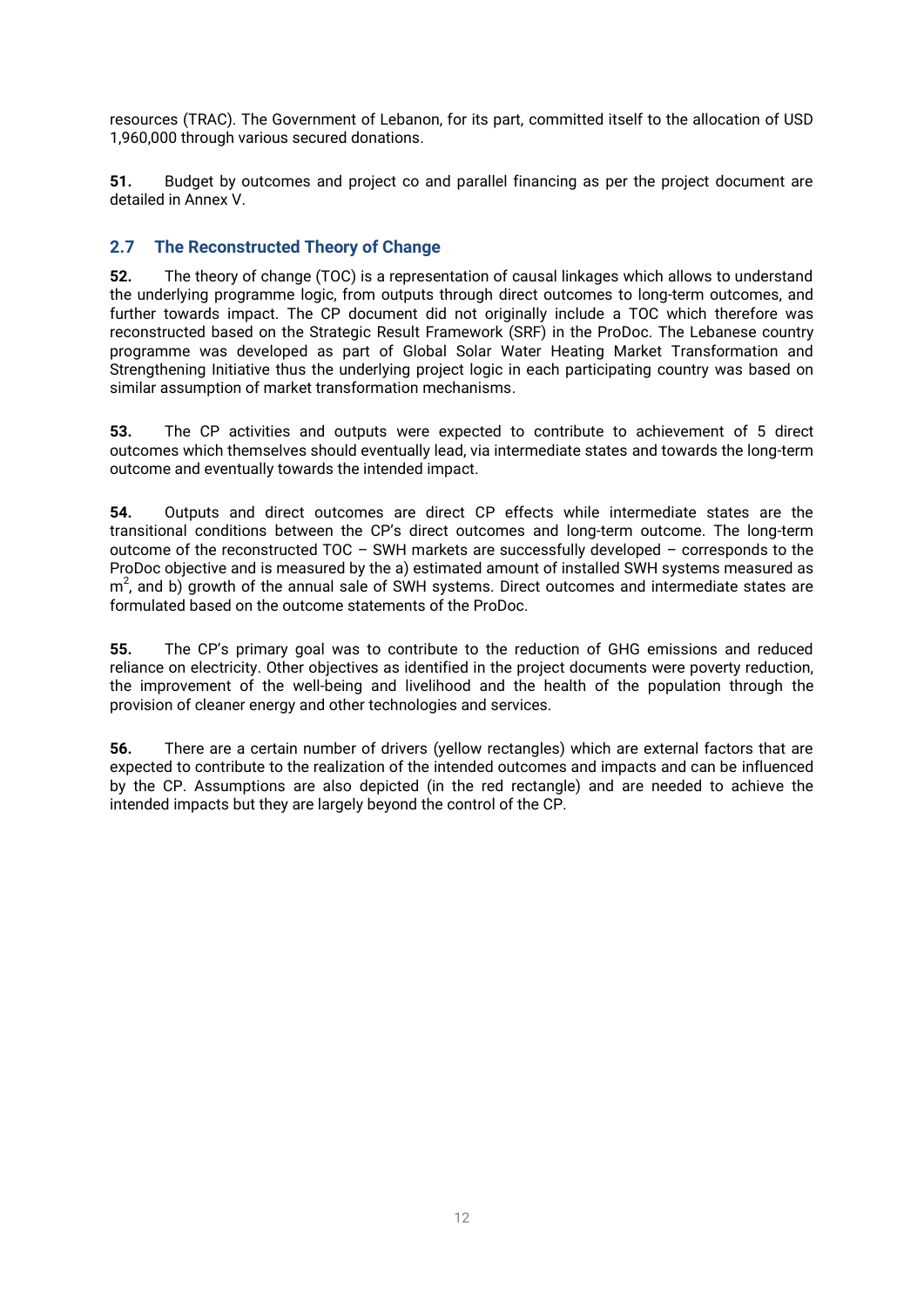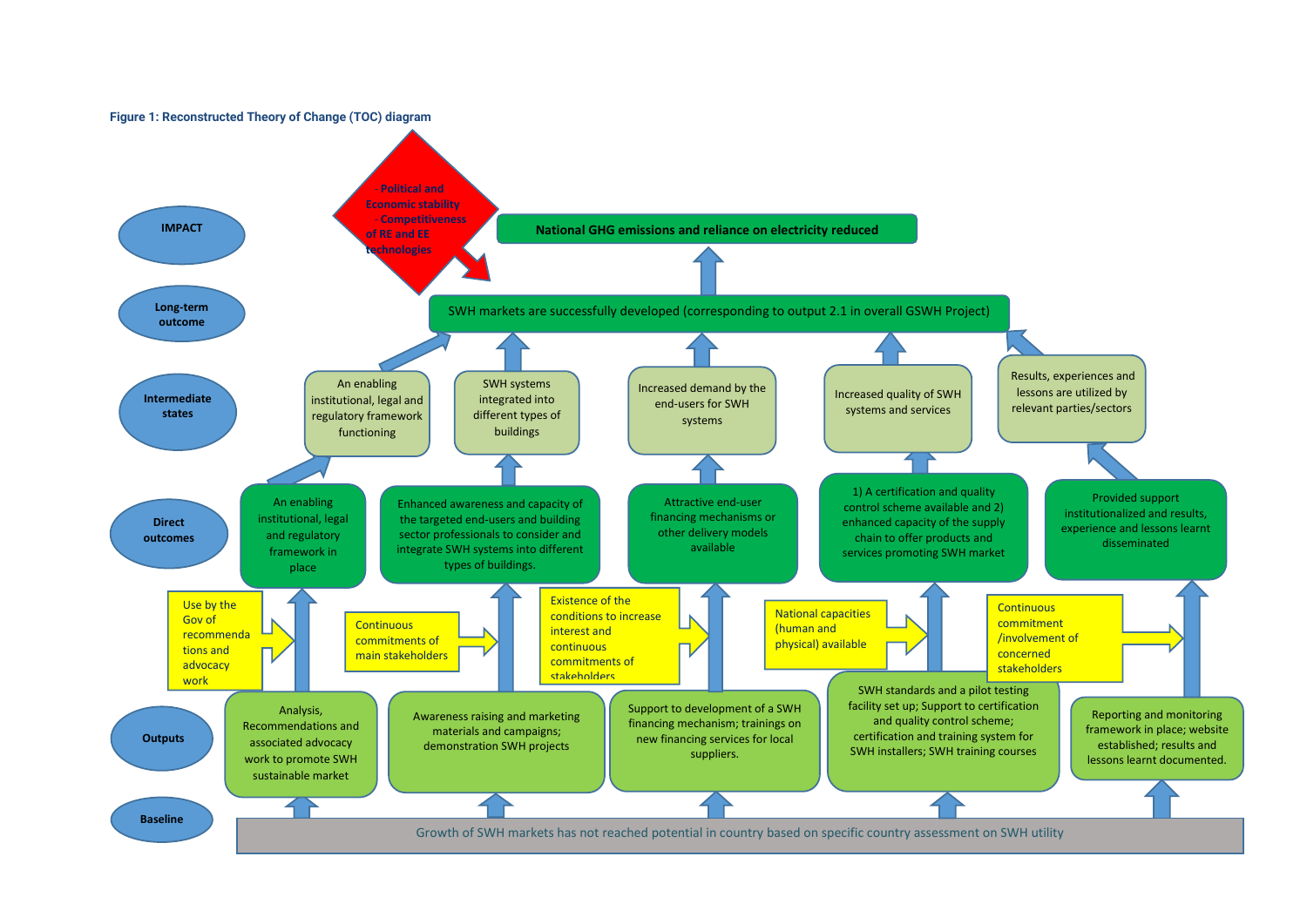## <span id="page-13-0"></span>**3 EVALUATION FINDINGS**

### <span id="page-13-1"></span>**3.1 Strategic relevance**

**57. National priorities**. The CP fits in with the National Energy Strategy (NES) of Lebanon (elaborated for the period 2006-2020 and which is regularly updated) and the objective, which aims to develop an effective energy sector that guarantees the security of the energy supply in general, and of electricity in particular, and promotes an efficient and economic use of energy, with a minimal environmental impact, in order to support the sustainable development of the entirety of the economic sectors. The penetration of solar thermal energy for hot water supply to the household and the service sectors are among the several measures developed in the action plan for the implementation of the NES.

**58. UNDP's policy and strategy**. Indeed, the UNDP provided support to the Government of Lebanon towards the building of its national capacities and the strengthening of policy formulations for the country to reach sustainable development and sustainable energy in particular. The CP came at the right time to complement several initiatives funded by other donors, aimed at giving vitality to the SWH market. It has been built based on the work done by the UNDP/GEF Lebanese Center for Energy Conservation Project (LCECP) and has brought it one step closer to facilitating the transformation of the market. The LCECP, launched in 2002, has both advocated and implemented measures to promote the increasing use of SWH as one of the measures to reduce electricity consumption.

**59. Gender and HRBA issues.** These UN-wide programming principles have not been addressed during the implementation phase because they have not been identified as such in the ProDoc.

**60.** The CP is rated "Satisfactory" (S) in terms of its strategic relevance.

## <span id="page-13-2"></span>**3.2 Achievement of outputs**

**.** 

61. The CP includes 5 independent but inter-related components. The review of the outputs<sup>15</sup> produced during the CP implementation is presented hereafter:

**62.** Outcome 1: An enabling institutional, legal, and regulatory framework to promote sustainable SWH market

| <b>SRF Outputs</b>                                                                                                                                                                      | <b>Actual outputs delivered:</b>                                                                                                                                                                                                                                                                                                     |
|-----------------------------------------------------------------------------------------------------------------------------------------------------------------------------------------|--------------------------------------------------------------------------------------------------------------------------------------------------------------------------------------------------------------------------------------------------------------------------------------------------------------------------------------|
| Output 1.1: Analysis,<br>recommendations and the associated<br>advocacy work for the adoption of<br>adequate public financial and fiscal                                                | The CP has supported the development of the draft energy<br>conservation law which was to set out the national policy<br>framework for energy efficiency and renewable energy in Lebanon.<br>The document has been reviewed by the MEW and was submitted                                                                             |
| incentives to promote the SWH market.                                                                                                                                                   | to the Council of Ministers as of mid-2011.                                                                                                                                                                                                                                                                                          |
| Output 1.2: Analysis,<br>recommendations and the associated<br>advocacy work for the adoption of the<br>required amendments in to the building<br>code to encourage the installation of | The CP also worked to advocate a draft law which is to be<br>incorporated as part of the building code and which is aimed at<br>enforcing the use of SWH in new and existing buildings. All<br>concerned stakeholders have been invited by the Higher Council of<br>Urban Planning to collaborate with the drafting of the amendment |
| SWH into new buildings and in those                                                                                                                                                     | of the existing building code, initially expected to be finalized by                                                                                                                                                                                                                                                                 |

 $15$  Outputs are defined as 'the products, capital goods and services which result from a development intervention'(UNEP: [http://www.unep.org/QAS/Documents/UNEP\\_Programme\\_Manual\\_May\\_2013.pdf,](http://www.unep.org/QAS/Documents/UNEP_Programme_Manual_May_2013.pdf) UNDP: <http://web.undp.org/evaluation/evaluations/handbook/english/documents/pme-handbook.pdf>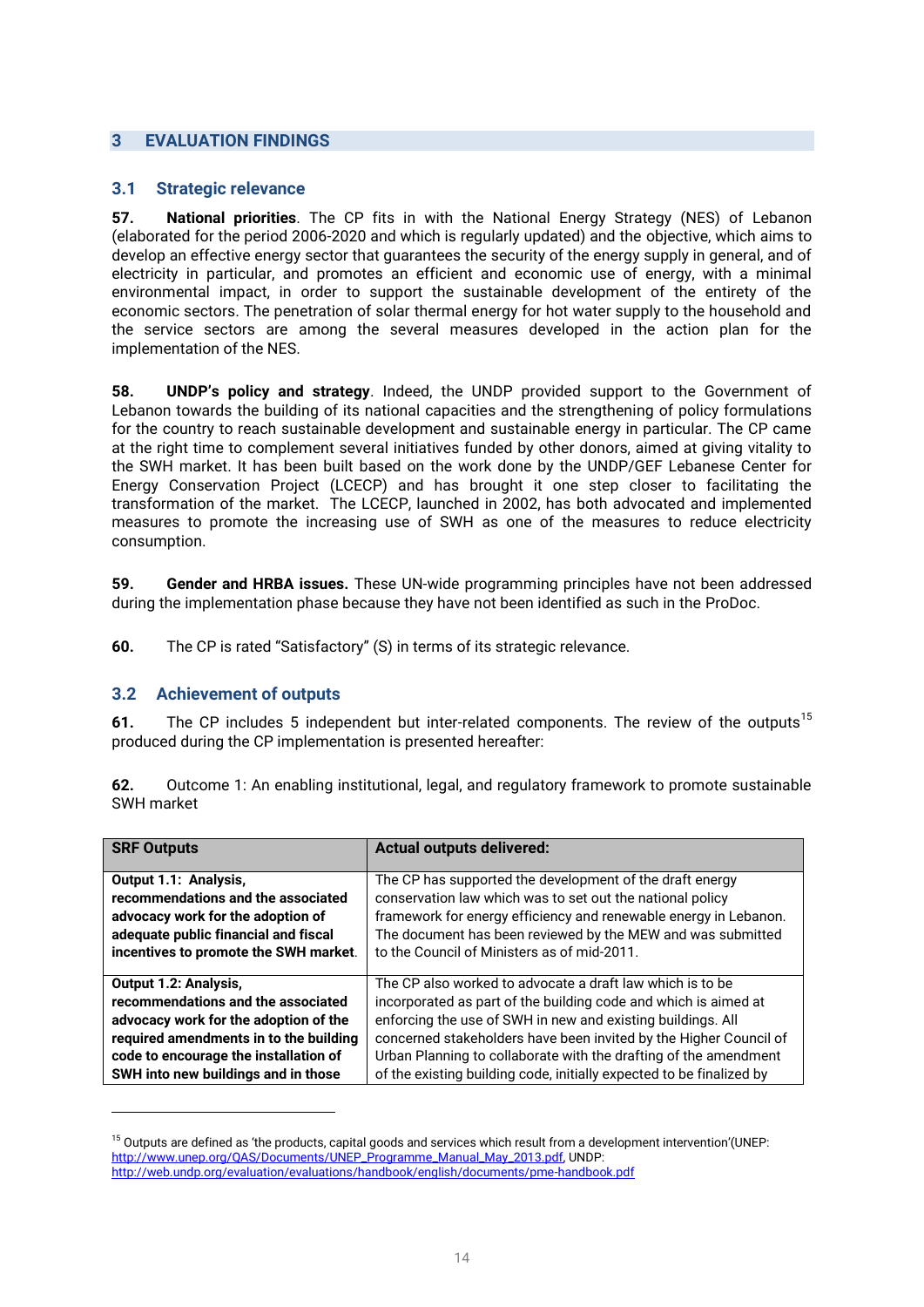| going through a major renovation                                                                                                                                    | 2012. However, in 2016, the new building code is still underway.                                                                                                                                                                                                                                                                                                                                                                                                                                                                                                                                                                                                                                                                                                                                                                                                                                                                                                                                                                                                                                                                                                                                               |
|---------------------------------------------------------------------------------------------------------------------------------------------------------------------|----------------------------------------------------------------------------------------------------------------------------------------------------------------------------------------------------------------------------------------------------------------------------------------------------------------------------------------------------------------------------------------------------------------------------------------------------------------------------------------------------------------------------------------------------------------------------------------------------------------------------------------------------------------------------------------------------------------------------------------------------------------------------------------------------------------------------------------------------------------------------------------------------------------------------------------------------------------------------------------------------------------------------------------------------------------------------------------------------------------------------------------------------------------------------------------------------------------|
| including the existing building.                                                                                                                                    | To date, to obtain the license to build, it is a requirement that                                                                                                                                                                                                                                                                                                                                                                                                                                                                                                                                                                                                                                                                                                                                                                                                                                                                                                                                                                                                                                                                                                                                              |
| <b>Output 1.3: Analysis,</b>                                                                                                                                        | thermal plans are included in the construction plans but no control                                                                                                                                                                                                                                                                                                                                                                                                                                                                                                                                                                                                                                                                                                                                                                                                                                                                                                                                                                                                                                                                                                                                            |
| recommendations and the associated                                                                                                                                  | is carried out during the implementation phase.                                                                                                                                                                                                                                                                                                                                                                                                                                                                                                                                                                                                                                                                                                                                                                                                                                                                                                                                                                                                                                                                                                                                                                |
| advocacy work for setting up the                                                                                                                                    | The CP has supported <sup>16</sup> LIBNOR to work on the development of a                                                                                                                                                                                                                                                                                                                                                                                                                                                                                                                                                                                                                                                                                                                                                                                                                                                                                                                                                                                                                                                                                                                                      |
| required regulatory framework for a                                                                                                                                 | set of national quality standards <sup>17</sup> for components and systems                                                                                                                                                                                                                                                                                                                                                                                                                                                                                                                                                                                                                                                                                                                                                                                                                                                                                                                                                                                                                                                                                                                                     |
| SWH quality control system and                                                                                                                                      | requirements based on the European solar collector standards.                                                                                                                                                                                                                                                                                                                                                                                                                                                                                                                                                                                                                                                                                                                                                                                                                                                                                                                                                                                                                                                                                                                                                  |
| adoption of SWH standards on                                                                                                                                        | Several standards already adopted in 2006 have been updated and                                                                                                                                                                                                                                                                                                                                                                                                                                                                                                                                                                                                                                                                                                                                                                                                                                                                                                                                                                                                                                                                                                                                                |
| mandatory basis.                                                                                                                                                    | implemented as mandatory standards <sup>18</sup> .                                                                                                                                                                                                                                                                                                                                                                                                                                                                                                                                                                                                                                                                                                                                                                                                                                                                                                                                                                                                                                                                                                                                                             |
| <b>Output 1.4: Proceedings and physical</b><br>facilities for adequate testing and<br>quality control of SWH systems<br>developed and effectively taken into<br>use | The CP was able to mobilize additional funds (provided by the<br>government of Greece) to help set up a testing facility at the<br>Industrial Research Institute (IRI) which has been operational since<br>2011. The laboratory's primary aim is to implement a series of<br>tests in accordance with the Lebanese standards, which are<br>themselves inspired by the European standards in place (EN 12975<br>- 1: Thermal solar systems and components - Solar collectors - Part<br>1: General requirements and EN 12975 - 2: Thermal solar systems<br>and components - Solar collectors - Part 2: Test methods). The<br>testing laboratory includes a sun-tracking test stand for thermal<br>performance tests, a stand for testing the resilience and reliability<br>of solar collectors and one other for mechanical load tests and also<br>a meteorological station to monitor environmental conditions.<br>However, the limited technical capacity (more equipment is needed<br>with the corresponding financing) of the facility has reduced the<br>number of tests that could be performed on locally manufactured<br>and imported systems (tests performed only to flat plate collectors<br>so far). |

**63.** Outcome 2*<sup>19</sup>*: Strengthen the communication/marketing and awareness to consider and integrate SWH systems into different types of buildings (new and existing buildings):

| <b>SRF Outputs</b>                                                                                                                    | <b>Actual outputs delivered:</b>                                                                                                                                                                                                                                                                                                                                                                                      |
|---------------------------------------------------------------------------------------------------------------------------------------|-----------------------------------------------------------------------------------------------------------------------------------------------------------------------------------------------------------------------------------------------------------------------------------------------------------------------------------------------------------------------------------------------------------------------|
| <b>Output 2.1: Previous awareness</b>                                                                                                 | The CP worked on different aspects of raising public awareness to                                                                                                                                                                                                                                                                                                                                                     |
| materials for public awareness raising                                                                                                | develop the SWH market in Lebanon which are described hereafter:                                                                                                                                                                                                                                                                                                                                                      |
| and marketing campaigns reviewed<br>and/or adapted into Lebanon<br>conditions and made available in<br>printed and electronic format. | After those conducted in 2005 and 2007, two market surveys were<br>again undertaken in 2009 and 2012 <sup>20</sup> within the framework of the<br>CP, thus providing a complete overview of the solar market<br>evolution. These nationwide surveys have covered the residential<br>and commercial sectors as well as the dealers and suppliers. A<br>new market survey has recently been completed and the report is |
| Output 2.2: Updated design of the<br>communication and marketing                                                                      |                                                                                                                                                                                                                                                                                                                                                                                                                       |

<sup>&</sup>lt;sup>16</sup> Requests were sent to LIBNOR to update the outdated existing standards based on the SWH market demand; a technical committee with representatives of the main stakeholders including the private sector was set up and met every month (still operational).

**.** 

<sup>17</sup> NL EN 12975-1 :2015 ; NL EN 12976-1-2 :2015 ; NL EN 12977-1-2-3 :2015

 $18$  As of 30-11-2010 as per Decree 5305/2010 – Ministry of Industry

<sup>&</sup>lt;sup>19</sup> As per the SRF in the project document

<sup>&</sup>lt;sup>20</sup> The solar thermal market survey in Lebanon, IPSOS, 2009 and the first national survey on solar energy in Lebanon, Amer Nielsen, 2012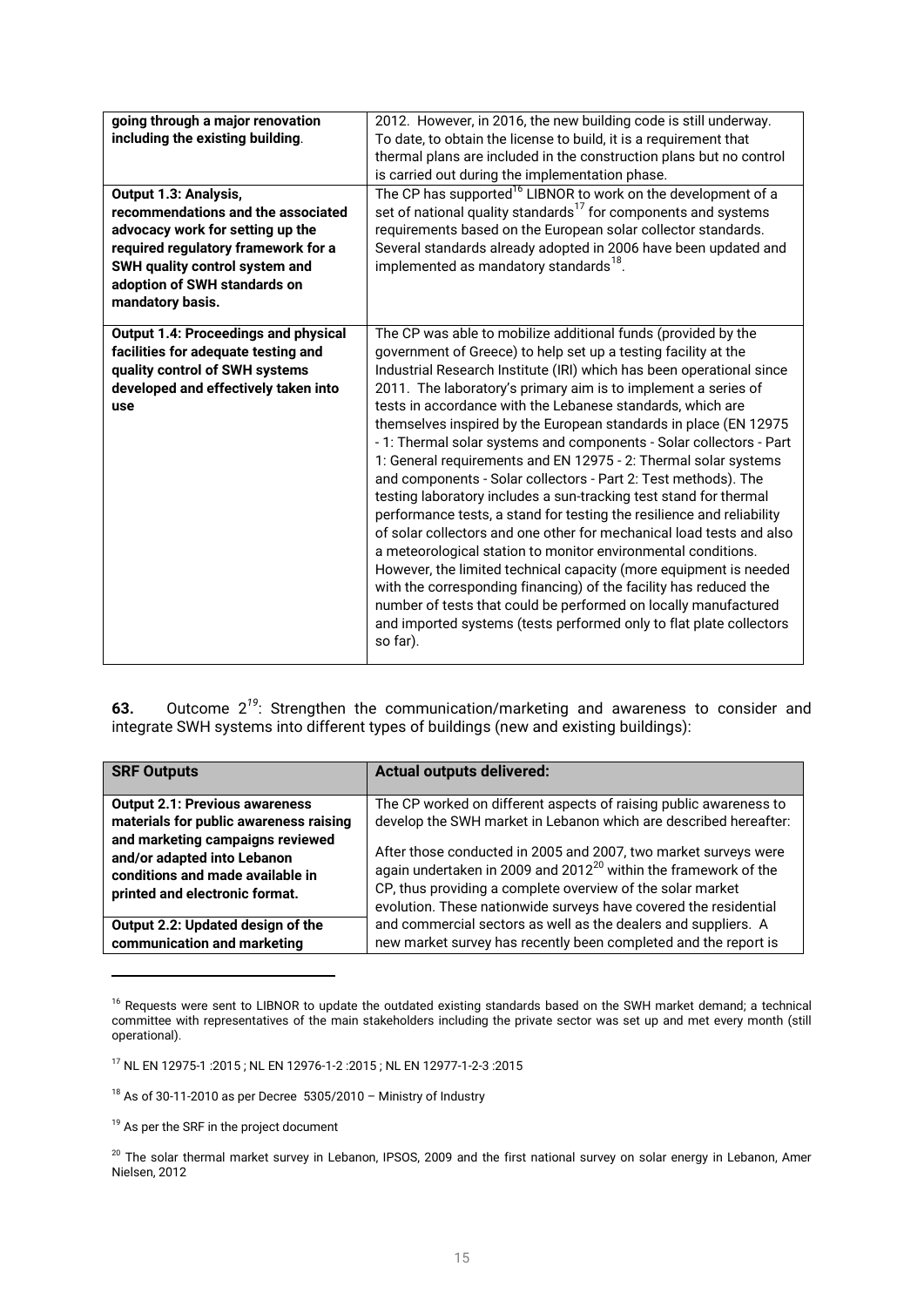| campaign.                                                                                                                                                                                 | about to be published $(2^{nd}$ quarter of 2016).                                                                                                                                                                                                                                                                                                                                                                                   |
|-------------------------------------------------------------------------------------------------------------------------------------------------------------------------------------------|-------------------------------------------------------------------------------------------------------------------------------------------------------------------------------------------------------------------------------------------------------------------------------------------------------------------------------------------------------------------------------------------------------------------------------------|
| <b>Output 2.3: New public awareness</b><br>raising and marketing campaigns<br>implemented in cooperation with<br>relevant public entities and private<br>SWH suppliers and manufacturers. | Two national campaigns were also launched. The objective of the<br>first was to promote the SWH subsidized loans (following the set-<br>up of the financial mechanism) and the second campaign,<br>organized in 2013, through the media, aimed at a renewed<br>promotion endeavour and at pushing anew for SWH installations<br>among end-users.                                                                                    |
|                                                                                                                                                                                           | The CP team was also involved in the organization of the first Beirut<br>Energy Forum (BEF) held in 2010 and which gathered SWH experts,<br>investors and engineers. Since this initial event took place, the CP<br>has become a principal co-organizer of the BEF which takes place<br>annually.                                                                                                                                   |
|                                                                                                                                                                                           | In addition, a nationally-distributed newsletter (entitled "Save<br>energy") featuring articles on SWH in particular, is published on a<br>quarterly basis. Leaflets have been distributed to the public during<br>various events and several advertisement campaigns have been<br>organized through media that have included TV channels,<br>billboards, newspapers, the internet. <sup>21</sup>                                   |
|                                                                                                                                                                                           | A project web-site was established (www.lcecp.org.lb) and is<br>regularly updated.                                                                                                                                                                                                                                                                                                                                                  |
|                                                                                                                                                                                           | More than 30 experts from the Lebanese army, the ministries,<br>financial institutions, research institutes, universities and renewable<br>energy companies have attended national and international<br>courses, training sessions and workshops dealing with renewable<br>energy and energy efficiency.                                                                                                                            |
| <b>Output 2.4: Develop and implement</b><br>SWH pilot projects and utilize the<br>results and lessons learnt for the<br>public information dissemination.                                 | Demonstration projects (mainly through the UNDP-CEDRO project<br>funded by the Government of Spain but also by Italian funded<br>projects implemented by the Ministry of Environment as well as<br>other projects by the MEW) also played a significant role in<br>promoting the SWH technology.                                                                                                                                    |
|                                                                                                                                                                                           | 2 initiatives undertaken by the MEW in 2012-2013 have included the<br>distribution of 1,000 SWHs to households (about 4,000 $m^2$ ) and<br>installation of 1,000 SWHs in engineers and architects' residences<br>all over the country. Other initiatives include a partnership with the<br>Order of Engineers and Architects and with the syndicate of<br>Lebanese dentists to ensure that each of them will install a SWH<br>unit. |

**64.** Outcome 3: Increased demand for SWH systems by the availability of attractive end-user financing mechanisms or other delivery models, such as SESCOs, utility driven models or programmes:

| <b>SRF Outputs</b>                              | <b>Actual outputs delivered:</b>                                     |
|-------------------------------------------------|----------------------------------------------------------------------|
| Output 3.1: Enhanced awareness <sup>22</sup> of | A first campaign organized in 2013 targeted the key financial sector |
| the key financial sector stakeholder            | stakeholders and local suppliers in promoting the SWH subsidized     |

 $21$  Confirmed by the Interviews conducted during the evaluation mission of 18-21 April 2016 and by Lebanon's first national survey study on the SWH market (March 2014)

**.** 

 $22$  Enhanced awareness is an outcome level results statement.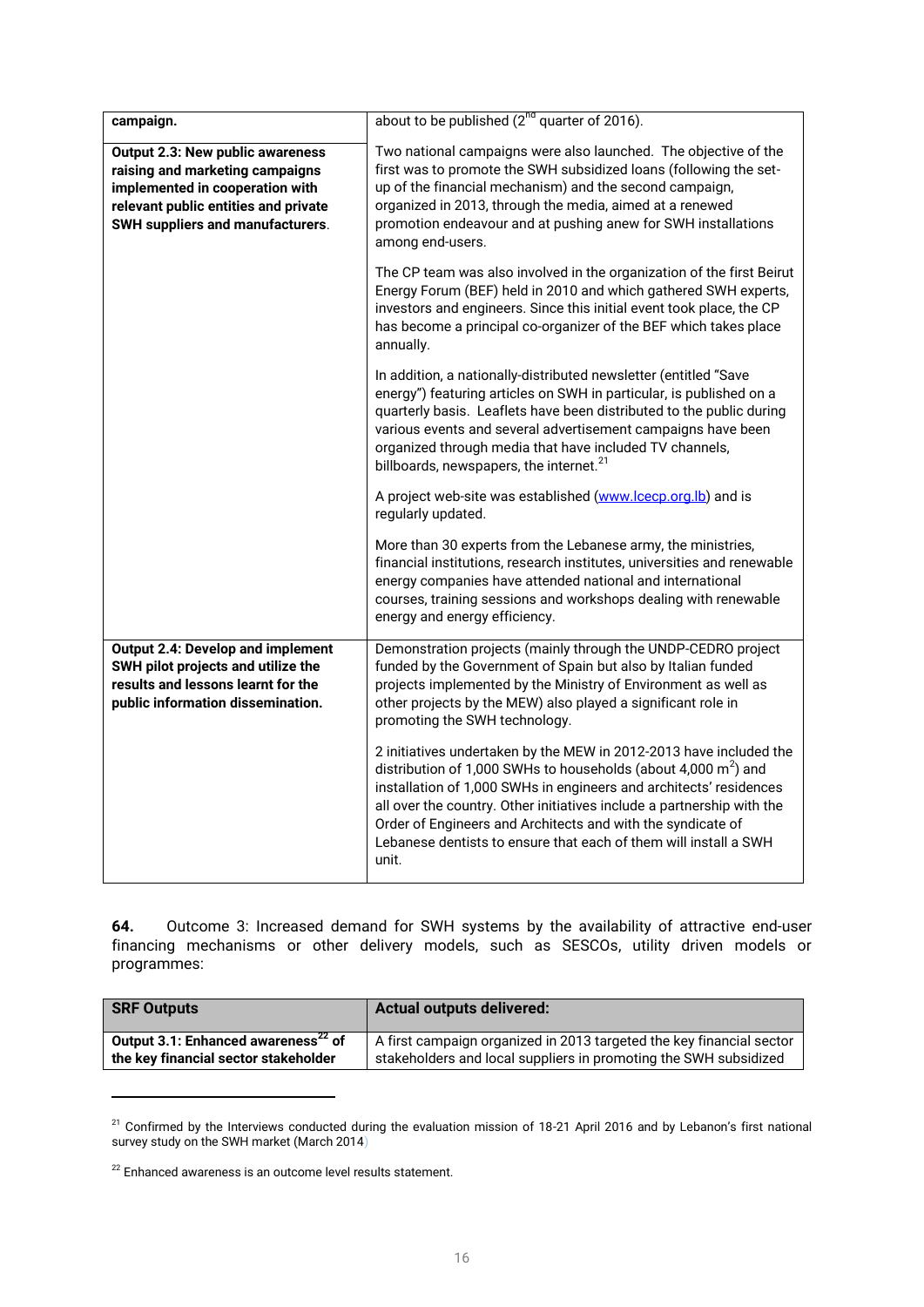| and local suppliers on the specific                                                                                                        | loans established within the NEEREA (National Energy Efficiency                                                                                                                                                                                                                                                                                                                                                  |
|--------------------------------------------------------------------------------------------------------------------------------------------|------------------------------------------------------------------------------------------------------------------------------------------------------------------------------------------------------------------------------------------------------------------------------------------------------------------------------------------------------------------------------------------------------------------|
| characteristics and financing                                                                                                              | and Renewable Energy Action).                                                                                                                                                                                                                                                                                                                                                                                    |
| opportunities in the SWH market.                                                                                                           |                                                                                                                                                                                                                                                                                                                                                                                                                  |
|                                                                                                                                            |                                                                                                                                                                                                                                                                                                                                                                                                                  |
| <b>Output 3.2: New consumer financing</b>                                                                                                  | At the time of the launch of the CP, there were no specific financing                                                                                                                                                                                                                                                                                                                                            |
| mechanism(s) in place to offer                                                                                                             | nor new delivery mechanisms put forward and marketed for SWH                                                                                                                                                                                                                                                                                                                                                     |
| subsidized loans or leasing for the                                                                                                        | purchases. In parallel and as a contribution to the CP, the MEW and                                                                                                                                                                                                                                                                                                                                              |
| purchase of SWH systems.                                                                                                                   | the Central Bank of Lebanon (BDL) started in 2010 a USD 200<br>subsidy <sup>23</sup> programme and an up-to-5-year interest-free loan <sup>24</sup> for<br>residential SWHs (NEEREA), aimed at subsidizing 7,500 SWH<br>systems for a total amount of USD 1.5 M.                                                                                                                                                 |
|                                                                                                                                            | The LCEC, within the framework of the CP and as the NPC, acts as<br>the technical and administrative coordinator of the NEEREA. It<br>provides the technical support for reviewing applications and for<br>assessing their technical feasibility as well as providing a<br>backstopping.                                                                                                                         |
|                                                                                                                                            | To qualify for the USD 200 subsidy, the installation company must<br>be licensed and the SWH system must be certified according to the<br>European Solar Keymark or for local manufactured units, compliant<br>with the Lebanese standards EN12975 and EN 12976, and this, in<br>line with the national certification and quality control system set up<br>by the LCEC.                                          |
|                                                                                                                                            | Instead, benefiting from the interest-free loan does not seem to<br>depend on the system's technical standard.                                                                                                                                                                                                                                                                                                   |
|                                                                                                                                            | NEEREA was created by BDL but the cooperation among BDL,<br>UNDP, MEW and the EU and the support provided by the CP has<br>given NEEREA the weight it deserves and allowed for its<br>development and success.                                                                                                                                                                                                   |
|                                                                                                                                            | Up to 2015, 5,335 grants have been approved.                                                                                                                                                                                                                                                                                                                                                                     |
| Output 3.3: As required, trained SWH<br>supply side stakeholders to effectively<br>operate and/or market the<br>new<br>financing services. | Except for some public marketing campaigns (billboards and TV) to<br>raise awareness on the new financing services (NEERA as well as<br>the subsidised loan programme), nothing seems to have been done<br>in particular to train the SWH supply side stakeholders on how to<br>effectively operate or market the new financing services. No<br>information was made available to the evaluator in this respect. |

**65.** Outcome 4: A certification and quality control scheme applicable for Lebanese conditions adopted and enhanced capacity of the supply chain to offer products and services promoting sustainable SWH market:

1

<sup>&</sup>lt;sup>23</sup> Customers who purchase a system that is in compliance with a specific set of quality criteria can in their turn benefit from the USD 200 from the MEW to be discounted from the total price.

 $^{24}$  The National Energy Efficiency and Renewable Energy Action (NEEREA) initiated by the Central Bank of Lebanon is dedicated to the financing of green energy projects. It was launched on 25 November 2010. It provides interest-free long term loans to the residential, commercial, non-profit and industrial users for all EE and RE projects, for new and existing facilities. The green loans are provided through all the Lebanese commercial banks to directly reach the end-user. In 2013, new incentives were introduced to focus on EE, RE and certified green buildings (source: LCEC website).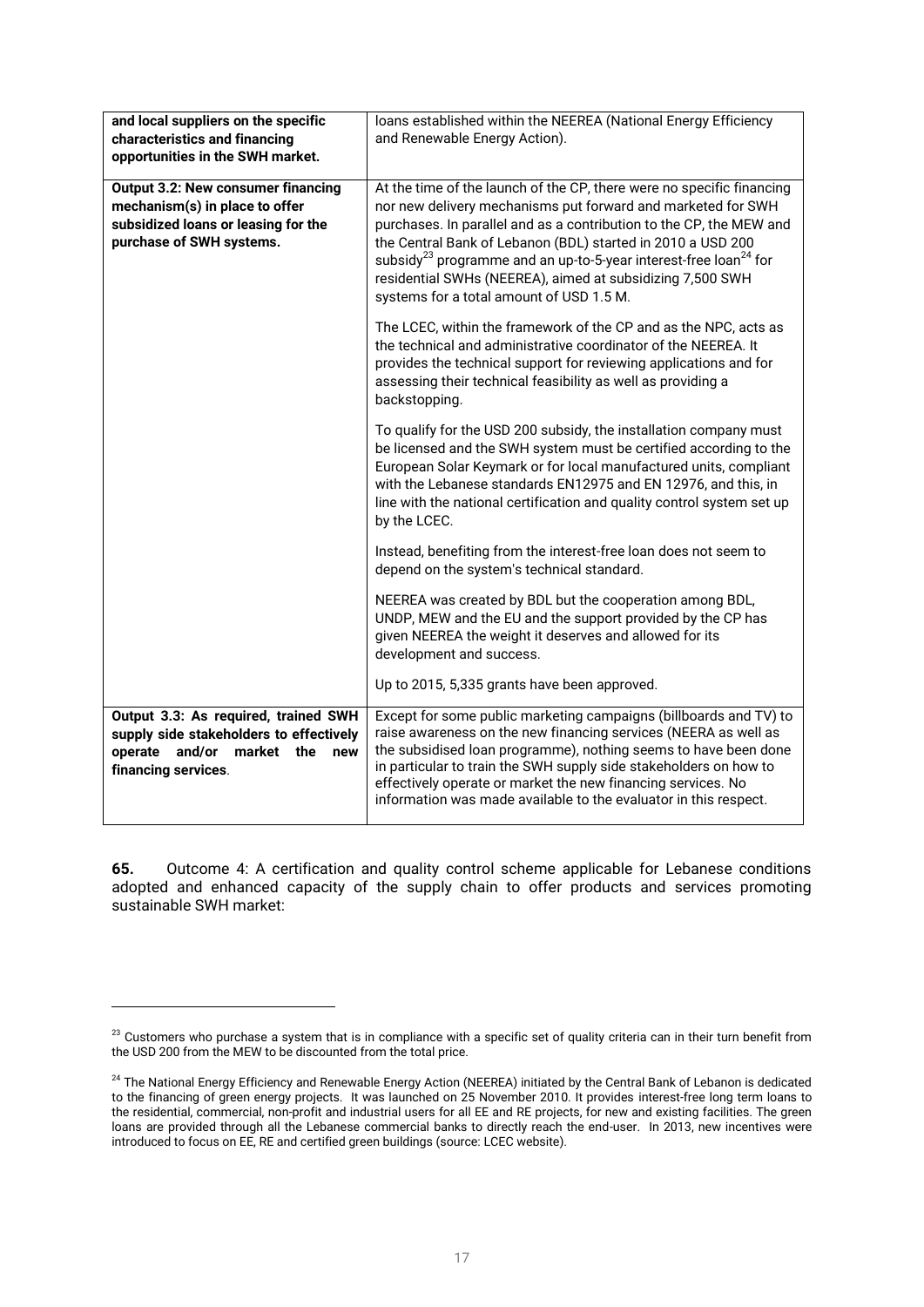| <b>PRF Outputs</b>                                                                                                                                            | <b>Actual outputs delivered:</b>                                                                                                                                                                                                                                                                                                                                                                                                                                                                                                                                                                                                                                                                                                                                                                                                                                                                                                                                                                                                                                                                                                                                                                                                                                                                                                                                                                                                                                                                                                                                                                       |
|---------------------------------------------------------------------------------------------------------------------------------------------------------------|--------------------------------------------------------------------------------------------------------------------------------------------------------------------------------------------------------------------------------------------------------------------------------------------------------------------------------------------------------------------------------------------------------------------------------------------------------------------------------------------------------------------------------------------------------------------------------------------------------------------------------------------------------------------------------------------------------------------------------------------------------------------------------------------------------------------------------------------------------------------------------------------------------------------------------------------------------------------------------------------------------------------------------------------------------------------------------------------------------------------------------------------------------------------------------------------------------------------------------------------------------------------------------------------------------------------------------------------------------------------------------------------------------------------------------------------------------------------------------------------------------------------------------------------------------------------------------------------------------|
| Output 4.1: Set of SWH standards and<br>an associated certification and<br>labelling system developed (or<br>adapted) for Lebanon conditions                  | The CP team was actively involved in the SHAMCI certification<br>programme <sup>25</sup> for the Arab region. The latter was adapted to the<br>Lebanese context through the creation of national quality standards<br>(see output 1.3) and a certification scheme for SWHs which is not<br>yet adopted.                                                                                                                                                                                                                                                                                                                                                                                                                                                                                                                                                                                                                                                                                                                                                                                                                                                                                                                                                                                                                                                                                                                                                                                                                                                                                                |
| Output 4.2: A pilot testing facility to<br>check compliance with adopted<br>standards.                                                                        | Industrial Research Institute (IRI) is in the process of joining<br>SHAMCI to be able to certify its SWH testing laboratory as SHAMCI<br>compliant. To date, it complies with IEC <sup>26</sup> and EN (European)<br>standards                                                                                                                                                                                                                                                                                                                                                                                                                                                                                                                                                                                                                                                                                                                                                                                                                                                                                                                                                                                                                                                                                                                                                                                                                                                                                                                                                                         |
| <b>Output 4.3: Technical support to local</b><br>manufacturers and importers to obtain<br>a certification and to improve their<br>product quality in general. | The baseline situation in Lebanon was characterized on the supply<br>side by a lack of capacity to offer equipment and related services at<br>the required level to sustain the SWH market growth. To address<br>this obstacle, the CP organized a series of training courses<br>attended by solar thermal company owners, engineers, engineering<br>students, technical staff, vocational training instructors, and<br>installers. Guiding and training materials were also provided by the<br>online Knowledge tool of the GSWH project<br>(www.solarthermalworld.com). A total of 15 participants completed<br>the training course and got certificates in heating with a specialty of<br>solar thermal systems.                                                                                                                                                                                                                                                                                                                                                                                                                                                                                                                                                                                                                                                                                                                                                                                                                                                                                    |
| <b>Output 4.4: A certification and training</b><br>system in place for SWH system<br>installers (trained and certified)                                       | The CP team has also developed a national certification and quality<br>control system which is a set of non-mandatory qualification<br>criteria to evaluate the SWH companies active in Lebanon. The<br>licensing scheme works across two levels: the licensing of the<br>company by a specialized committee across several areas and a<br>product licensing whereby tests are carried out by a qualified test<br>laboratory to measure the performance and reliability of the<br>product, and check its compliance with international good running<br>standards. A company that passes successfully both evaluation<br>stages is granted official Solar Water Heating Company (SWHCO)<br>accreditation and can thereafter take part in, and benefit from,<br>Lebanon's national Solar Water Heaters Action Plan and benefit<br>from international grants offered by or distributed under the<br>supervision of the Lebanese government and the LCEC.<br>A short list of a widely accessible national database of local<br>suppliers has been established and is regularly updated. The<br>number of licensed companies rose from 23 in 2005 to 145 in<br>2015. All these companies have been invited to the trainings and<br>workshops organized by the CP free-of-charge. Data and<br>information on the latest developments of the SWH market<br>including new bids and projects, is sent to all of them periodically.<br>This database is facilitating knowledge-sharing and is increasing<br>the visibility of SWH installers.<br>Another part of product qualification came through an effort to |

 $^{25}$  The Solar Heating Arab Mark and Certification Initiative (SHAMCI) is a quality certification scheme for solar thermal products and services in the Arab region. The project provides a regional industrial and regulatory compliance framework for policy makers, industrial sector, and end-consumers. The project promotes adopting standard quality measures, accreditation systems and quality labels across the Arab region.

1

<sup>&</sup>lt;sup>26</sup> The International Electro-Technical Commission (IEC) is the international standards and conformity assessment body for all fields of electro-technology.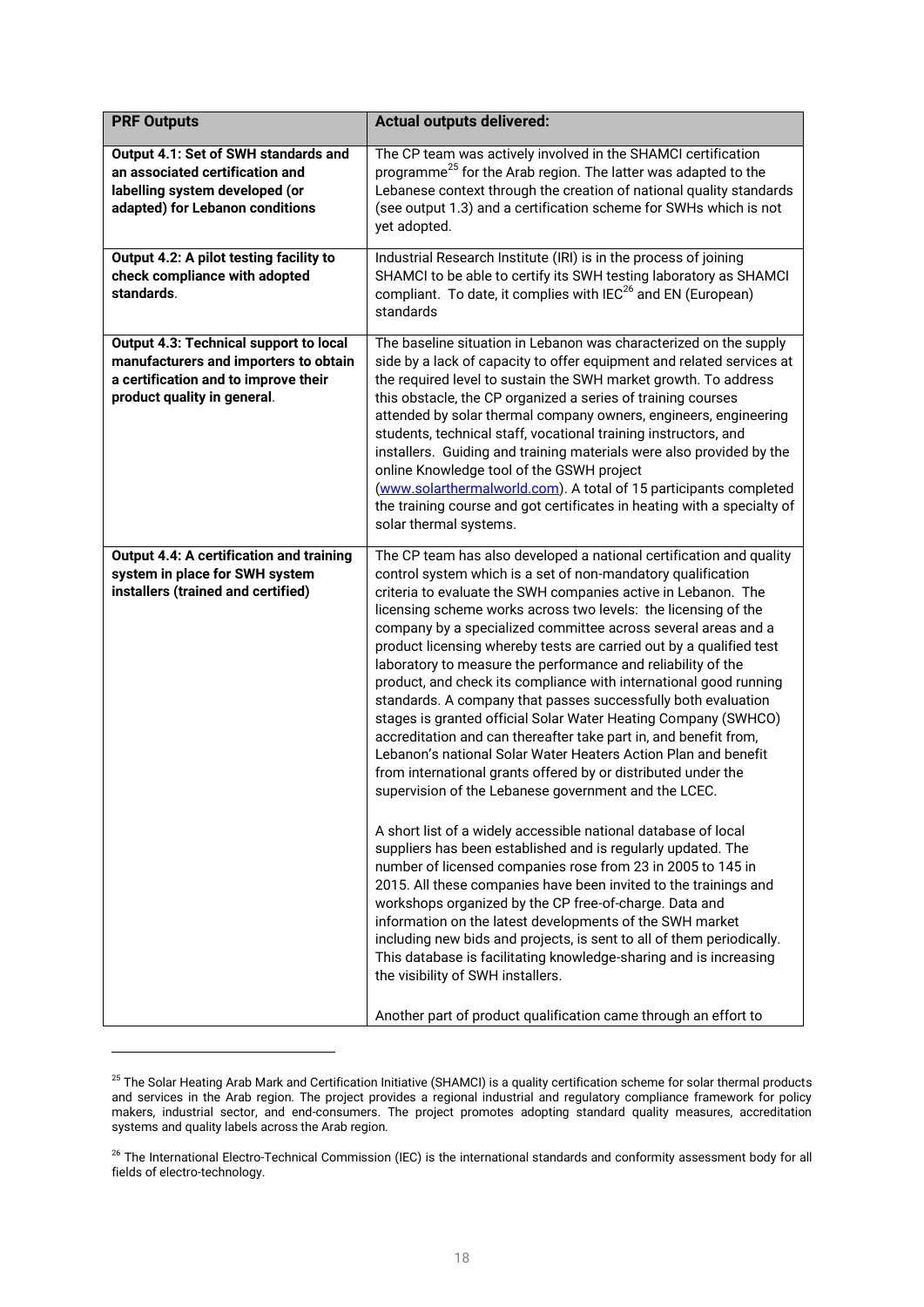|                                                                                                                                                                         | adapt the regional certification scheme for the SWH sector<br>developed by RCREEE <sup>27</sup> and called SHAMCI to the Lebanese<br>context. Guidelines for its implementation have been developed by<br>the CP to this end with the UNEP support. To support the<br>implementation of the SHAMCI scheme, the project regional<br>partner, RCREEE, launched an online training program on standards<br>and certification processes of solar water heaters for the MENA<br>region.<br>With regard to SWH installers, a certification scheme opened to all<br>plumbers and installers is underway. It aims at creating a<br>workforce which will be able to supervise, understand and manage<br>SWH installation sites.                                                                                                                                                                                                                                                                                                                                                                                                                                                                                   |
|-------------------------------------------------------------------------------------------------------------------------------------------------------------------------|----------------------------------------------------------------------------------------------------------------------------------------------------------------------------------------------------------------------------------------------------------------------------------------------------------------------------------------------------------------------------------------------------------------------------------------------------------------------------------------------------------------------------------------------------------------------------------------------------------------------------------------------------------------------------------------------------------------------------------------------------------------------------------------------------------------------------------------------------------------------------------------------------------------------------------------------------------------------------------------------------------------------------------------------------------------------------------------------------------------------------------------------------------------------------------------------------------|
| <b>Output 4.5: trained building designers</b><br>and other key professionals to<br>consider SWH in the design of new<br>buildings, renovated and existing<br>buildings. | Unspecified number of Architects, Engineers and other key<br>professionals has been informed about the opportunities provided<br>by SWH. They have been involved in the CP activities aimed at<br>pushing for the integration of SWH into the design of new buildings                                                                                                                                                                                                                                                                                                                                                                                                                                                                                                                                                                                                                                                                                                                                                                                                                                                                                                                                    |
| Output 4.6: Improved curricula of SWH<br>training courses in relevant academic<br>and technical institutions and<br>vocational schools.                                 | and the renovation of the existing ones.<br>The training courses <sup>28</sup> organized as project activities have now<br>been officially adopted by the Ministry of Education and Higher<br>Education (MEHE), as part of the curriculum of the technical<br>schools and universities. For information, three levels usually<br>characterize the country's vocational training:<br>Baccalauréat Technique (BT): At this level, graduates are<br>$\bullet$<br>considered to be skilled workers who can operate machinery,<br>install HVAC systems and/or electrical wiring.<br>Technicien Supérieur (TS): Students at this level will become<br>$\bullet$<br>increasingly aware of some design components of their earlier<br>studies and they are considered to be highly skilled workers,<br>supervisors and/or foremen.<br>Licence Technique (LT): Students are exposed to in-depth<br>$\bullet$<br>information about designing systems and understanding how<br>they work. They have also taken courses in general and<br>technical studies. At this level, students are expected to fully<br>understand technical drawings and calculations and to be able<br>to design smaller systems themselves. |
|                                                                                                                                                                         | Ecole des Arts et Métiers is particularly involved in the CP for 2<br>years. Support received from the CP to train their professors and<br>update their curricula to the SWH market needs. The first cohort<br>of school leavers at the "Baccalaureat technique" (BT) level will be<br>graduating in 2016 and the courses for the "Technicien Supérieur"<br>(TS) and the "Licence Technique" (LT) qualifications will be taught<br>during the following academic year (2016-2017). About 30<br>installers are trained each year. They are currently developing<br>recycling programmes for technicians to take into account<br>technology innovations.                                                                                                                                                                                                                                                                                                                                                                                                                                                                                                                                                   |

 $\overline{a}$ 

 $27$  RCREEE: Regional Center for Renewable Energy and Energy Efficiency

 $^{28}$  Around 50 teacher trainers took part in the Training of Trainers, at the end of March 2015. The three-day course gathered teachers from most of the key institutions for vocational training in Lebanon with the purpose of explaining the teaching material newly included in the curriculum and to hand over the teacher's guide book.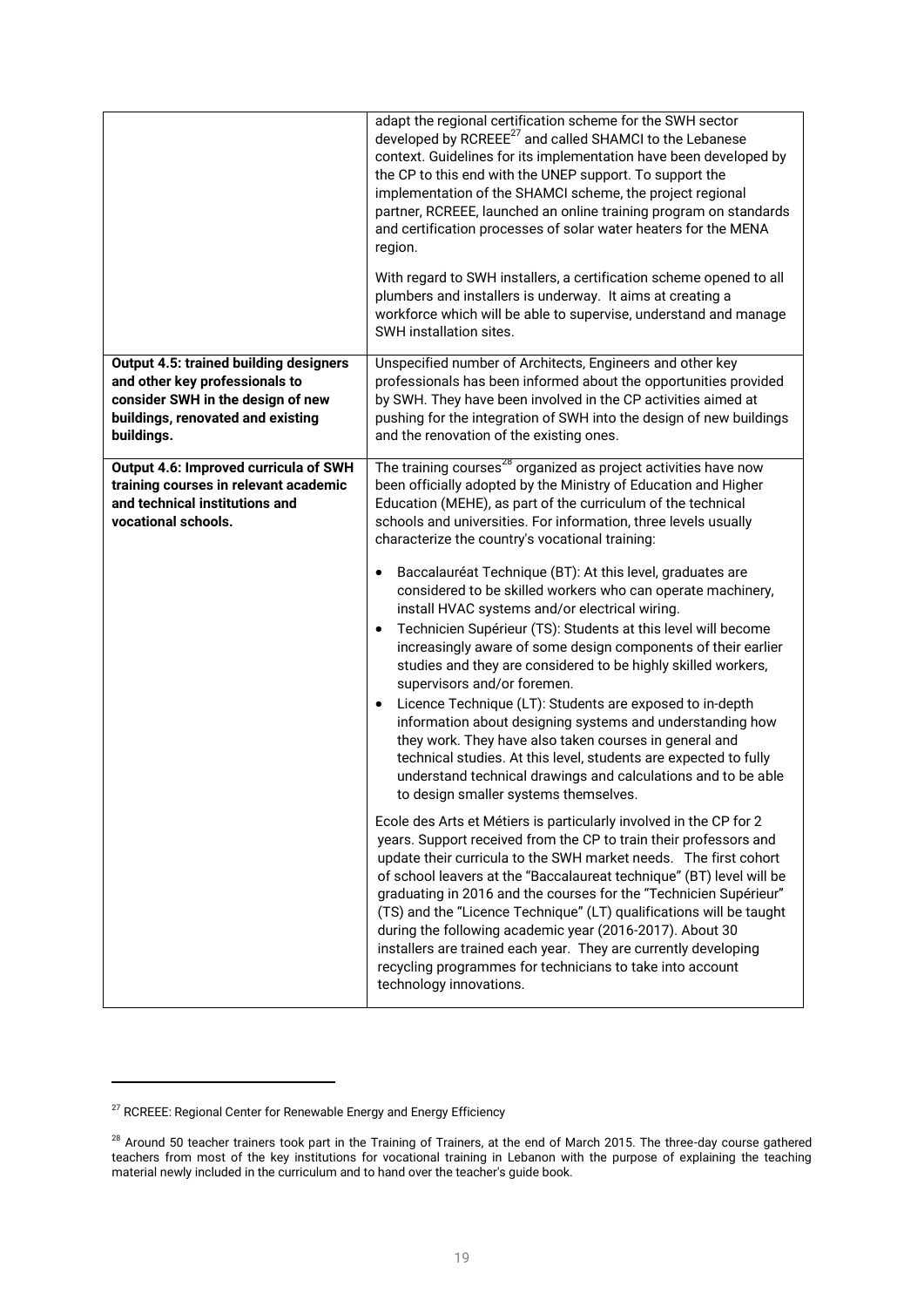**66.** Outcome 5: The provided support institutionalized and the results, experiences and lessons learnt documented and disseminated (including monitoring, learning, evaluation and other feedback for adaptive management):

| <b>PRF Outputs</b>                                                                                                                                                                | <b>Actual outputs delivered:</b>                                                                                                                                                                                                                                                                                                                                                                                                                                                                                                                                                                                                                                                                                                                                         |
|-----------------------------------------------------------------------------------------------------------------------------------------------------------------------------------|--------------------------------------------------------------------------------------------------------------------------------------------------------------------------------------------------------------------------------------------------------------------------------------------------------------------------------------------------------------------------------------------------------------------------------------------------------------------------------------------------------------------------------------------------------------------------------------------------------------------------------------------------------------------------------------------------------------------------------------------------------------------------|
| <b>Output 5.1: The reporting framework</b><br>and arrangement for the SWH market<br>monitoring established and continuing<br>after the end of the project.                        | The LCEC team has progressively become a reference point for<br>SWHs due the extensive experience gained throughout the<br>implementation of the CP. During the CP implementation, it was<br>also in charge of the SWH market monitoring. A very positive<br>achievement is that the team is now embedded within the structure<br>of the LCEC, under the tutelage of the MEW and is therefore<br>continuing with this task.                                                                                                                                                                                                                                                                                                                                              |
| Output 5.2: Support the existing Solar<br><b>Thermal Industry Association and</b><br>other solar NGOs or a similar entity<br>(LCEC) to sustain the required market<br>activities. | Support was provided by the CP to the LSES (the Lebanese Solar<br>Energy association which was created in 1984 and revitalized in<br>2002 to promote solar energy and all renewable energies and which<br>includes academics and installers). The association was involved in<br>the CP for several activities: It has participated in the development<br>of the Lebanese SWH standards, attended several conferences and<br>round-tables organized by the CP. It was also in charge of<br>organizing training to Thermal Engineers and Technicians on how<br>to install SWH systems.                                                                                                                                                                                    |
| Output 5.3: The national project web-<br>site and network successfully<br>established and marketed.                                                                               | With regards to information sharing and dissemination, all data,<br>surveys, information, statistics, indicators, articles, reports,<br>interviews, etc. that have been produced during the CP<br>implementation are available from the project team and shared<br>publicly through the website (www.lcecp.org.lb) or by direct<br>contact.                                                                                                                                                                                                                                                                                                                                                                                                                              |
| Output 5.4: Mid-term and final<br>evaluation.                                                                                                                                     | MTE conducted in September/October 2011. Report dated<br>November is available.<br>TE conducted during April/May 2016                                                                                                                                                                                                                                                                                                                                                                                                                                                                                                                                                                                                                                                    |
| <b>Output 5.5: The project final results</b><br>and lessons learnt documented and<br>disseminated.                                                                                | LCEC is constantly updating the GSWH project website<br>(www.solarthermalworld.org) with the Lebanese information<br>including most of the activities that take place in Lebanon.<br>Likewise, LCEC regularly checks the website for updates posted by<br>other countries. The centre is subscribed to the Newsletter to<br>follow-up on the activities of other countries.<br>With the support of the RCREEE, the CP has also initiated an<br>evaluation study of the Lebanese SWH market (November 2015),<br>using the UNEP SWH Techscope Market readiness assessment.<br>This case-study of the successful implementation of the national<br>initiative for SWH market development could serve as a basis to<br>extend this experience to other developing countries. |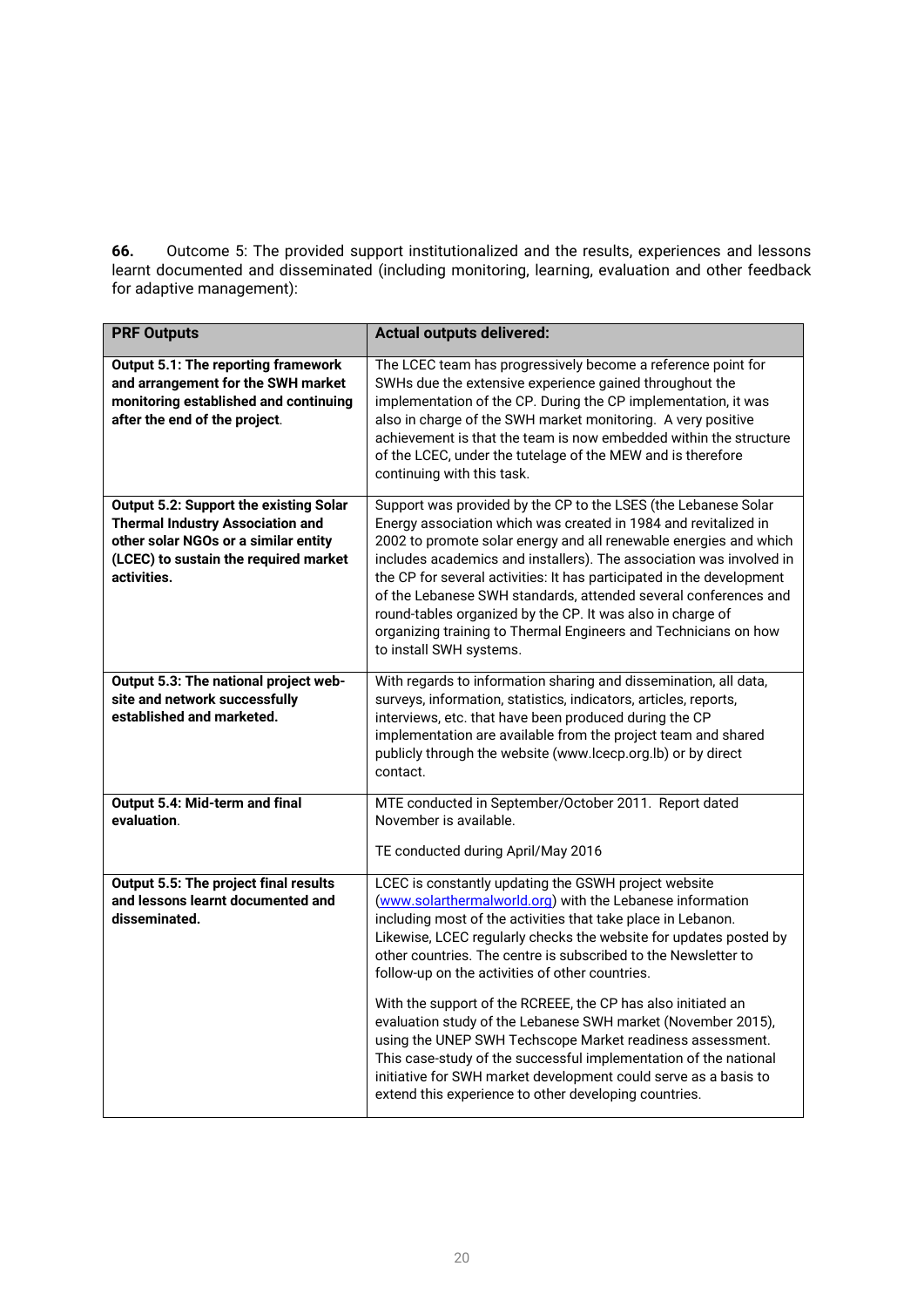**67.** Overall and based on the level of achievement of outputs, the CP is rated "Highly Satisfactory"<sup>29</sup> .

## <span id="page-20-0"></span>**3.3 Effectiveness (attainment of direct outcomes and likelihood of impact)**

## <span id="page-20-1"></span>**3.3.1 Achievement of direct outcomes and intermediate states<sup>30</sup>**

**68. Outcome 1: An enabling institutional, legal, and regulatory framework to promote sustainable SWH market.** Despite the advocacy efforts made by the CP, not much progress has been made towards attainment of the expected results (Output 1.1): approval of the Energy Conservation law is still pending, not much progress either regarding the energy reform which was supposed to reduce/remove fossil fuel subsidies which, in addition of putting a heavy strain on utility finances, make solar heating less competitive against electricity. Regarding SWH standards, those dealing with performance test methods, system performance specification and annual performance measurements for thermal solar systems have been adopted in 2015 $^{31}$ . However, what remains is for IRI to be equipped enough to start the testing proceedings. The unstable political situation Lebanon has been facing for the past two years has resulted that few legislative proposals have been passed yet. Regarding the issue of fiscal incentives, the political choice has been focused instead on subsidies and loans (see explanation in Output 3.2). Tax discounts on importing SWHs are considered as potentially harming local manufacturing although most local manufacturers do not produce SWH collectors but only some of their components such as tanks and support structures. However, according to many private sector persons interviewed, there is still an urgent need to remove the VAT (10%) applied on SWH and the still prevailing 5% customs duties for those that are imported. Therefore, Outcome 1 is rated "Moderately Satisfactory" (MS).

**69. Outcome 2: Strengthen the communication/marketing and awareness to consider and integrate SWH systems into different types of buildings (new and existing buildings)<sup>32</sup> .** According to the interviewees met throughout the CP assessment mission, the success of the CP in addressing the lack of awareness among the different stakeholders (decision-makers, users and suppliers) appeared to receive its deserved recognition as did its success in reaching out to user groups, mainly in the residential and commercial sectors. According to the UNDP/GEF/MEW report produced in 2012 on the Residential SWH market in Lebanon in 2011, "… the SWH market witnessed a remarkable increase since 2005 […]. This growth is the result of an increased market demand driven by a combination of an increased awareness among beneficiaries and most importantly the setup of the national financial mechanism and grant subsidies….". In addition, on the supply side, the number of companies working in the sector increased from 25 in 2005 to more than 143 in 2013. Therefore, Outcome 2 is rated "Highly Satisfactory" (HS).

**70. Outcome 3: Increased demand for SWH systems by the availability of attractive end-user financing mechanisms or other delivery models, such as SESCOs, utility driven models or programmes.** The financial mechanism established at the early stages of the project was the key that led to the increase in the demand for SWH. However, other factors related to the frequent power cuts and the increase of the price of fuel have also encouraged end-users to turn to other alternatives (such as SWH). In addition, the continuous fall of the price of SWH systems and of installation

**.** 

31 NL EN 12977-4-5 :2015 ; NL ISO 9488 :2015 ; NL ISO 9459-2 :2015 ; NL ISO 9459-5 : 2015 adopted by Decree 5305/2010

 $29$  Only Output 3.3 is considered as not achieved.

<sup>&</sup>lt;sup>30</sup> Outcome statements are as per the project document. The analysis considers the direct outcomes and intermediate states as defined in the reconstructed TOC.

<sup>&</sup>lt;sup>32</sup> Considered against the direct outcome as defined in the reconstructed TOC: 'Enhanced awareness and capacity of the targeted end-users and building sector professionals to consider and integrate SWH systems into different types of buildings.'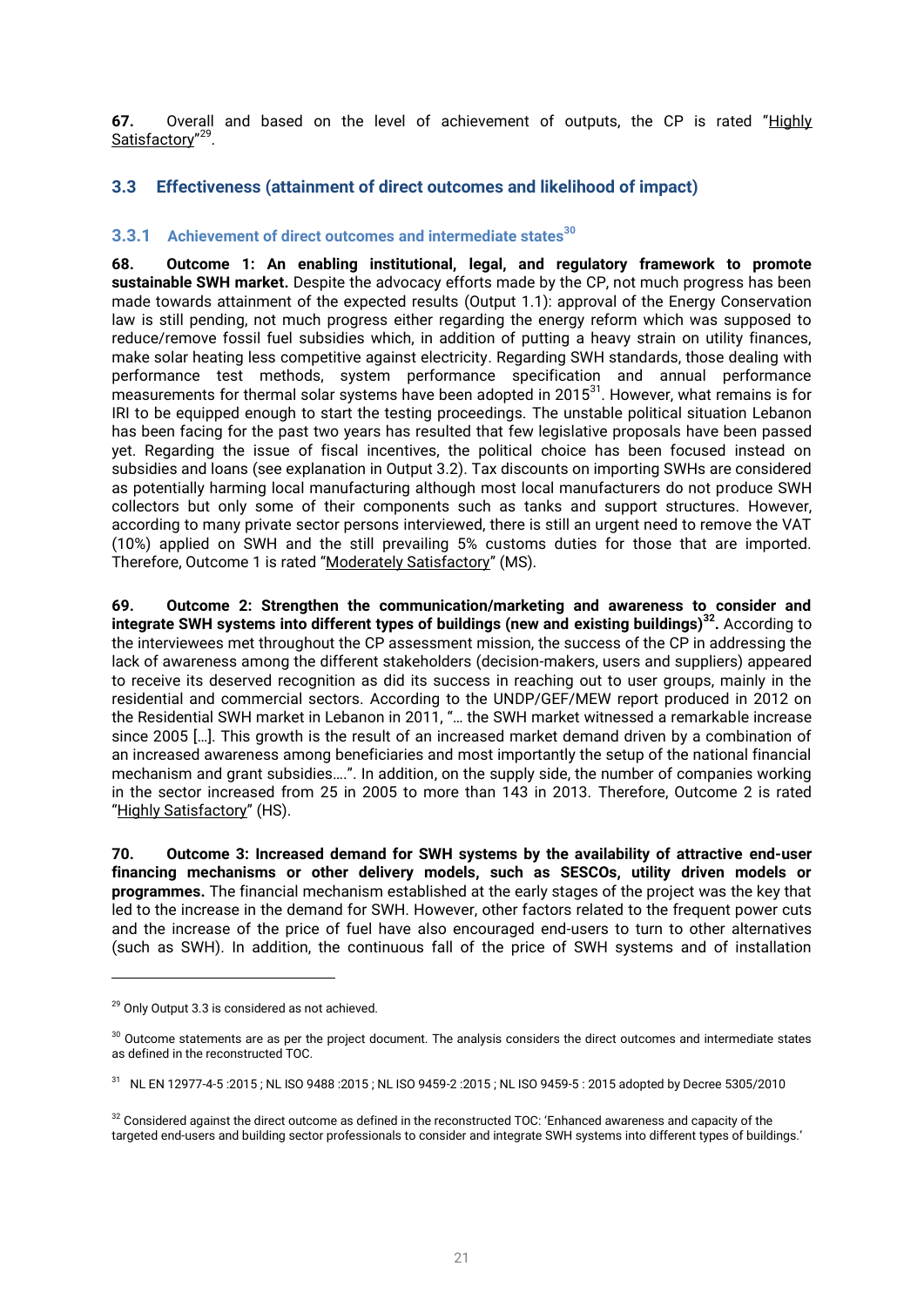materials has also encouraged the demand and made the SWH more affordable. The availability of low-cost SWH systems deserve a mention and while they generate problems of a different order such as issues which some dealers attribute to unfair competition, they have nevertheless played a role towards boosting the popularity of this technology. Due to the success of the financial mechanism, BDL is planning to increase the ceiling for SWH loans over the coming few years. This will contribute directly to the market growth. Outcome 3 is rated "Highly Satisfactory" (HS).

**71. Outcome 4: A certification and quality control scheme applicable for Lebanese conditions adopted and enhanced capacity of the supply chain to offer products and services promoting sustainable SWH market.** Due to the establishment of a short list of qualified SWH supplier companies (by the LCEC) and the enforcement of the EN 12975 certification standard on imported products), the number of cheap imported products diminished as well as the number of importers of unqualified products. A shift of several companies (more than five) to the use of new certified products was also noticed. On the other hand, limiting factors relate to the still insufficient number of qualified technicians, in particular for maintenance and after-sales issues, and to the limited roofspace especially in the face of the increase of population density. Another factor is somehow the competition of the Photovoltaic technology which confirms progress towards the acceptance by the Lebanese population of the concept of renewable energy. Then, good progress has been achieved under this outcome but it has yet to reach target expectations. The results can therefore be rated as "Satisfactory" (S) since the issue of quality assurance still need to be addressed rapidly and properly if the vitality of the SWH market is to be preserved (the SHAMCI certification programme has progressed well but was not yet adopted at the time of the evaluation).

**72. Outcome 5: The provided support institutionalized and the results, experiences and lessons learnt documented and disseminated (including monitoring, learning, evaluation and other feedback for adaptive management).** Expected results have been achieved and are very likely to last thanks in particular to the successful institutionalization of the CP team within the structure of the LCEC and who is now a reference point for SWH related issues. In addition, the Lebanese experience has been largely shared and is accessible by all stakeholders within Lebanon but also by other interested countries. As a result, Outcome 5 is rated as "Highly Satisfactory" (HS).

**73.** The CP has exceeded its achievements in terms of its main objectives and this is "Satisfactory" (S) with regard to effectiveness.

## <span id="page-21-0"></span>**3.3.2 Likelihood of impact of the CP**

1

**74.** The SWH market in Lebanon has witnessed a tremendous growth since 2009 (annual average growth rate of 15%) although it has been experiencing a slowdown in the last two years because of the economic and political crisis in the country.

75. The average increase of the demand in terms of SWH equipment purchases reached 41%<sup>33</sup>. According to all persons met during the evaluation mission, the major driver of this growth was due to the CP. The estimated contribution of the project to this growth is perceived to be as high as 95% by the most optimistic respondents, and around 30% in the case of the more conservative response. Without the implementation of the project, perceptions are that the SWH market would reflect between 5 and 70% of what it is presently. It can be said, however, that there is no question that the CP played a significant role in accelerating the development of the market.

**76.** At the completion of the CP, the Lebanese SWH market could be characterized as being mature. In addition, and according to an IEA programme<sup>34</sup> evaluating the success of SWH worldwide and their contribution to the energy supply, Lebanon ranked among the top ten markets in 2012.

<sup>&</sup>lt;sup>33</sup> In "Lebanon's first national survey study on the SWH market", March 2014, p102

<sup>34</sup> Source: Mauthner, F.M&Weiss WW (2012) Solar Heat Worlwide (2014)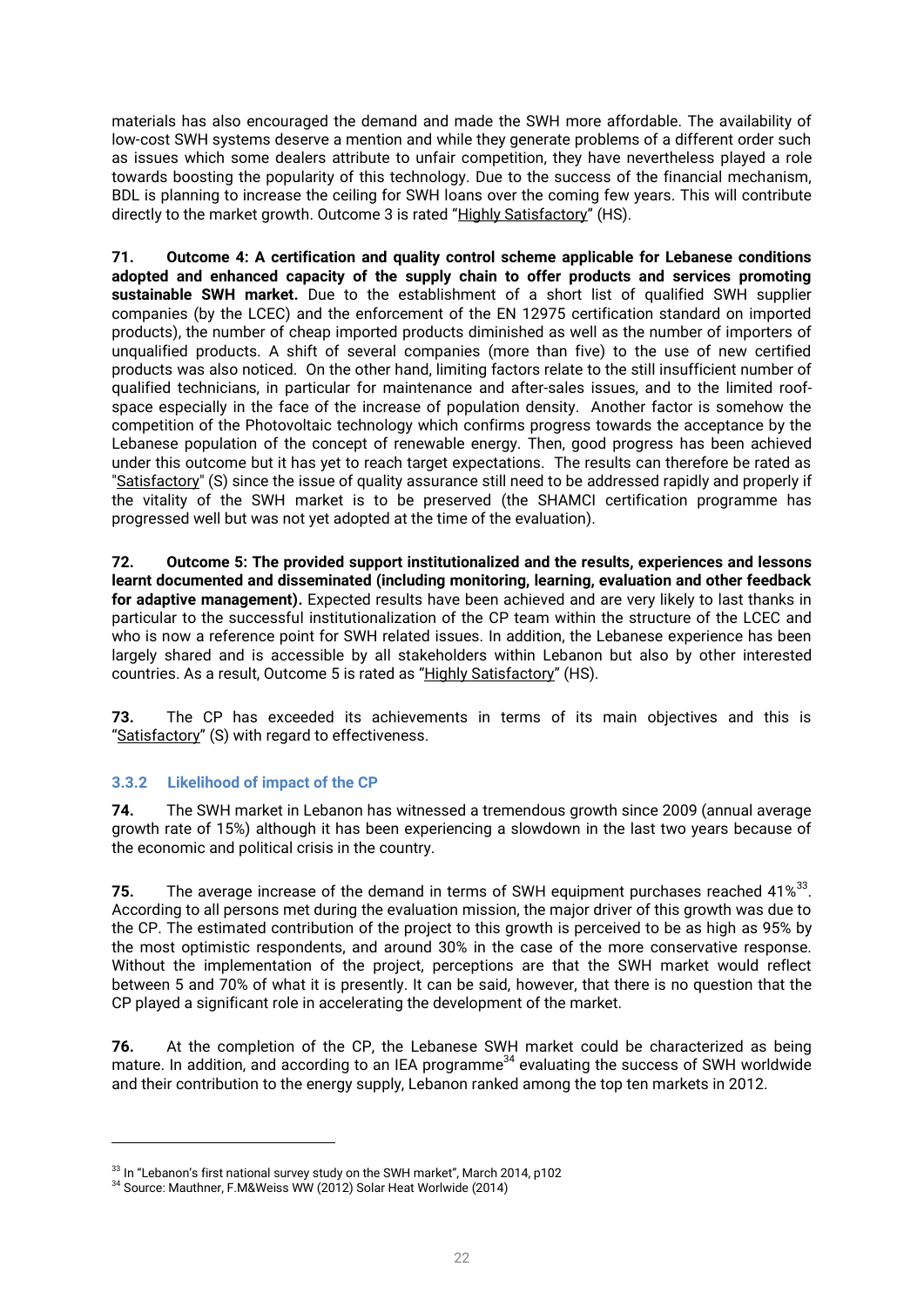**77.** In the case of Lebanon, there is no doubt that the financial mechanism put in place in the early stage of the CP implementation was the main booster of the SWH demand increase in the residential and services sector (in particular, hotels). The existence of a body such as the LCEC was also a great asset for the SWH market development. LCEC's efforts have created an enhanced awareness among end-users, decision makers and professionals as well as a trust in SWH technology thanks to the initial certification and quality control mechanism put in place.

**78.** In terms of global environment benefits, the CP was expected to definitely contribute to the global cumulative GHG emission reduction of over 80 million tons of  $CO<sub>2</sub>$  equivalent, estimated for 2020. Indeed, the cumulative reduction at the national level which was estimated to overtake the 3 million tons of  $CO_{2eq}$  target by the end of 2020 is expected to be reached by 2018.

**79.** The 2012 UNDP/GEF/MEW report on the residential SWH market in Lebanon states the following: "… during 2011, 12,197 SWH systems were installed with a storage capacity of 3,313,427 liters. With an annual saving rate of 8.54 KWh per liter, a total of 28,292 MWh was saved at the national level. This has avoided the need for a capacity of 3.68 MW. Based on a grid emission factor estimated by EDL at 0.65 Kg of  $CO_{2eq}$ /KWh, the emissions reductions have been estimated to be 5,246 tons for all solar loan applications. At the national level, a total amount of 18,390 tons of  $CO<sub>2eq</sub>$ emissions has been avoided.

**80.** More recently and still according to the LCEC, the objective of installing 1,050,000  $m^2$  of SWH systems by 2020 is expected to replace 120 MW of fossil fuel production capacity. In addition, the CP has enabled the energy savings of EDL to reach a total amount of 151.2 GWH/year which corresponds to 98.28 tons of avoided  $CO<sub>2eq</sub>$  per year.

**81.** At the national level, the CP has provided energy consumers with an alternative which has produced direct savings (reduced electricity and gasoil bills for those who previously had an electric water heater and/or an extra generator), has reduced pressure (and peak demand) on the power system and brought with it savings to the economy at the national level and reduced dependency and expenditure on imported fossil fuels. Indeed, just for the year 2011, the 12,197 SWH systems installed which have saved around 28,292 MWh have led to an economic saving of USD 3,754,687 on the consumer level and around USD 145,254 on the EDL in the form of subsidies reduction.

**82.** The CP has also enhanced employment opportunities in the SWH domain (the number of companies has nearly tripled between 2000 and 2008, from 16 to 36, adding up to 145 as of the end of June 2015).

**83.** Therefore, likelihood of impact is rated "Likely" (L).

## <span id="page-22-0"></span>**3.3.3 Achievement of the formal CP objective**

**84.** According to the ProDoc, the key indicators of the success of the CP are as follow:

- The installation of 190,000 m<sup>2</sup> of newly installed collector area over the period 2009-2014;
- An annual sale of 50,000  $m^2$  reached by the year 2014; and
- an expected continuous growth to reach the set target of 1,050,000  $m^2$  of total installed SWH capacity by 2020.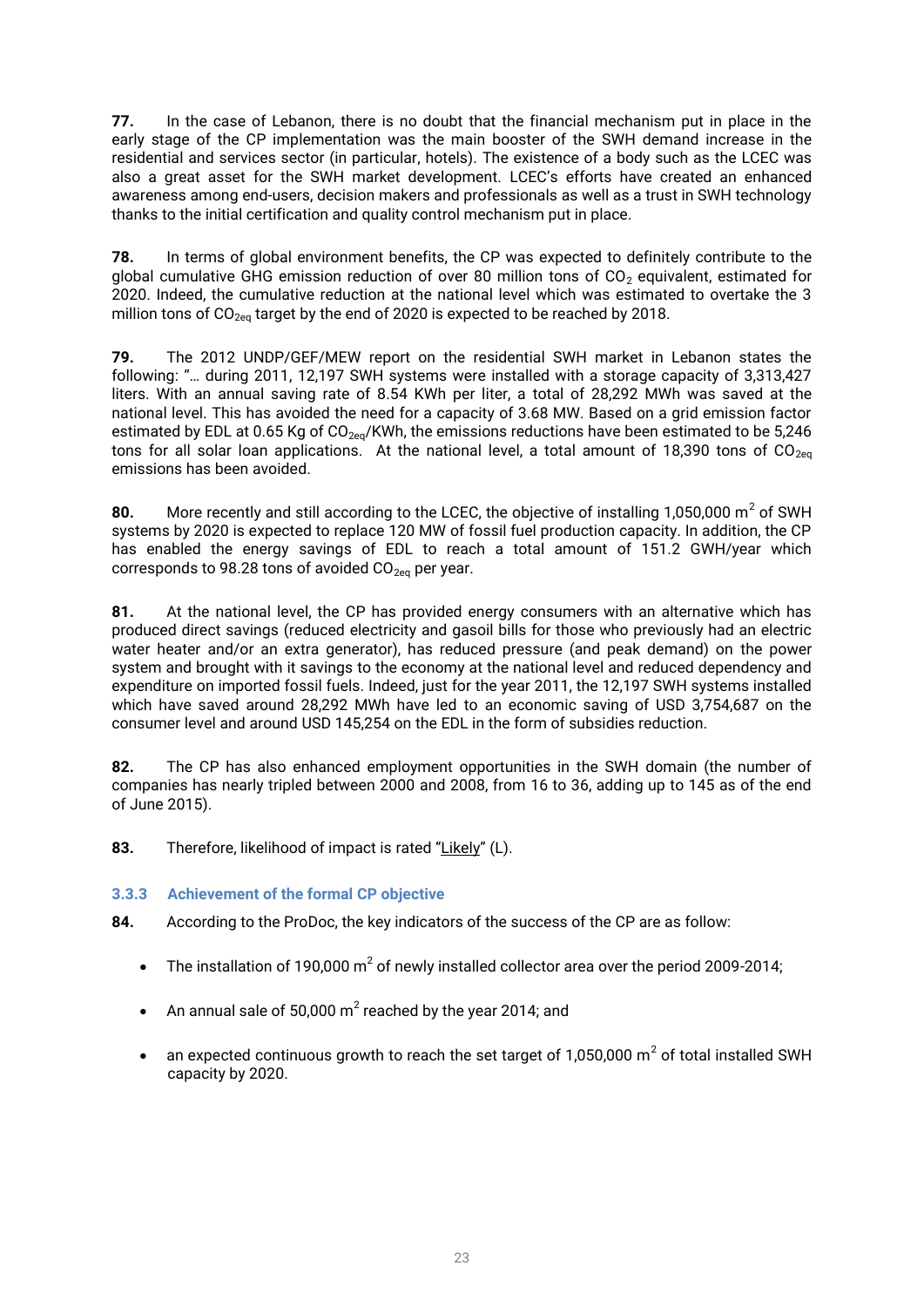|                                                            | 2005   | 2008   | 2009   | 2010   | 2011   | 2012   | 2013   | 2014   | 2015   |
|------------------------------------------------------------|--------|--------|--------|--------|--------|--------|--------|--------|--------|
| <b>Annual newly</b><br>installed m <sup>2</sup>            | 16,000 | 19,734 | 22,694 | 38,000 | 43,533 | 60,458 | 55,491 | 51,525 | 53,339 |
| Growth rate/<br>previous year<br>in%                       | 18     |        |        |        |        |        | 15     | 15     |        |
| <b>Penetration</b><br>rate in $m^2/$<br><b>inhabitants</b> | 26     |        |        |        |        |        | 76     | 93.3   |        |
| Number of<br>companies                                     | 23     | 36     |        |        | 88     | 130    | 145    |        | 145    |

#### **Table 1. Data collected from the CP's progress reports and provided by the LCEC**

Source: LCEC 2016

**85.** Over the 2009-2014 CP implementation period, a cumulative area of 271,701 m<sup>2</sup> of newly installed collectors has been achieved, exceeding by far the expected 190,000  $m^2$  target.

**86.** In addition, the target of 50,000  $m^2$  of annual SWH installations had already been reached in 2012 while the set chronological objective was for 2014.

**87.** The average market growth rate was around 15% although a slight slowdown has been perceptible these last couple of years. This is mainly explained by external causes such as the economic and political crisis currently experienced by the country. However, people are generally confident that the market will continue to grow and the area of installed SWHs targeted for 2020 will be reached by 2018.

**88.** Indeed, to date, the residential and the commercial sectors have been the main targets as well as the food and catering sub-sector in the industrial sector. According to all parties, there still remains a good margin for expansion and still untapped potential in some regions of the country.

| Year               |                    | 2012   | 2013   | 2014   | 2015   |
|--------------------|--------------------|--------|--------|--------|--------|
|                    | <b>Flat Plate</b>  | 4,591  | 3,475  | 3,183  | 4,390  |
| Total              | Evacuated<br>Tubes | 8,05   | 8,324  | 8,704  | 8,193  |
| <b>Grand Total</b> |                    | 13,296 | 11,799 | 11,887 | 12,583 |

**Table 2. The number of SWH systems sold per year and per type of system evolved (residential sector)**

Source: LCEC 2016

**collective systems**)

**Table 3. For collective systems, the capacity in m<sup>2</sup> (for systems that have benefited from the NEEREA loans and not all** 

| <b>COLLECTIVE SYSTEMS</b> |                   |       |          |       |         |
|---------------------------|-------------------|-------|----------|-------|---------|
| Year                      |                   | 2012  | 2013     | 2014  | 2015    |
|                           | <b>Flat Plate</b> | 241.9 | 722.42   | 263.9 | 1,419.3 |
| Total (in $m2$ )          | Vacuum<br>tubes   | 237.6 | 480.84   | 371   | 113.5   |
| <b>Grand Total</b>        |                   | 479.5 | 1,203.26 | 634.9 | 1,532.8 |

Source: LCEC 2016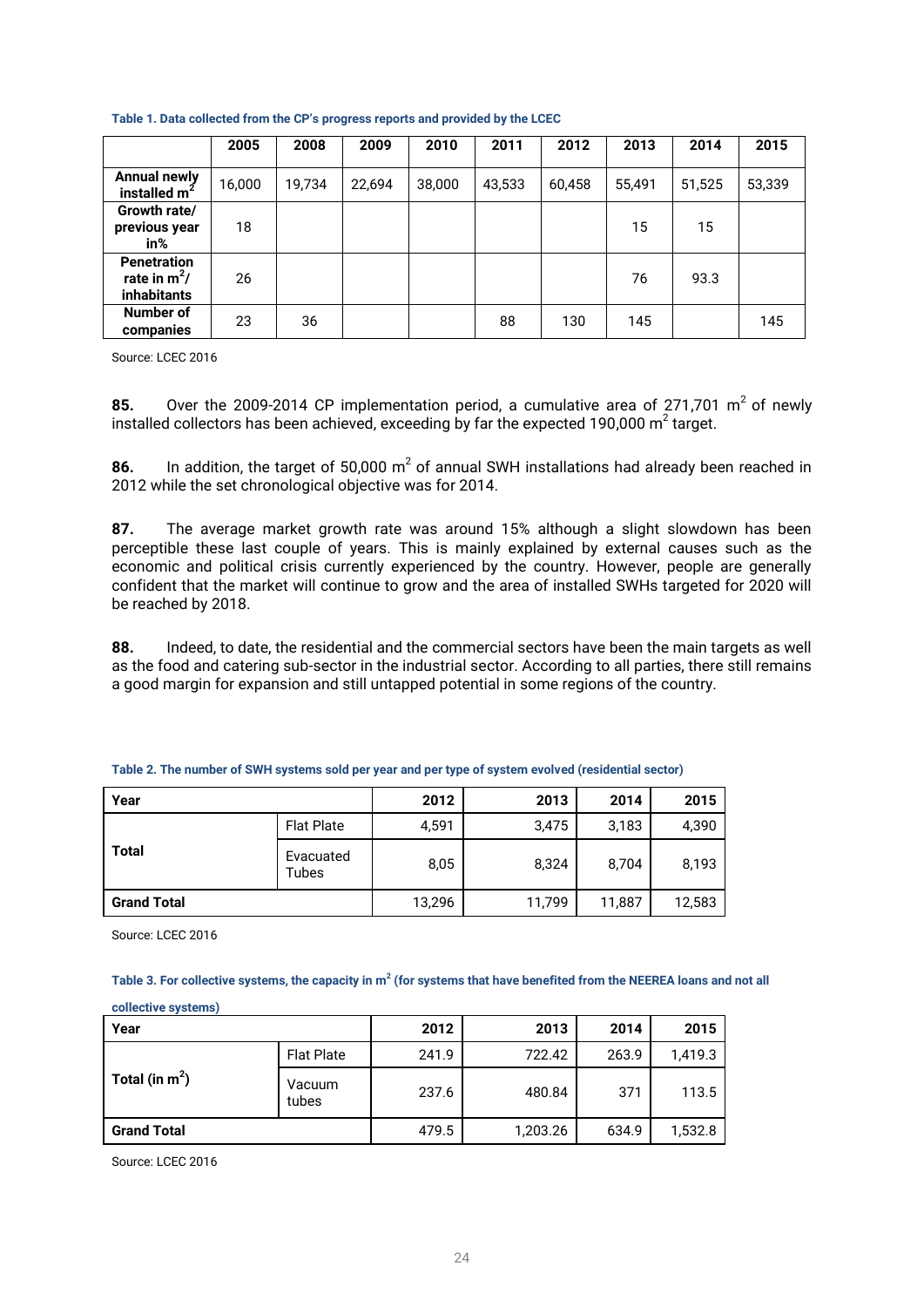**89.** Therefore, achievement of the formal objective for Lebanon is rated as "Highly Satisfactory" (HS).

## <span id="page-24-0"></span>**3.4 Sustainability and replication**

**90.** The continued involvement of the CP team whose capacity has been built thanks to the Knowledge Management and the Networking component of the Global SWH project<sup>35</sup> and its exposure to other country programmes' experiences through the project's website exposure to other country programmes' [\(www.solarthermalworld.org\)](http://www.solarthermalworld.org/) and the continuity of its operations after the project's completion, consolidated by the institutionalization of the LCEC under the tutelage of the MEW are good signs of sustainability in terms of institutional framework.

**91.** Both the increasing number of customers who pay for their SWH in cash and no longer rely on a loan, pointing to consumers' awareness of the benefits of such systems as well as the willingness of the BDL and the Government of Lebanon to go further with the financial mechanism put in place for the development in particular of the SWH market would contribute to the financial sustainability.

**92.** Results achieved to date in terms of GHG emissions reduction and the fact that the target will be met two years before the deadline are positive factors to ensure the environmental sustainability.

**93.** The adoption of a vocational training curriculum on SWH related topics by the Ministry of Education and Higher Education which is securing the capacity building in this sector for the future<sup>36</sup> and could allow replication in other parts of the country as well as in other segments.

**94.** However, some hazards could affect the socio-political sustainability and harm the success so far achieved. These risks relate to 1) the political instability experienced by Lebanon which has had no President since 2014 and which has a Parliament almost paralyzed and very slow in approving reforms and new laws; 2) the absence to date of a fully functional and operational quality assurance and certification scheme of SWH systems due, in particular, to the lack of enforcement of the national quality standards elaborated by LIBNOR to all SWH systems either locally manufactured or imported (limited testing capacity at IRI), which has opened up the market to allow the supply of cheap and poorly made SWH systems; and 3) the fact that professionals involved have expressed concerns that the advancement of the SWH sector could be affected by the lack of market regulation (fiscal incentives), lack of qualified labor (certification issue, maintenance issue), unfair competition (in particular from Chinese products) and lack of continued awareness-raising campaigns which are needed to attract, and sustain, the interest of the end-users.

95. In terms of sustainability, the CP is rated "Moderately likely "(ML)<sup>37</sup> if the risks which could put it in jeopardy are addressed in time.

## <span id="page-24-1"></span>**3.5 Efficiency**

**.** 

**96.** In terms of implementation course, the CP has achieved regular progress in accordance with the expected annual work plans as reviewed during the Inception workshop in September 2009,

<sup>&</sup>lt;sup>35</sup> The CP team is reporting that they have used the following documents/tools produced by the Global KM component: 1) the SWH Techscope Market Readiness analysis tool and the GHG reductions calculator; 2) the Solar Heating Arab mark and certification initiative booklet; 3) the Guidebook for the development of a Nationally Appropriate Mitigation Action (NAMA) for SWH.

<sup>&</sup>lt;sup>36</sup> 30 students graduate as installers every year from the École des Arts et Métiers and find employment right away.

<sup>&</sup>lt;sup>37</sup> Ratings on sustainability. All the dimensions of sustainability are deemed critical. Therefore, the overall rating for sustainability will be the lowest rating on the separate dimensions.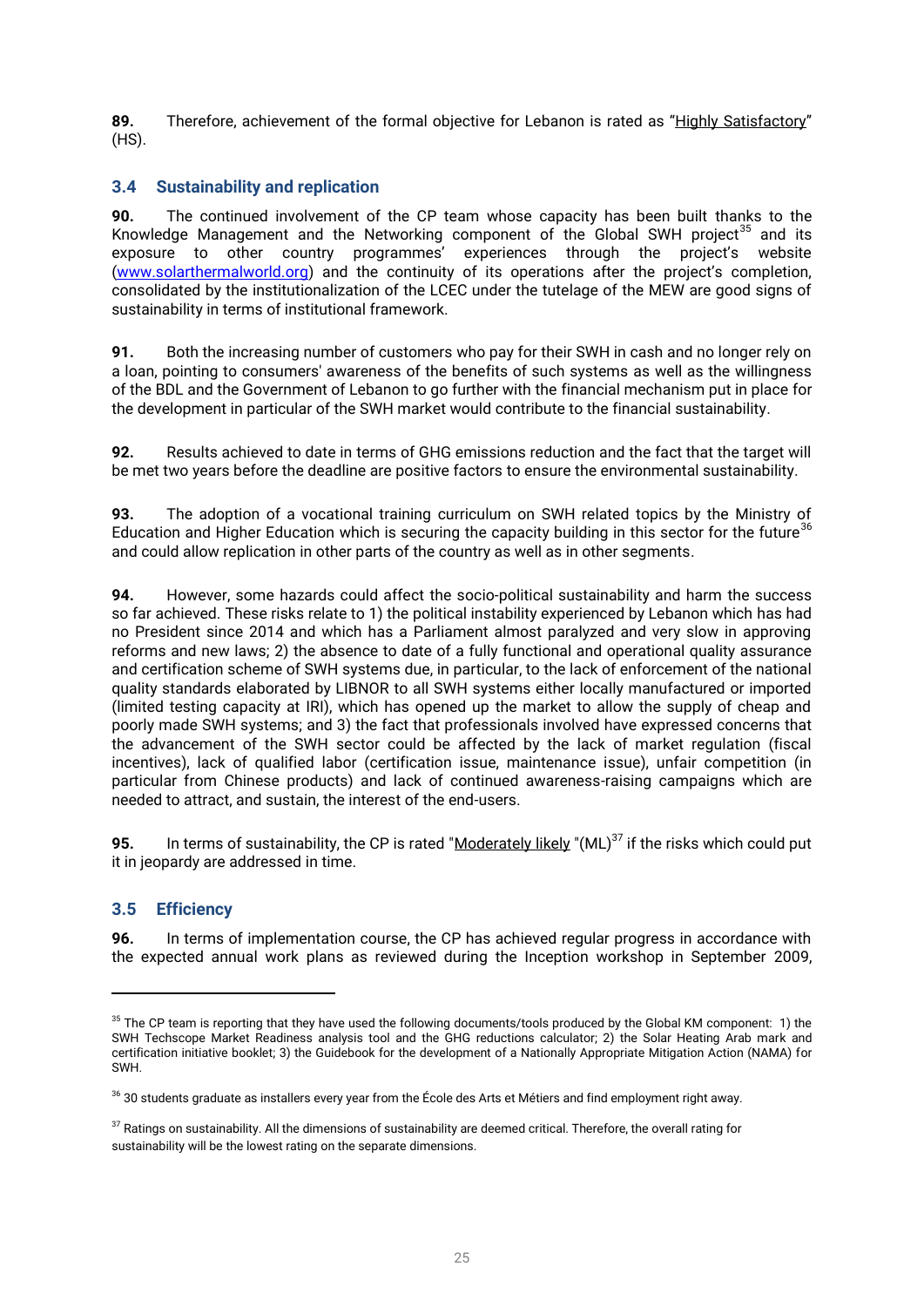except for the last year when it experienced a slowdown in terms of delays and intensity leading to a request for a 4-month extension at the beginning of 2014 to finalize the remaining outputs. This progress is also reflected by the delivery rate (ratio Expenses/budget) which has been above 90% every year, except for the last year of implementation for which it was around 60%).

**97.** In terms of cooperation and partnerships the CP managed to work efficiently by pooling resources as discussed in the 'Stakeholder participation, cooperation and partnerships' section.

**98.** Good efforts were done by the CP team to build upon pre-existing structures such as the LCECP team and to have a homogeneous implementation of activities as well as a good orchestration and complementarity with other initiatives such as the CEDRO project.

**99.** In terms of efficiency, and given the reasons cited above, the CP is rated "Highly Satisfactory" (HS).

| 2009           | 2010          | 2011               | 2012           | 2013           | 2014             |
|----------------|---------------|--------------------|----------------|----------------|------------------|
| SWH targets    | SWH loan      | <b>Building</b>    | SWH targets    | Market         | <b>Installer</b> |
|                | programmes    | mandates           |                | survey         | certification    |
| Pilot projects | Financial     | <b>SWH testing</b> | Pilot projects | Pilot projects | <b>SWH</b>       |
| Cedro 1        | incentives    | laboratory         | Cedro 2        | Cedro 3        | Vocational       |
|                |               |                    |                |                | training         |
|                |               |                    |                |                | curriculum       |
| Pilot projects | Product       | Pilot projects     | Market         |                |                  |
| LCEC           | certification | Cedro 2            | survey         |                |                  |
|                | requirements  |                    |                |                |                  |
|                | Market        | Outreach           | Outreach       |                |                  |
|                | survey        | campaign           | campaign       |                |                  |

#### **Table 4. Time flow of SWH market achievements:**

Source: Solar water Heaters' market evaluation; case study of Lebanon, November 2015

#### <span id="page-25-0"></span>**3.6 Factors affecting performance**

#### <span id="page-25-1"></span>**3.6.1 Preparation and readiness**

**100.** With regard to its design, the CP has benefited from a number of strong points such as its very detailed situation analysis which highlighted the specific Lebanese context as well as the relevance of the CP's objective to national priorities.

**101.** Given that the CP document was written back in 2008, based on baseline information from years 2005 and after, some adjustments have been made to the Strategic Results Framework (SRF) during the Inception workshop, but at the levels of the activities to be carried out and the expected outputs, to take into account new developments or drawbacks. However, change made was not significant and the CP original design remained still valid.

**102.** Current status of the SWH market in Lebanon, its achievements to date and barriers still facing its development have been adequately identified. In addition, the SRF includes indicators at the objective, outcome and output levels which are more or less SMART and were helpful for personnel of the Project Management Unit.

**103.** The design did not specify activities related to outreach of UNEP Knowledge Management and Networking component to the CP. The interviews carried out during the in-country mission suggested that there were not many proactive requests from the country. The design did not address Gender and HRBA issues.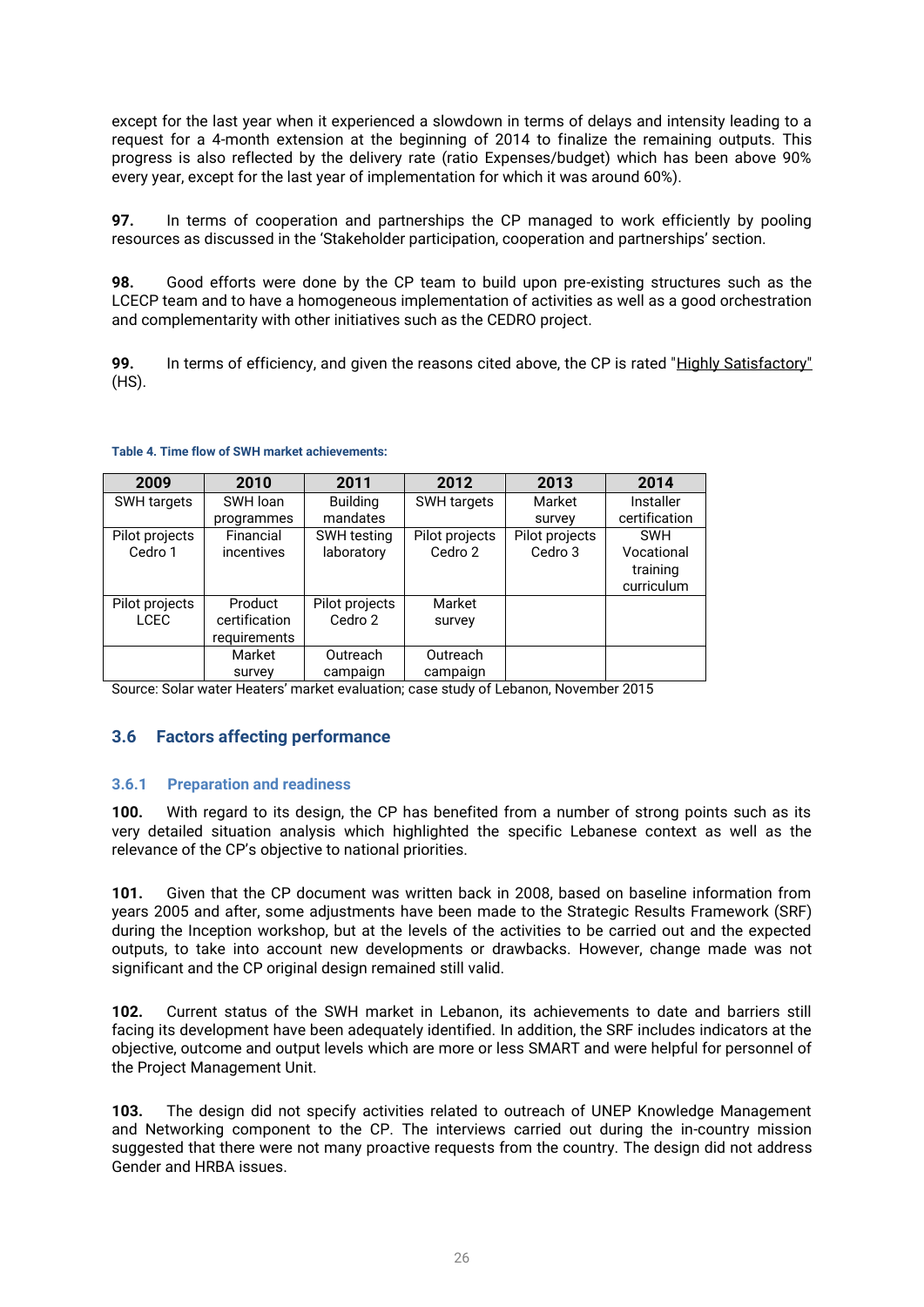**104.** Due to the global aspect of the CP preparation and readiness not sufficiently taken into account in the design, this factor is rated "Satisfactory" (S).

### <span id="page-26-0"></span>**3.6.2 Project implementation and management**

**105.** The CP followed the course that had been set out for it in the ProDoc. Implementation was well supported and coordinated through the LCEC whose role in particular, was well praised by the persons met during the interviews. It is the view of the Evaluator that the LCEC performed an exemplary and exceptionally role in guiding the CP to its ultimate success, thanks to the professional and personal skills and dedication of the LCEC staff. The re-appointment of an experienced team from a previous UNDP/GEF project and its confirmation within the MEW after the CP completion was a great asset both during the implementation phase but also for the sustainability of the results achieved.

**106.** However, regarding the link with the KM and Networking component of the umbrella UNEP GSWH project which has been often referred in the CP document, the CP has been in practice operating as if it were a stand-alone project. It is nevertheless true that responsibilities and specific roles between the UNEP and the UNDP have never been clearly defined in the ProDoc. As a matter of fact, direct collaboration has rather tended to be limited to problem-solving administrative issues.

**107.** The CP's performance in implementation and management is rated "Satisfactory" (S).

## <span id="page-26-1"></span>**3.6.3 Stakeholder participation, cooperation and partnerships**

**108.** The main public and private stakeholders have been listed in the ProDoc and their general responsibilities defined. However, there is no evidence that consultations did occur with all of them during the design phase of the CP. In the original document, it is simply mentioned that these consultations are recommended "during and, as applicable, prior to implementation of the project". On the other hand, several multi-disciplinary working groups and committees have been created during the CP implementation and they are still active according to the interviewees. In addition, the CP team succeeded in establishing itself as a common platform where all the stakeholders joined efforts and work and in ensuring a smooth communication among all parties. This was also confirmed during the interviews made during the in-country mission.

**109.** Potential cooperation opportunities with other projects and donors have also been mentioned in the CP design document. Indeed, the CP team was very successful in coordinating, ensuring consistency and building on activities already initiated by other projects, as well as building on several SWH pilot projects funded by other donors. The team was also able to build the necessary technical and administrative capacities in the field of energy efficiency and renewable energy, from the GEF/UNDP funded project LCECP which can be considered as the basic milestones for the development of the SWH market. The synergies achieved with the CEDRO project during implementation should also be highlighted.

**110.** However, an interesting collaboration endeavor had taken place involving one of the regional partners associated in the GSWH project, which is, in this case, the Regional Center for Renewable Energy and Energy Efficiency (RCREEE), about SHAMCI (the Solar Heating Arab Mark and Certification Initiative). There is no evidence that stakeholders met during the mission and were aware that the technical assistance was provided through the UNEP and was part of the GSWH project's component.

**111.** Stakeholder participation, cooperation and partnership is "Satisfactory" (S).

#### <span id="page-26-2"></span>**3.6.4 Communication and public awareness**

**112.** There is a unanimous view to recognize that the CP played a pivotal role in raising awareness of the multiple stakeholders including the population who had little motivation to invest in renewable energy and energy efficiency technologies 2005-06 due to, as previously mentioned, the high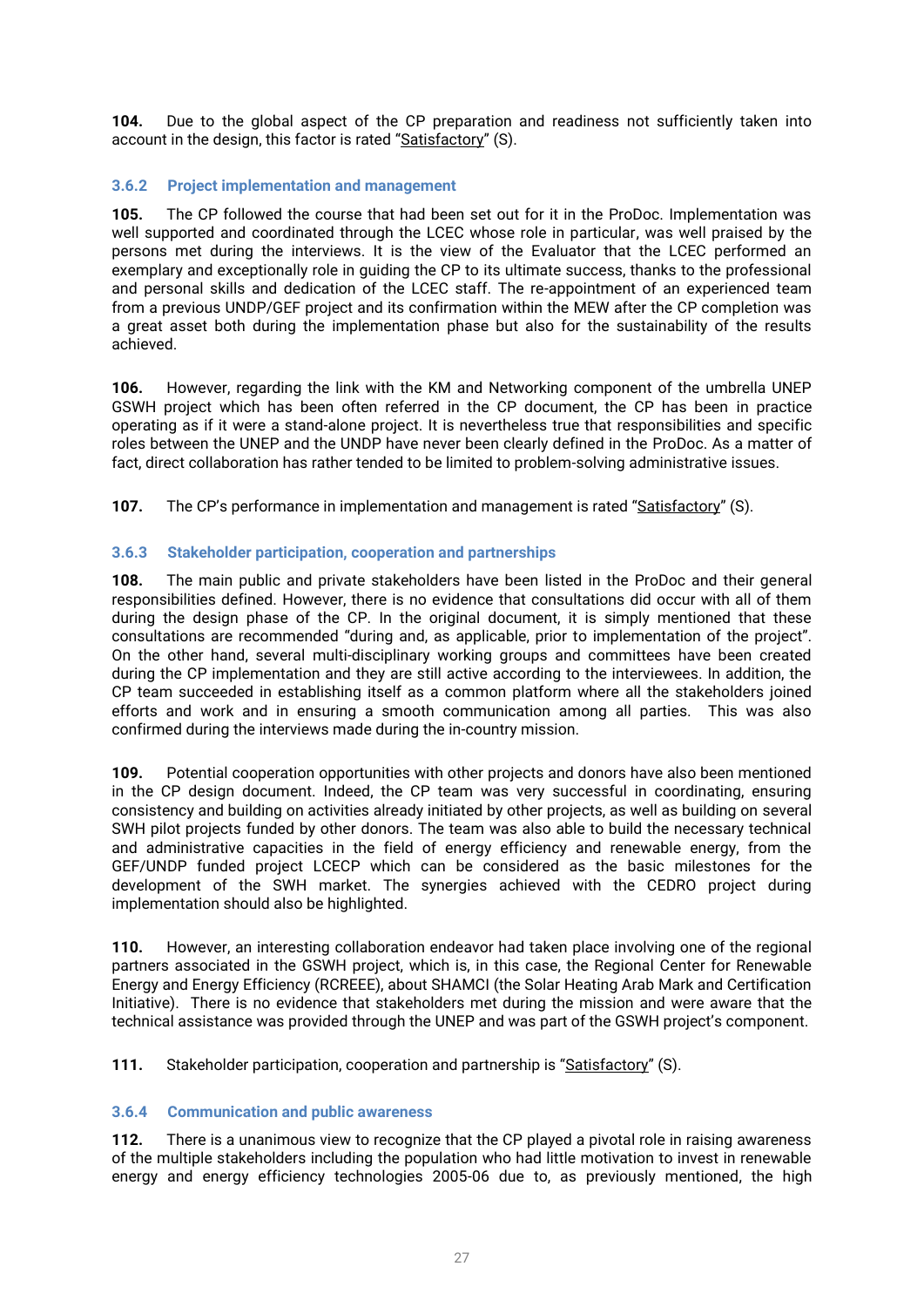subsidization of electricity and heating fuels and to its limited purchase power. The effectiveness of the CP's outreach activities significantly contributed to the SWH market development.

**113.** According to the First national survey study of the SWH market undertaken in 2011 and which covered 1850 residential users, 110 commercial users, 29 dealers and suppliers, 20 organizations, institutions and stakeholders, "more than 94% of the households surveyed have heard of SWH and already know about it and 32% of them have been aware of LCEC's initiatives and activities while 99% of commercial end-users have been aware of SWH but only 15% aware of LCEC. Regarding dealers and suppliers, the role of LCEC was reported to have been major in the development of the market and to have had a positive impact on 88% of the companies, of which 41% saw that as a very positive impact. The impact of LCEC initiatives on the market is estimated at a growth rate of 78% with some dealers saying that what LCEC has done in cooperation with the MEW and the BDL (financial mechanism) has improved the market by 400%. According to 56% of the stakeholders and organizations, the LCEC initiative has improved the market and increased the demand […]. "

**114.** As a consequence, the CP's performance in ensuring communication and public awareness is rated "Highly Satisfactory" (HS).

## <span id="page-27-0"></span>**3.6.5 Country ownership and drivenness**

**115.** At his launch, the CP had its "champion" in the person of the Minister of Energy at that time. The current political and economic crisis that Lebanon faces, is slowing down the progress made. However, the trend is going on, reinforced by the fact that BDL has decided to extend the duration of the soft loan mechanism put in place and to establish a similar mechanism for SMEs which can benefit from 5-15% cash back on their investment in RE and EE immediately after the measures have been implemented.

**116.** Country ownership and driven-ness is rated "Satisfactory" (S).

#### <span id="page-27-1"></span>**3.6.6 Financial planning and management**

**117.** The government cost-sharing was provided in-kind and used as planned. Regarding the funds mobilized for the implementation of parallel projects, it was confirmed that the CP managed to leverage USD 1,960,000 in co-financing mainly from the Government of Lebanon as well as the Swedish International Development Agency (SIDA), the Spanish Agency for International Cooperation via the Lebanon Recovery Fund and the Hellenic Aid.

**118.** According to the Financial table provided by the CO, total expenditures per outcome, over the period 2009-2014 amounted USD 980,464 out of a GEF budget of USD 1,000,000, that is a delivery rate of 98% (see Annex V). The overall expenditure ratio (planned cost / actual cost) was 104% with the total expenditure of USD 1,145,548 against the planned UNDP managed budget at design (USD 1,100,000).

**119.** The financial management is rated "Highly Satisfactory" (HS).

#### <span id="page-27-2"></span>**3.6.7 Supervision, guidance and technical backstopping**

**120.** The UNDP Country office is the executing agency with responsibility for supervision of the quality and timeliness of project execution. Activities have been implemented as expected and the CP has only experienced a slowdown in its last year which has resulted in an exceptional request for a 4 month extension in 2014. According to the NPD, UNDP was very present through regular consultations and meetings during all the implementation phase. Critical guidance was also provided to the Government to gear the financial mechanism (NEEREA) put in place towards SWH and to push for synergies between different projects.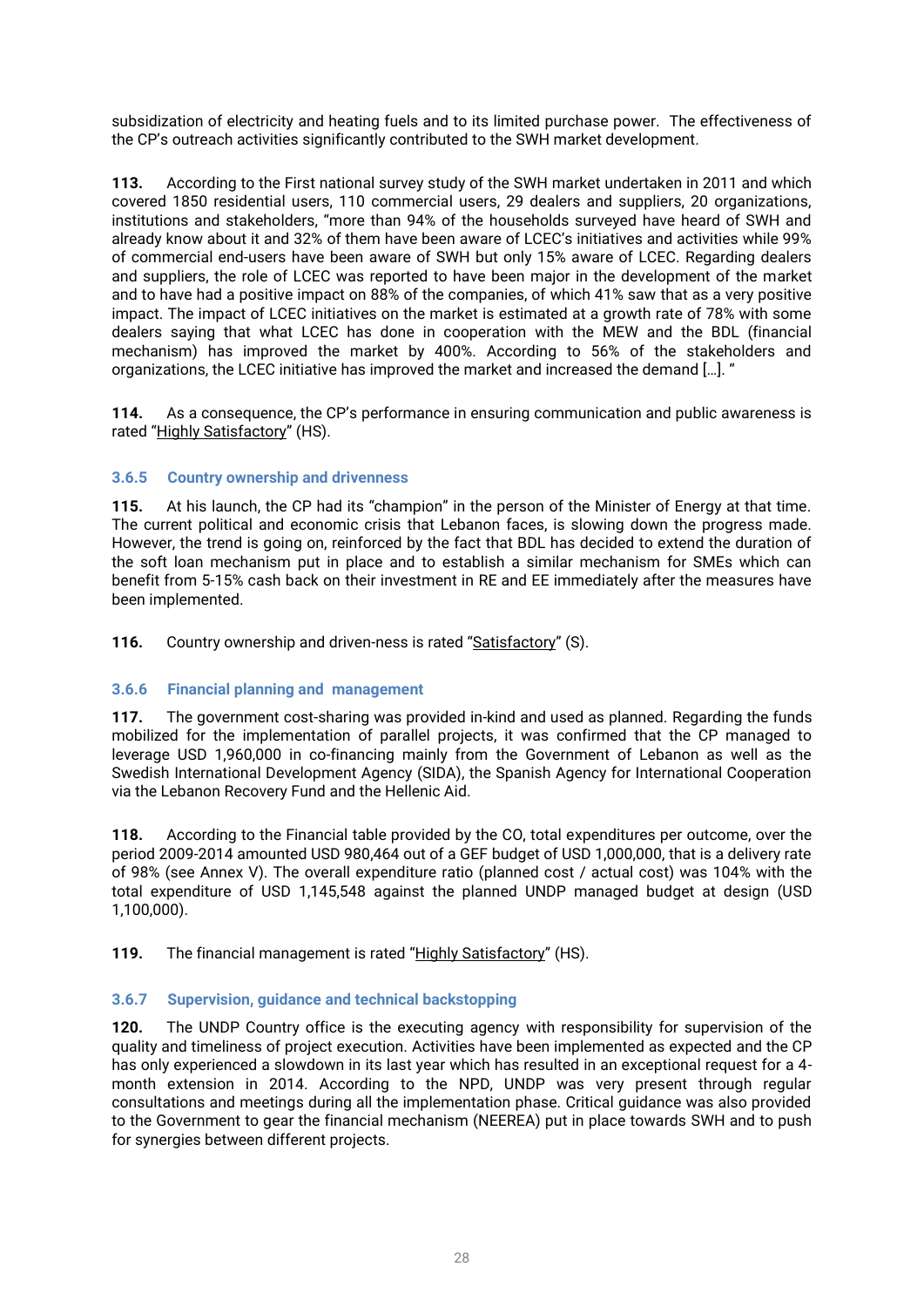**121.** The UNEP DTIE is the co-executing agency (together with UNDP) with responsibility for global project management, monitoring and progress reporting, technical assistance including financial instruments as well as for the Knowledge Management component.

**122.** Although no one explicitly mentioned it verbally during the interviews or people seemed having not been aware of the role of UNEP in their production, the use of some knowledge products is confirmed by the CP team and in several of the CP reports.

**123.** Indeed, the CP/LCEC team is regularly consulting the GSWH website [\(www.solarthermalworld.org\)](http://www.solarthermalworld.org/) and is constantly updating it with the Lebanese information. They also regularly check the website for updates from other countries and are subscribed to the newsletter to follow up on the activities of other countries. More specifically, as they are working on improving the qualification of SWH companies, they rely on the guides developed by UNEP and other project partners, particularly relating to solar thermal certification, standards and testing. An active cooperation was developed with the regional partner RCREEE on the SHAMCI initiative and for developing the National Energy Efficiency Action Plan 2016-2020.

**124.** Apart from this, the collaboration with UNEP have seemed to include regular but limited exchanges during the reporting periods (for the PIRs in particular) and to some administrative problem-solving issues.

**125.** Considering UNDP's role, the guidance and backstopping criterion is rated as "Satisfactory"  $(S)^{38}$ .

#### <span id="page-28-0"></span>**3.6.8 Monitoring and Evaluation (M&E)**

**126.** An indicative Monitoring and Evaluation plan and corresponding budget has been developed during the design phase. Activities have been listed with responsible parties and timeframe.

**127.** It is not clear to the Evaluator if all the activities listed have been implemented and documented. However, and in line with the CP document, an inception report was prepared on February 2010, a mid-term review completed in 2011 by an external and independent consultant recruited by the UNDP Lebanon Country Office. Quarterly progress reports (QPR) and Project Implementation Reviews (PIRs), Steering Committees meetings, a Terminal report have also been done as well a monitoring visits in the country<sup>39</sup>.

**128.** PIRs were also reviewed by the UNDP GEF regional team prior to be sent to the global team (UNEP). Therefore, M&E planning and M&E plan implementation are both rated "Satisfactory" (S).

## <span id="page-28-1"></span>**4 CONCLUSIONS, RECOMMENDATIONS AND LESSONS**

#### <span id="page-28-2"></span>**4.1 Conclusions**

**.** 

**129.** Today, the SWH market in Lebanon could be safely described as mature. It has steadily developed since 2009 at an average growth rate of 15%, although it has been experiencing a slowdown in the last two years because of the economic and political crisis in the country.

**130.** According to the various parties interviewed during this evaluation, the SWH sector would not have been what it is now without the country programme (CP). The most optimistic assessments

<sup>&</sup>lt;sup>38</sup> UNEP's back stopping is considered as Moderately Satisfactory based on the evaluation findings of the country component of Lebanon. UNEP's role is further discussed in the main evaluation report.

 $39$  Minutes of the SC meetings and monitoring visit reports not available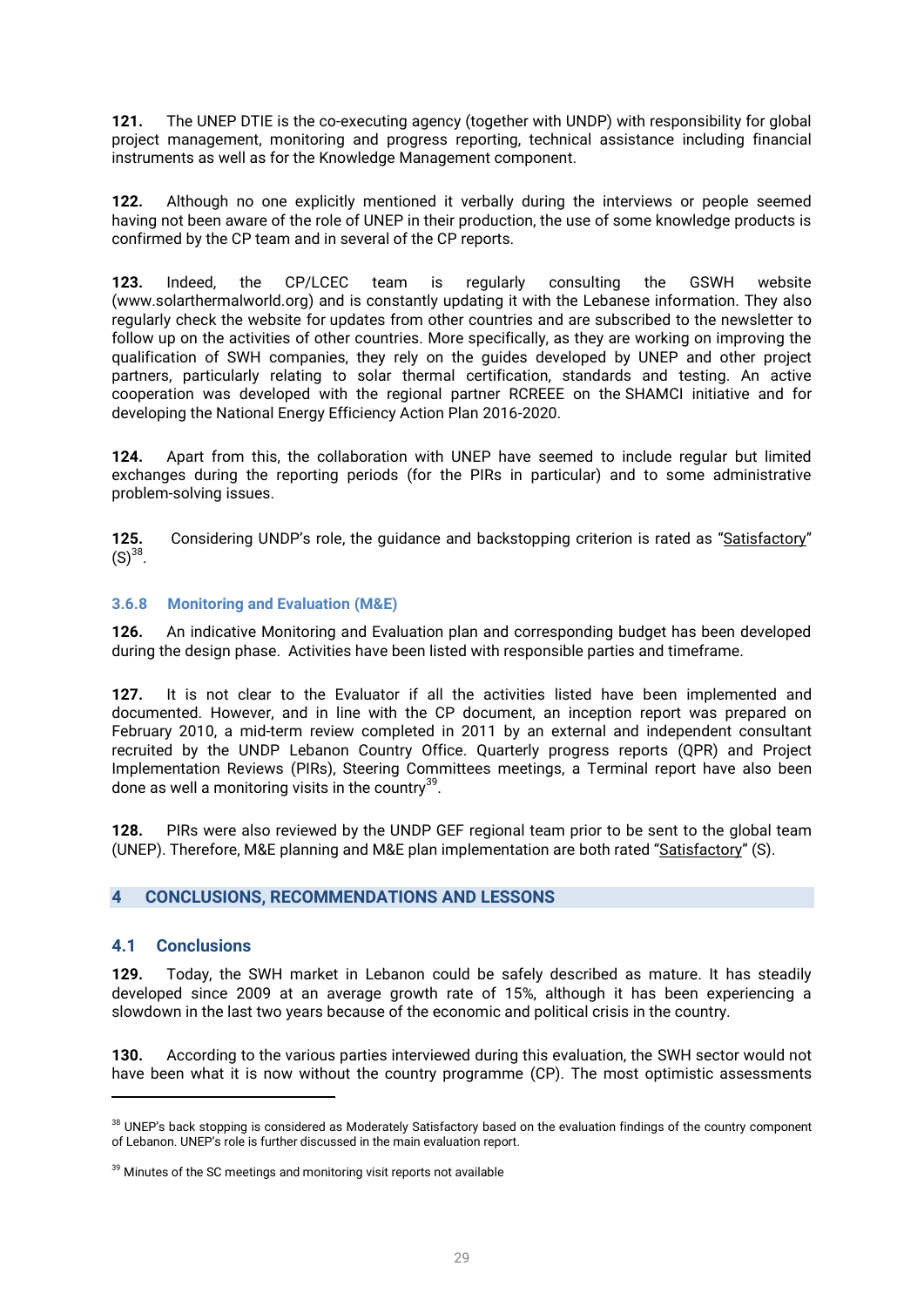claim that the SWH market would have represented only 5 to 10% of its present volume while the more conservative estimations perceive the CP's achievement as having been able to "accelerate" a trend that it was developing in Lebanon.

**131.** Based on the findings, the CP was implemented at the right time to boost the momentum of the SWH market by addressing various issues that were barriers to progress, such as the lack of technical know-how and of financial means which were hampering the political will. Several initiatives related to SWH were being implemented, the CP team succeeded in coordinating them into synergies.

**132.** While it is part of a global UNEP initiative, the CP worked as a stand-alone project. There was only limited level of collaboration between the two UN agencies involved (UNDP, UNEP).

**133.** However, knowledge products produced under the UNEP implementing component have been used as a means of building the capabilities of the CP team.

**134.** In terms of the CP's main achievements, the most cited are: 1) the raising of the awareness of all the stakeholders including the awareness of decision-makers and the information campaigns organized; 2) the pivotal role in inter-linking all national players and in ensuring effective communication channels between all parties; and 3) The financial mechanism involved (NEEREA and the USD 200 subsidy) which is unanimously recognized to be the main driver of this tremendous development.

**135.** However, some issues that could affect the sustainability of the SWH market are still to be addressed, namely the quality of the equipment, the certification of the installers, matters of maintenance, the lack of fiscal incentives.

| <b>Criterion</b>                                                                  | <b>Overall Rating</b> |
|-----------------------------------------------------------------------------------|-----------------------|
| A. Strategic relevance                                                            | S                     |
| <b>B. Achievement of outputs</b>                                                  | <b>HS</b>             |
| C. Effectiveness: Attainment of objectives and planned results                    | S                     |
| 1. Achievement of direct outcomes as defined in the reconstructed TOC             | S                     |
| 2. Likelihood of impact                                                           | L                     |
| 3. Achievement of formal project objectives as presented in the Project Document. | <b>HS</b>             |
| D. Sustainability and replication                                                 | <b>ML</b>             |
| 1. Socio-political sustainability                                                 | <b>ML</b>             |
| 2. Financial resources                                                            | L                     |
| 3. Institutional framework                                                        | <b>HL</b>             |
| 4. Environmental sustainability                                                   | L                     |
| 5. Catalytic role and replication                                                 | S                     |
| E. Efficiency                                                                     | <b>HS</b>             |
| F. Factors affecting project performance                                          |                       |
| 1. Preparation and readiness                                                      | S                     |
| 2. Project implementation and management                                          | S.                    |
| 3. Stakeholders participation, cooperation and partnerships                       | S                     |
| 4. Communication and public awareness                                             | <b>HS</b>             |
| 5. Country ownership and driven-ness                                              | S                     |
| 6. Financial planning and management                                              | <b>HS</b>             |
| 7. Supervision, guidance and technical backstopping                               | S                     |
| 8. Monitoring and evaluation                                                      | S                     |

#### **Table 5: Summary of Evaluation Ratings**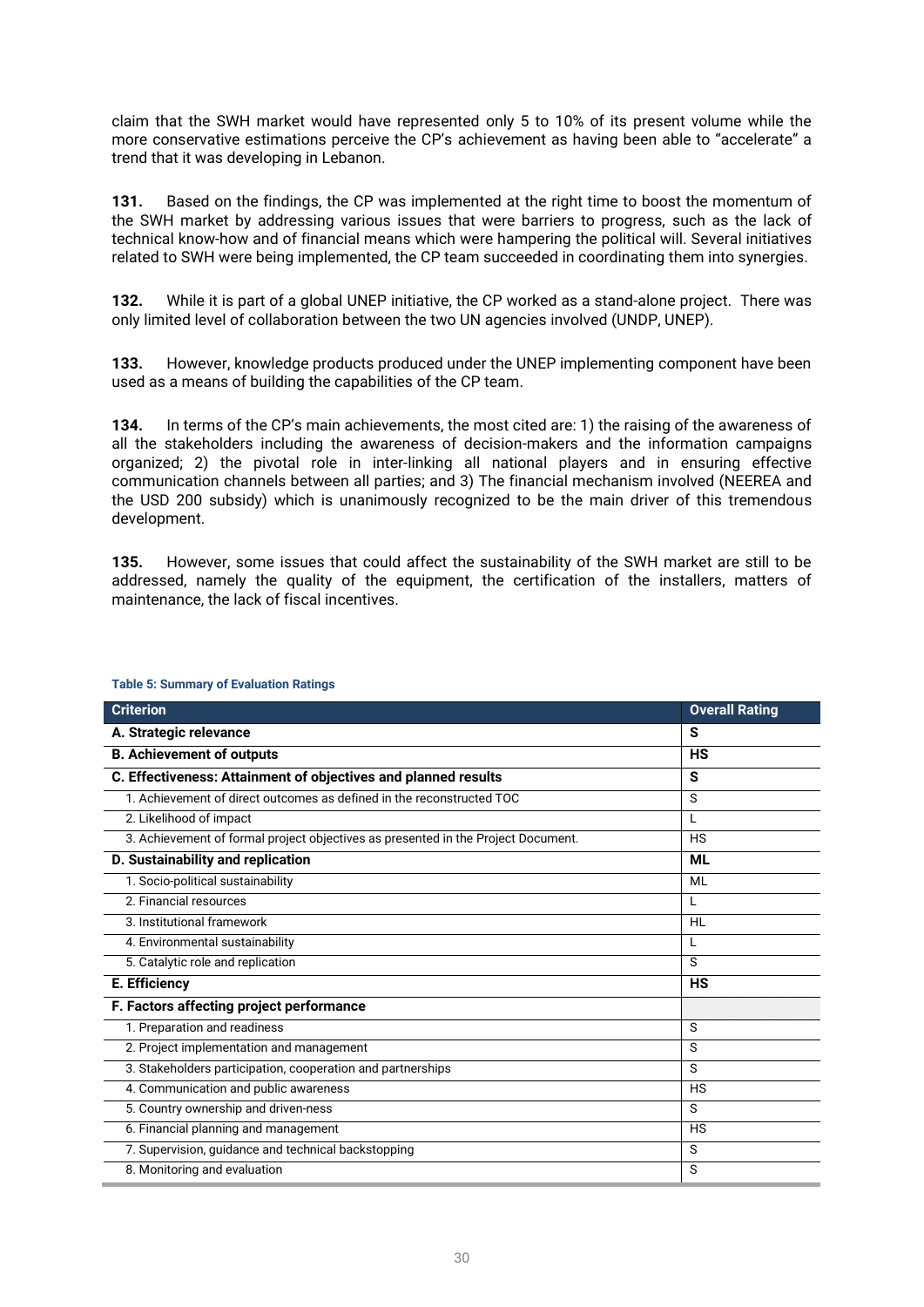| <b>Criterion</b>              |                         | <b>Overall Rating</b> |
|-------------------------------|-------------------------|-----------------------|
|                               | M&E plan                |                       |
| ii.                           | M&E plan implementation | u                     |
| <b>Overall project rating</b> |                         |                       |

## <span id="page-30-0"></span>**4.2 Recommendations**

**136.** Lebanon needs to sustain its efforts to maintain the market transformation momentum achieved by the SWH market:

To the Lebanese Government:

- The LCEC with the MEW support should be persistent and advocate solving issues still outstanding with the concerned stakeholders to underpin the SWH market, in particular for the establishment of quality standards and certification schemes (not yet achieved at the CP completion), the latter playing a critical role towards guaranteeing good quality products and competent installations for the consumers as well as for developing maintenance-oriented work;
- The MEW should continue to push for reforms in the domain of electricity, in particular in respect of the removal of the heavy subsidies in the electricity sector;
- The LCEC and the MEW should develop other market segments (in addition of hot water production for households and the service sector) such as the collective SWHs or SWH systems used for heating rooms to contribute to the market sustainability;
- The Ministry of Education and Higher Education (MEHE) should consider regular in-service teacher training to make it possible for tutors to keep up with technological advances in the field.

## **To UNEP:**

- With regard to joint (UNDP/UNEP) initiatives, roles and responsibilities must be clearly defined at the level of the project's design and further coordination is needed between the (two UN) agencies during implementation;
- For such types of projects/programmes, the adoption of an approach that brings together geographically close countries might bring benefits in terms of sharing experiences for troubleshooting, collaboration and trade opportunities;
- UNEP must ensure its visibility at the national level but in close collaboration with the coimplementing agencies (UNDP).

## <span id="page-30-1"></span>**4.3 Lessons learned**

- In a context such as the one in Lebanon where the population's purchase power is limited and the electricity is produced from fossil fuels and heavily subsidized, the setting up of a national financing mechanism is critical to expand the SWH market. Indeed, such a mechanism should be established when the technology cost is not affordable for the majority of the population and when the renewables cannot compete with electricity. In addition, this measure should be taken at a very early stage of a project's implementation;
- Once the market development has indicated effective results in volume of products produced and installed, the issue of the quality of the products, and of the competence of the installers arises and if not rapidly addressed, could put market development at risk;
- A project management structure that is hosted by the Government during the implementation phase then institutionalized after the project's completion is key to the sustainability of the results achieved and show a strong ownership by the country. However, it is fair to mention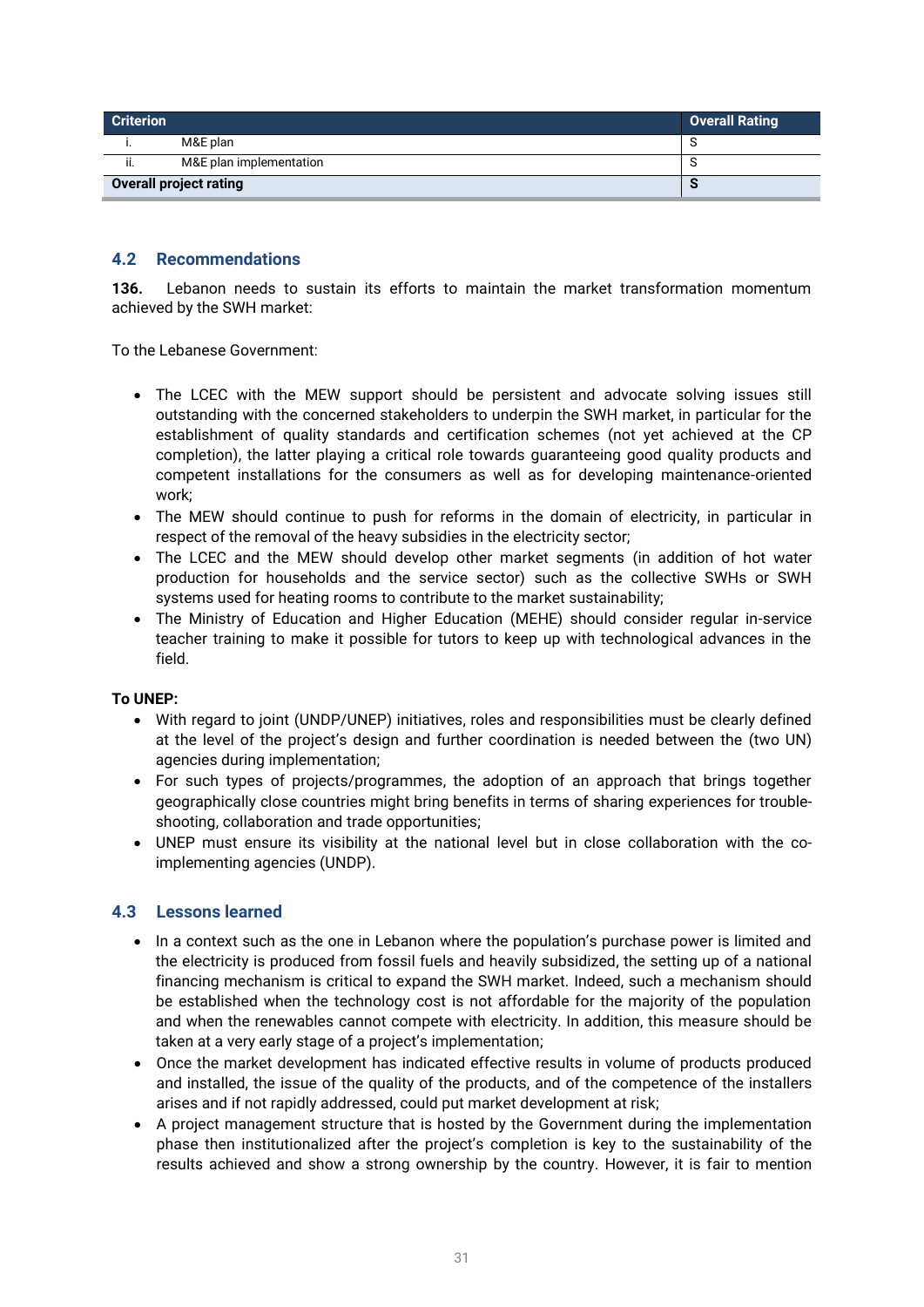that this is not always feasible and actually, this only happened in Lebanon after 10 years of support by UNDP;

• The current management structure has the status of an NGO. This remains a temporary solution and should be addressed soon to ensure its sustainability.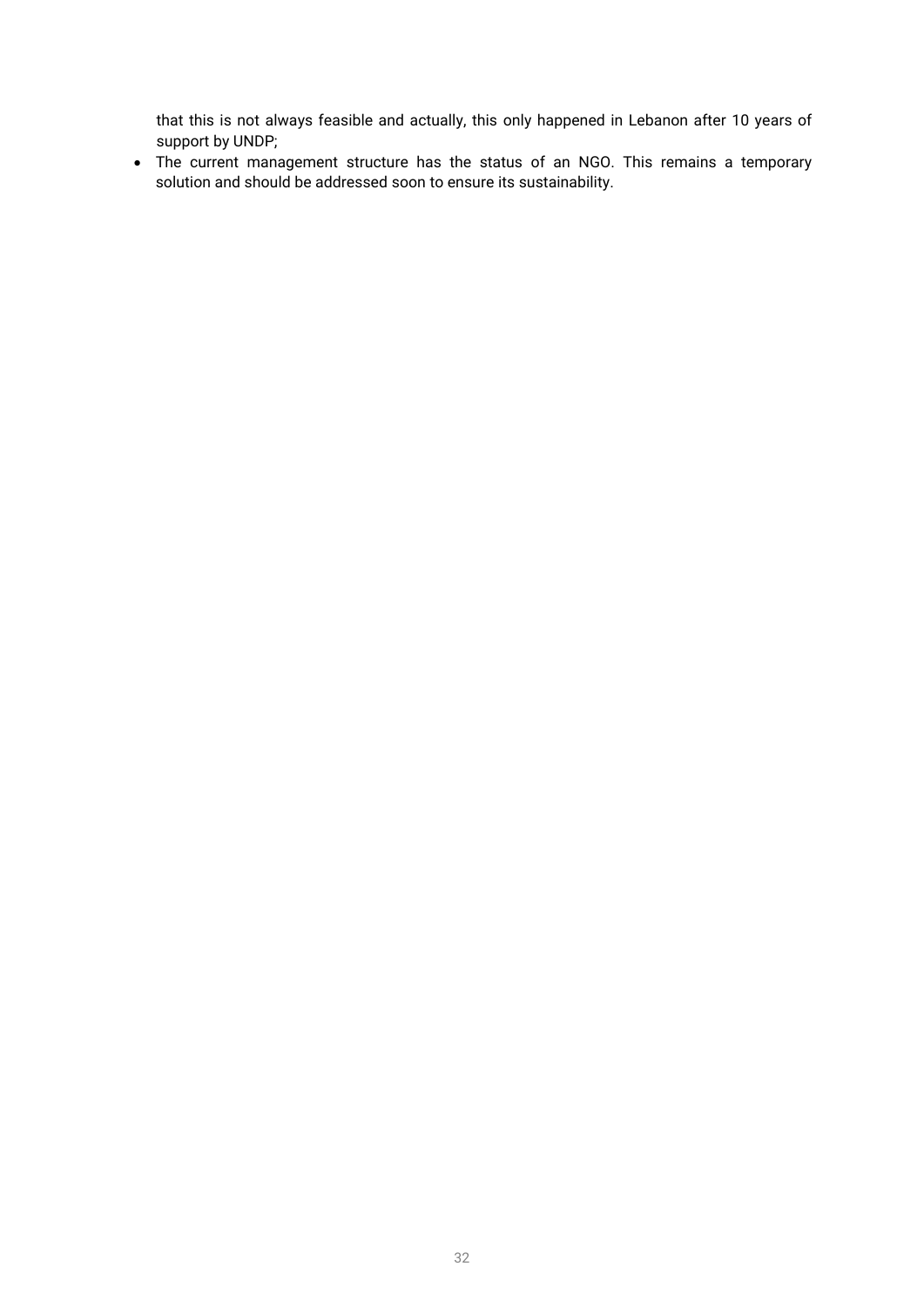## ANNEX I. LIST OF THE PERSONS MET

#### <span id="page-32-0"></span>**UNDP:**

Ms Jihan Seoud, Energy and Environment Programme Analyst Mr Edgard Chehab, Assistant Resident Representative

#### **Other UNDP-GEF projects:**

Mr Hassan Harajli, CEDRO Project Manager Mr Jil Amine, DREG Project Manager

#### **Ministry of Energy and Water:**

Mr Mahmoud I. Baroud, Acting General Director of Exploitation, Director of Tutelage, Government Delegate at Electricité Du Liban (EDL), National Focal Point for the SWH project

#### **The Lebanese Centre for Energy Conservation (LCEC):**

Mr Pierre El Khoury, General Director and former project manager for the UNDP/GEF Global SWH project Mr Haykal Khalil, Energy Engineer

#### **Banque du Liban (BDL):**

Mr Mazen Halawi, Head of subsidized loans and Financing programs Division, Financing unit

#### **Ministry of Industry:**

The Libanese Standards Institution (LIBNOR): Ms Rosy Hajj, Head of Engineering Standards Division Industrial Research Institute (IRI): Mr Imad Hage Chehade, Technology and Development Director

#### **Ecole des Arts et Métiers (CNAM) :**

Ms Antoinette Khanfour, Director of the School Mr Koubayati Degaulle, Energy Engineer, Head of Thermal Studies unit

#### **Private sector:**

Ms Samar Atar Maalouf, co-manager of Kypros (Manufacturer and Commercial company selling solar water heating systems) Mr Jean-Paul Sfeir, Manager of Solarnet (Installer and Commercial company) Ms Viviane Abi Rizk , Head of the Maintenance unit, SESABEL ( center for handicapped children)

#### **Civil Society:**

**The Lebanese Solar Energy Society (LSES):** Mr Jean-Paul Sfeir, Treasurer The Lebanon Green Building Council (LGBC): Mr Rabih Khairallah, President and Board member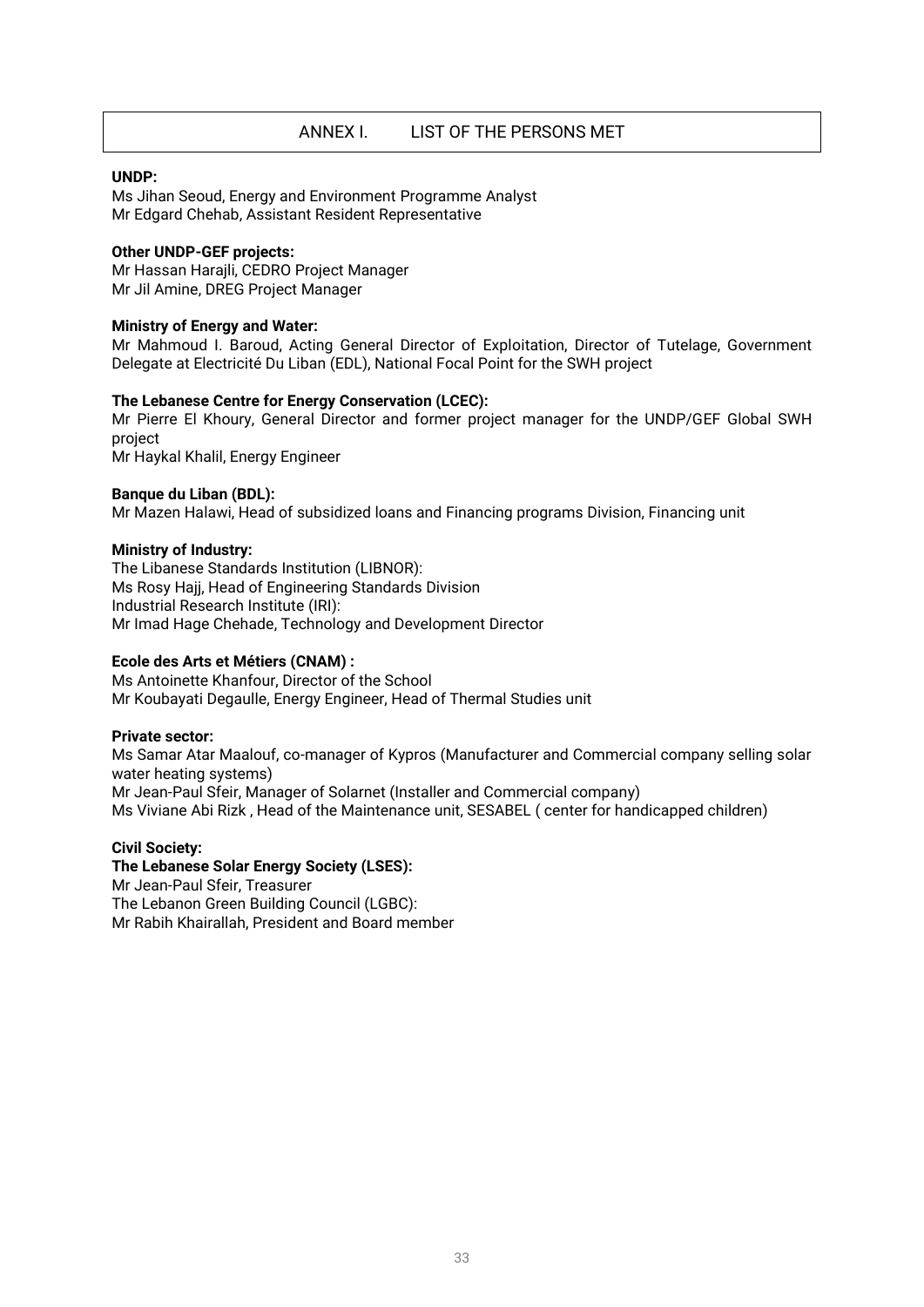## ANNEX II. LIST OF THE DOCUMENTS CONSULTED

- <span id="page-33-0"></span>- UNDP/MEW/ LCECP "Solar thermal market survey in Lebanon", May 2008
- Mourtada Adel "Energy Efficiency in the building sector: Lebanese experience", Roundtable Energaia, December 2008
- UNDP "The country programme of Lebanon under the GSWH market transformation and strengthening initiative: inception report", September 2009
- MEW/ Prof. Ghajar Raymond "Policy paper for the electricity sector", September 2010
- MEW/Pierre El Hnoud "the national policies in Lebanon to improve energy efficiency in the construction sector", November 2010
- UNDP/ Andreas Jahr "Mid-term evaluation of the global solar water heating transformation and strengthening initiative", October 2011
- MEW/LCEC "The National Energy Efficiency Action Plan (NEEAP, 2011-2015)", January 2012
- LCEC "The national solar water heating companies' qualification", February 2012
- UNDP/MEW "The residential solar water heaters market in Lebanon in 2011", September 2012
- LCEC/ Pierre El Khoury "the solar water heaters market from 2009 to 2013 and the way beyond", Beirut Energy Forum, September 2013
- UNDP/MEW/ LCEC, Amr Nielsen "Lebanon's first national survey study of the solar water heaters market", March 2014
- UNDP "Establishment of quality standards and certification scheme for SWH sector in Lebanon", April 2014
- UNDP SWH CP "CURRICULUM FOR SOLAR WATER HEATER SYSTEM INSTALLATION FOR VOCATIONAL INSTITUTES" (no date)
- GSWH project's Budget and Expenditures, 2009 2014
- UNDP GEF "Project Implementation Reviews", 2010- 2014
- UNEP Global PIRs, 2009 2015
- UNEP progress reports 2010 2014
- UNDP Annual Work plans,  $2011 2014$
- Project Management Meetings minutes, 2010 2014
- UNEP/ Government of Lebanon "Solar water heaters' market evaluation: case study of Lebanon, November 2015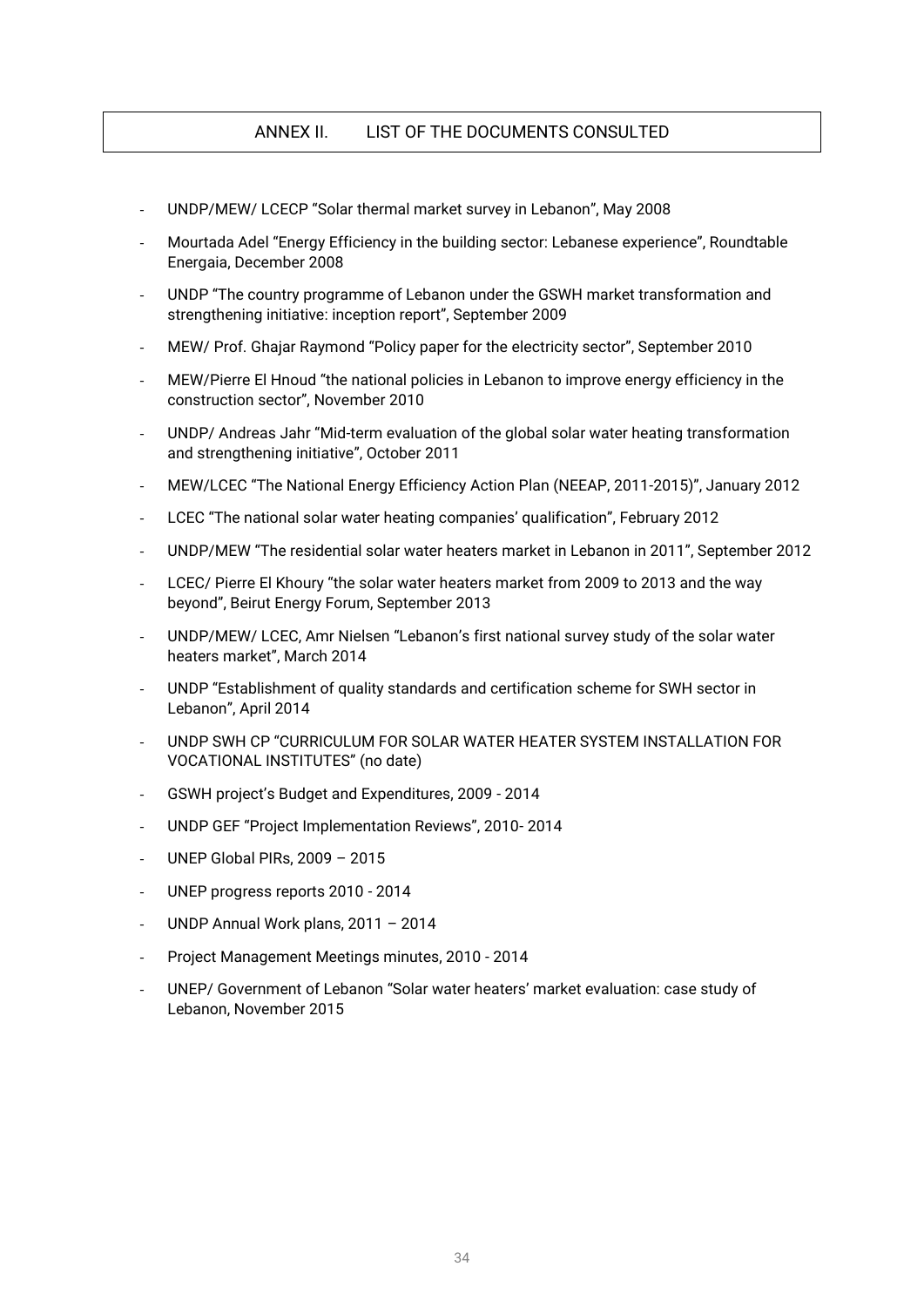## ANNEX III. OUESTIONNAIRE USED

<span id="page-34-0"></span>Name and Organization:

#### General questions:

- How have you been involved in the SWH project?
- From your point of view, what are the main achievements of the project?
- What did the project bring to you professionally speaking?
- Generally speaking, can we say that there is now a real dynamic market for SWH in Lebanon? Why? What are the main drivers according to you?
- What are the main benefits resulting from the project? At national and global levels?
- Do you think that without the project, the situation would have been the same?
- What was the UNDP added value? UNEP added value?
- What are the main factors of success? Which components of the project were the most useful according to you?
- What were the weaknesses of this project? At the design stage? During implementation?
- Do you think that results achieved will last? If yes, why? If no, why and what should be (have been) done?

#### Specific questions:

To UNDP CO and project team:

- Updated data on installed collector areas and annual sales as well as the number of private companies in this industrial segment
- Data on the budget disbursements
- Information on GHG emissions reduction calculation methodology
- Is the database for monitoring the project impacts in place? What is its status after the project completion?
- Examples of adaptive management adopted (if any) to face constraints
- When was the last market survey undertaken?
- How much was the financial contribution of the private sector? Was it recorded?
- What is the current status of the SWH quality control system? the certification mechanism? The recognition system to be put in place?
- What is the status of the SWH testing facility?

#### To all:

Do you think that you have been enough involved/informed in/by the project?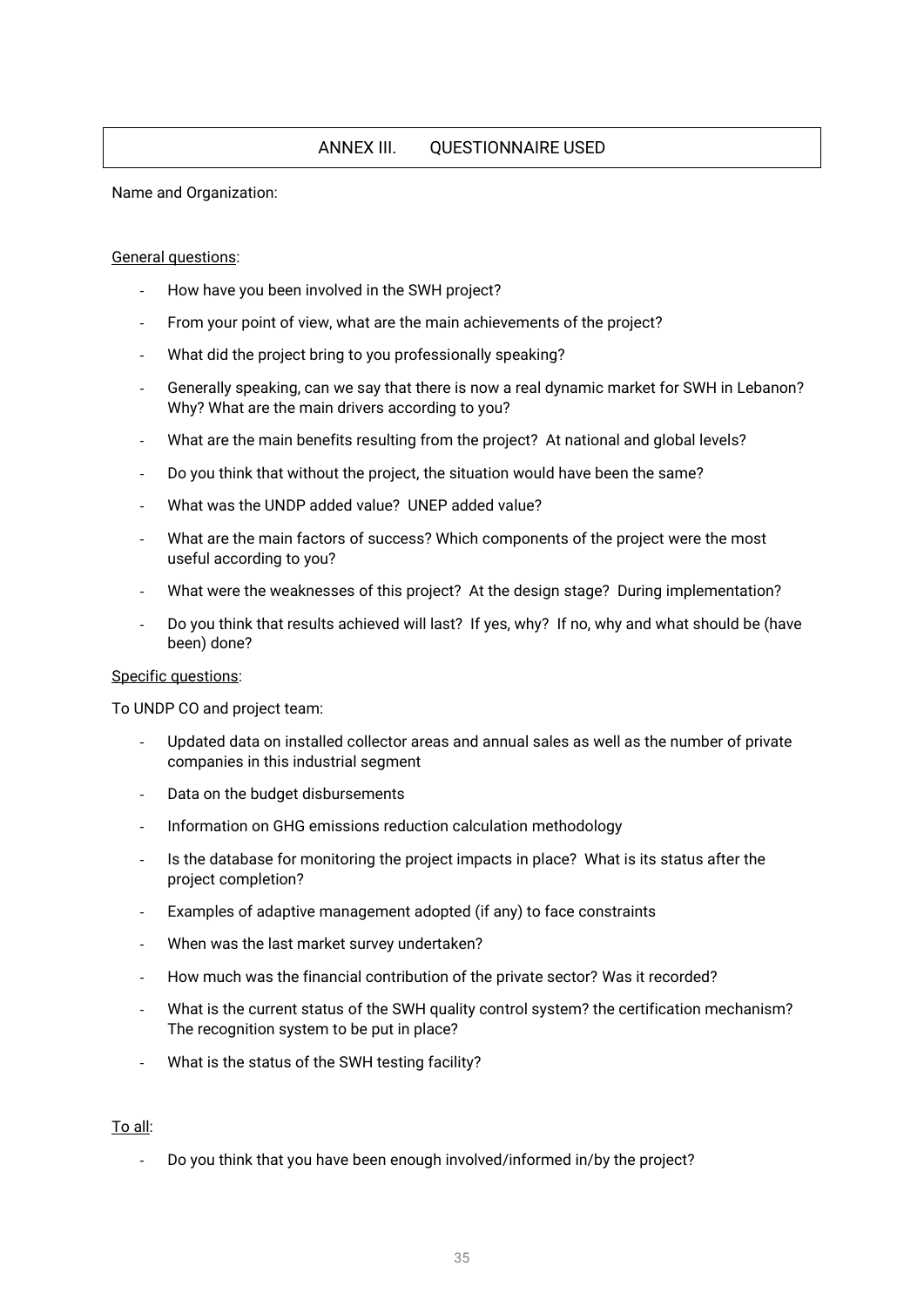- What is the current status/situation of the solar thermal industry association?
- How and what was the collaboration with the local authorities? What is the situation now? What are the main achievements?
- Since the completion of the project, are there already some examples of upscaling, replication going on or planned?
- What was the quality and the usefulness of the technical backstopping provided by the knowledge management component of the global SWH project and the regional partners?
- Do you have recommendations/lessons learnt for such projects? For their sustainability?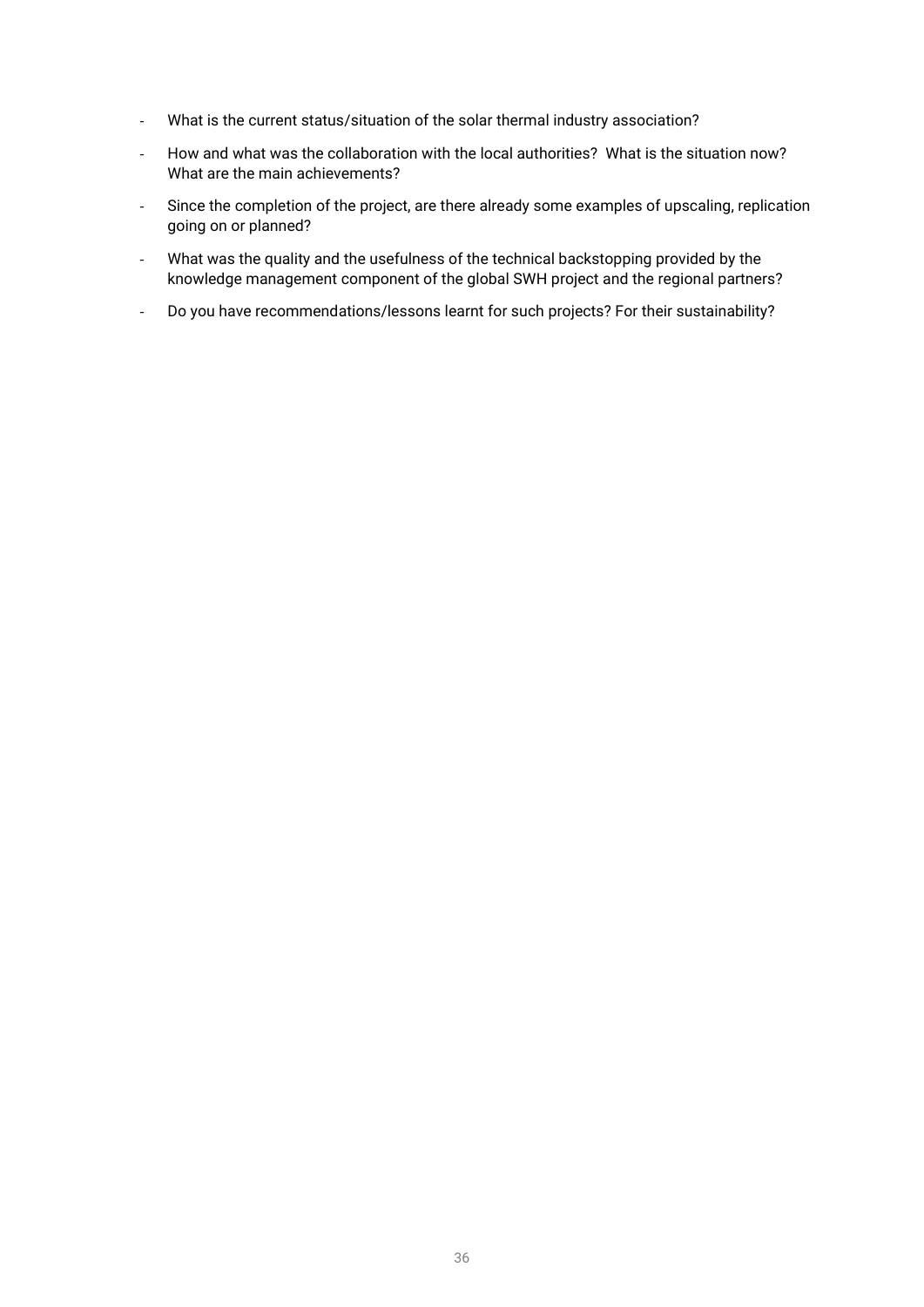## ANNEX IV. AGENDA FOR THE IN-COUNTRY MISSION

<span id="page-36-0"></span>

| TUESDAY 19 APRIL 2016 |                                                                                                          |                                                                                                                                                                                                                                                                                        |                                                                                                                                   |
|-----------------------|----------------------------------------------------------------------------------------------------------|----------------------------------------------------------------------------------------------------------------------------------------------------------------------------------------------------------------------------------------------------------------------------------------|-----------------------------------------------------------------------------------------------------------------------------------|
| <b>TIME</b>           | <b>DESCRIPTION</b>                                                                                       | PERSONS                                                                                                                                                                                                                                                                                | <b>LOCATION &amp; PICKUP</b>                                                                                                      |
| 0900 - 1000           | Introductory meeting<br>Discussion of mission agenda<br>Scope of project proposal and timeframes         | <b>UNDP Senior Management:</b><br>Edgard Chehab, Assistant Resident Repre<br>tentative<br>Jihan Seoud: UNDP Energy and Environment<br>Programme Analyst                                                                                                                                | <b>UNDP Office</b><br>4 <sup>th</sup> floor conference room<br>Driver: Ahmad Nizar (Toyota Land<br>Cruiser Prado, Plate: XXXXX B) |
| $1000 - 1100$         | Overview of Energy & Environment Projects on sustainable<br>energy and climate change                    | Jihan Seoud: UNDP Energy and Environment<br>Programme Analyst<br>Hassan Harajli, CEDRO Project Manager                                                                                                                                                                                 | <b>UNDP Office</b><br>$4th$ floor conference room                                                                                 |
| $1100 - 1130$         | Detailed discussion of mission & project                                                                 | Jihan Seoud: UNDP Energy and Environment<br>Programme Analyst<br>Jil Amine, DREG Project Manager                                                                                                                                                                                       | <b>UNDP Office</b><br>4 <sup>th</sup> floor conference room                                                                       |
| 1200 - 1330           | Ministry of Energy and Water<br>Experience in project implementation<br>Lessons learnt<br>Sustainability | Jil Amine, DREG Project Manager<br>Pierre Khoury, Lebanese Centre for Energy<br>Conservation (LCEC): General Director (former<br>Project Manager for the UNDP/GEF Global SWH<br>Project)<br>Mahmoud Baroud, National Focal Point at the<br>Ministry of Energy and Water<br>Sandra Rizk | Ministry of Energy and Water<br>Corniche du Fleuve<br>Driver: Ahmad Nizar (Toyota Land<br>Cruiser Prado, Plate: XXXXX B)          |
| $1330 - 1430$         | Lunch break                                                                                              |                                                                                                                                                                                                                                                                                        | Ministry of Energy and Water                                                                                                      |
| $1500 - 1600$         | Kypros: Commercial Company selling solar systems                                                         | <b>Samar Maalouf</b>                                                                                                                                                                                                                                                                   | Dora<br>Driver: Ahmad Nizar (Toyota Land<br>Cruiser Prado, Plate: XXXXX B)                                                        |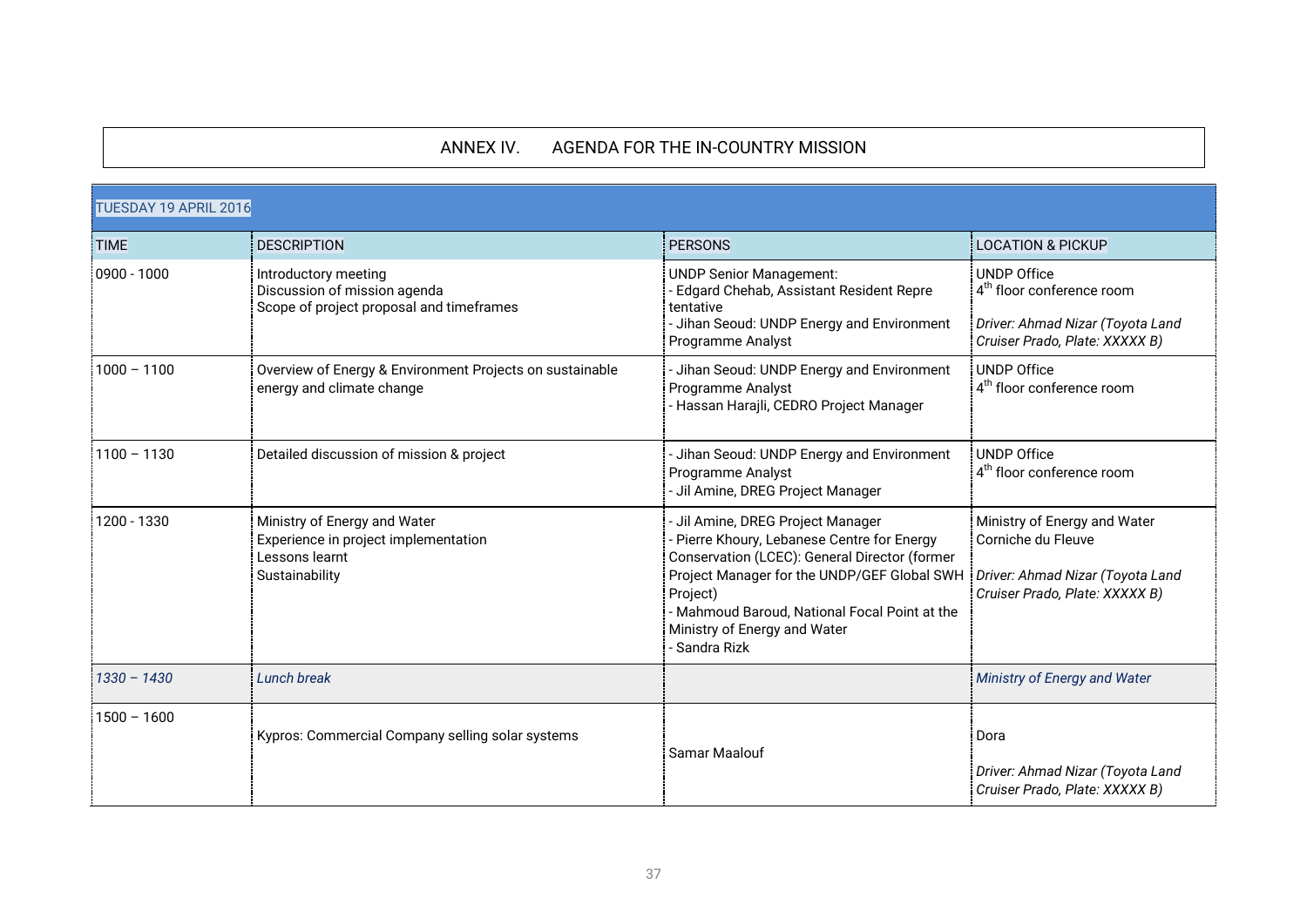| 1630 - 1730 | Lebanese Solar Energy Society (LSES)<br>Experience in the field and impact of the SWH project | <b>Youssef Ghantous</b> | Antelias, centre Hage (FNB Bank on<br>GF) first floor, DEP offices<br>Driver: Ahmad Nizar (Toyota Land<br>Cruiser Prado, Plate: XXXXXB) |
|-------------|-----------------------------------------------------------------------------------------------|-------------------------|-----------------------------------------------------------------------------------------------------------------------------------------|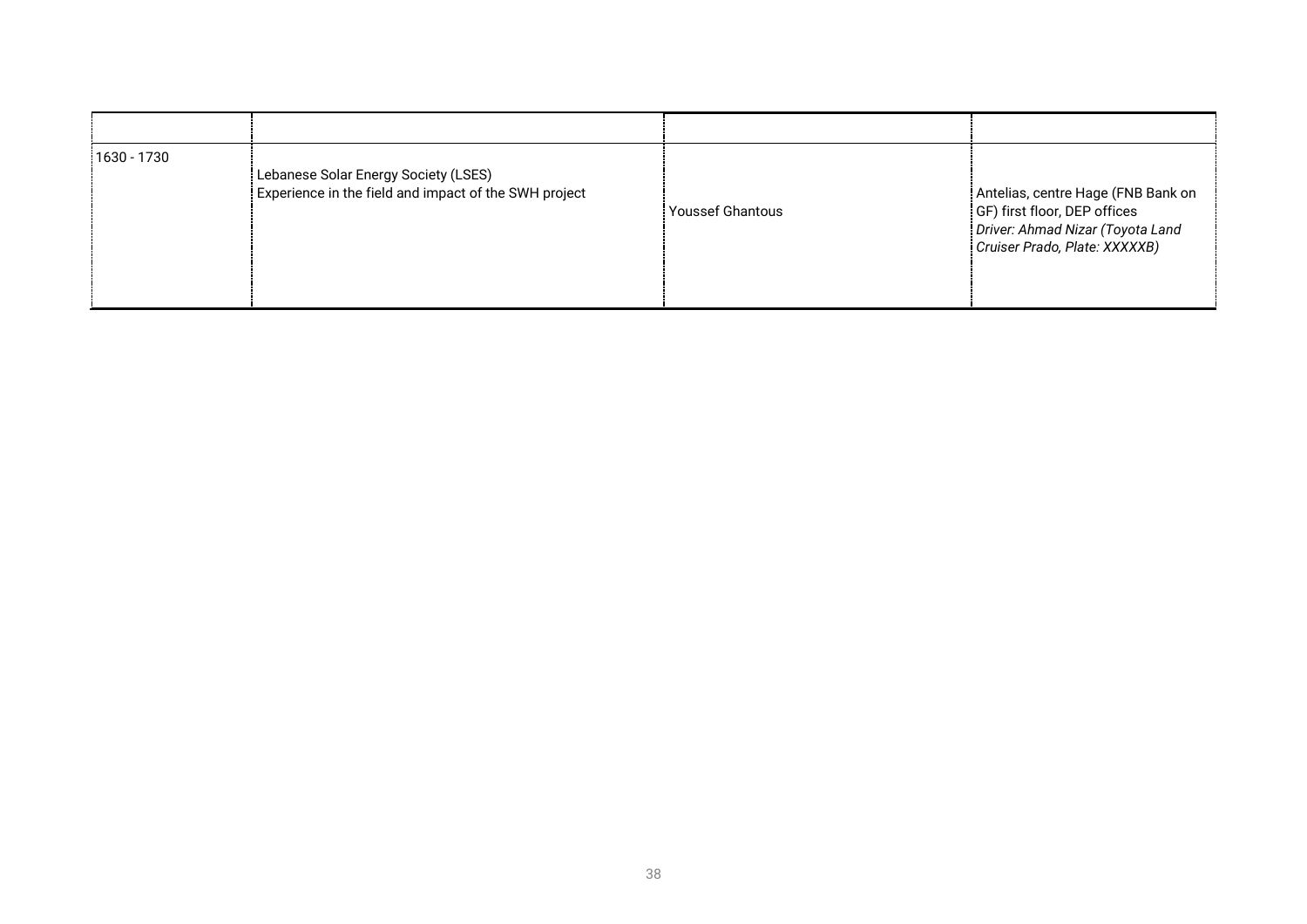## ANNEX V. BUDGET BY OUTCOME / CO AND PARALLEL FINANCING

## <span id="page-38-0"></span>**Budget by outcome (at the design stage)**

| <b>Outcomes</b>                                                                                                                                                                            | <b>Total</b><br><b>USD</b> | Of which<br>from GEF:<br><b>USD</b> | <b>Co-financing</b><br><b>USD</b>              |
|--------------------------------------------------------------------------------------------------------------------------------------------------------------------------------------------|----------------------------|-------------------------------------|------------------------------------------------|
| <b>Outcome 1:</b> An enabling institutional,<br>legal and regulatory framework to<br>promote sustainable SWH market.                                                                       | 140,000                    | 100,000                             | 30,000 (LRF; AECI)<br>10,000 (Hellenic<br>Aid) |
| Outcome 2: Enhanced awareness and<br>capacity of the targeted end users and<br>building sector professional to consider<br>and integrate SWH systems into<br>different types of buildings. | 220,000                    | 200,000                             | 20,000 (LRF; AECI)                             |
| Outcome 3: Increased demand for<br>SWH systems by the availability of                                                                                                                      | 1,820,000                  | 190,000<br>(TA)                     | 675,000 (LRF; AECI)                            |
| attractive end-user financing<br>mechanisms or other delivery models,                                                                                                                      |                            |                                     | 500,000 (SIDA)                                 |
| such as SESCOs or utility driven<br>models.                                                                                                                                                |                            |                                     | 445,000 (Hellenic<br>Aid)                      |
| <b>Outcome 4:</b> A certification and quality<br>control scheme applicable for Albanian                                                                                                    | 440,500                    | 160,000                             | 25,000 (LRF; AECI)                             |
| conditions and enhanced capacity of<br>the supply chain to offer products and<br>services promoting sustainable SWH<br>market.                                                             |                            |                                     | 255,500 (Hellenic<br>Aid)                      |
| <b>Outcome 5</b> The provided support<br>institutionalized and the results,                                                                                                                | 310,000                    | 250,000                             | 10,000 (Gov in-kind)                           |
| experiences and lesson learnt<br>documented and disseminated,<br>including monitoring, learning, adaptive<br>feedback and evaluation.                                                      |                            |                                     | 50,000 (UNDP)                                  |
| Project management <sup>40</sup>                                                                                                                                                           | 230,000                    | 90,000                              | 90.000 (Gov in-kind)                           |
|                                                                                                                                                                                            |                            |                                     | 50,000 (UNDP)                                  |
| <b>Total</b>                                                                                                                                                                               | 3, 160, 500                | 1,000,000                           | 2,060,500 (cash)                               |
|                                                                                                                                                                                            |                            |                                     | 100,000 (in-kind)                              |

Source: Project document

1

**According to a table provided by the UNDP country office, budgets and expenses per outcome over the period 2009-2014 were as follow:**

<sup>&</sup>lt;sup>40</sup> Covering the tasks related to the administrative management of the project. Technical contributions of the PMT covered under the Outcome budgets.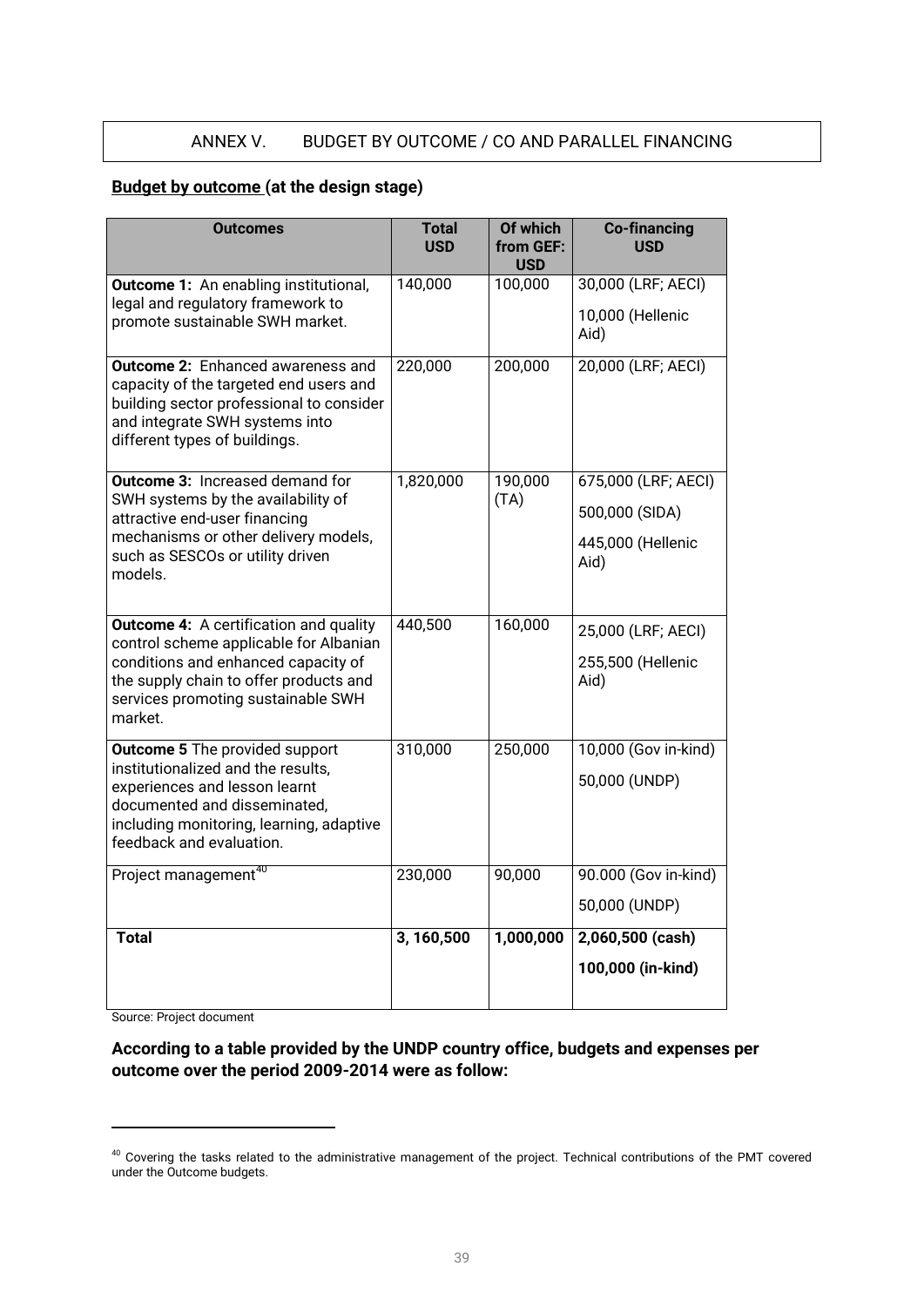| <b>Outcomes</b>                                                                                                                                                                                                                 | <b>Actual budget</b> | <b>Expenses</b> |
|---------------------------------------------------------------------------------------------------------------------------------------------------------------------------------------------------------------------------------|----------------------|-----------------|
| Outcome 1: An enabling<br>institutional, legal and regulatory<br>framework to promote<br>sustainable SWH market.                                                                                                                | 84,000               | 6,500           |
| <b>Outcome 2: Enhanced</b><br>awareness and capacity of the<br>targeted end users and building<br>sector professional to consider<br>and integrate SWH systems into<br>different types of buildings.                            | 180,300              | 198,750         |
| <b>Outcome 3: Increased demand</b><br>for SWH systems by the<br>availability of attractive end-user<br>financing mechanisms or other<br>delivery models, such as<br>SESCOs or utility driven models.                            | 227,180              | 181,485         |
| <b>Outcome 4: A certification and</b><br>quality control scheme<br>applicable for Albanian<br>conditions and enhanced<br>capacity of the supply chain to<br>offer products and services<br>promoting sustainable SWH<br>market. | 508,520              | 591,010         |
| <b>Outcome 5</b> The provided support  -<br>institutionalized and the results,<br>experiences and lesson learnt<br>documented and disseminated,<br>including monitoring, learning,<br>adaptive feedback and<br>evaluation.      |                      | 2,719           |
| <b>Total</b>                                                                                                                                                                                                                    | 1,000,000            | 980,464         |

# **Co and parallel financing**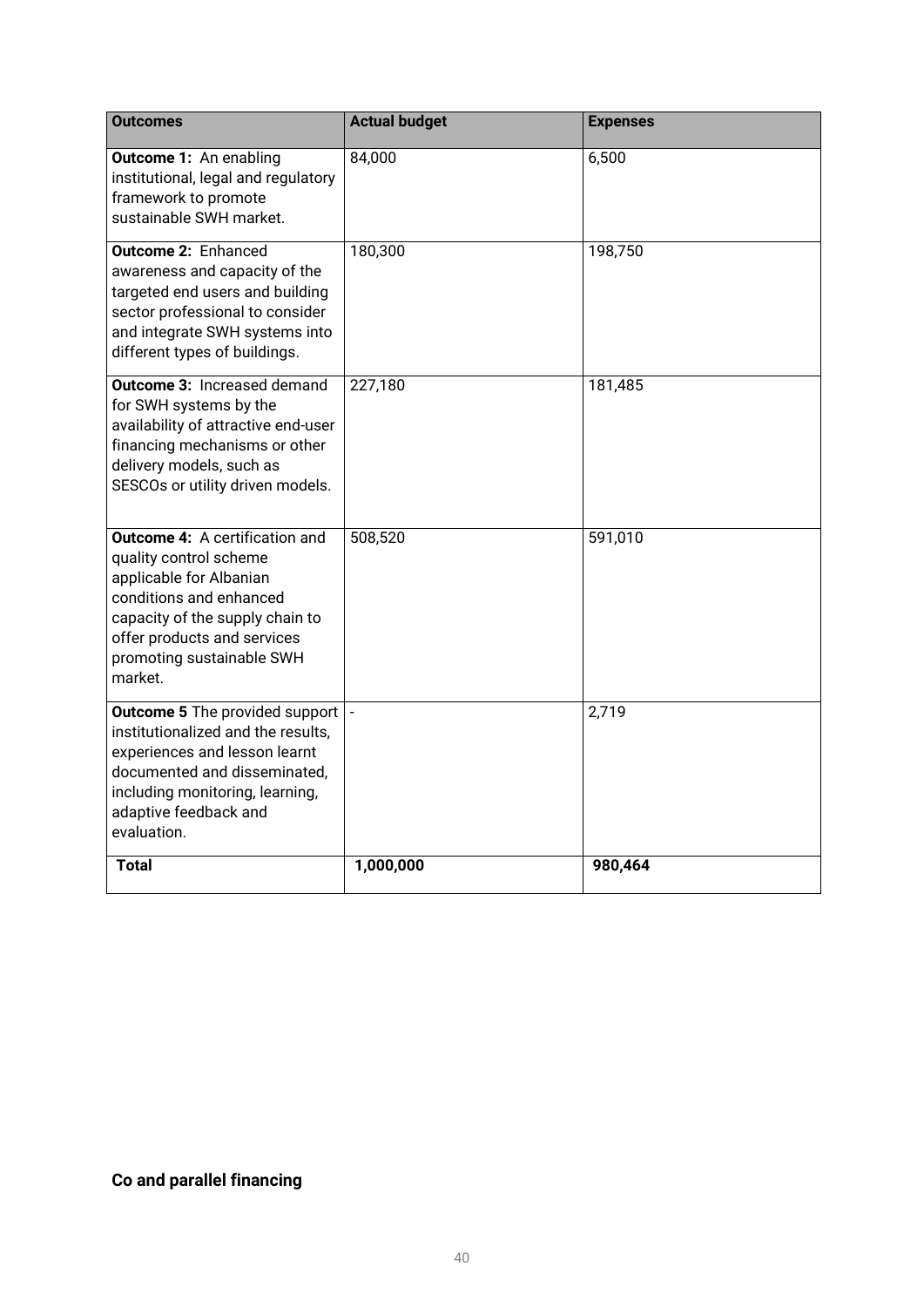| <b>Co-financing Sources</b>              |                       |             |               |                      |
|------------------------------------------|-----------------------|-------------|---------------|----------------------|
| Name of Co-<br>financier (source)        | <b>Classification</b> | <b>Type</b> | Amount (US\$) | Status <sup>41</sup> |
| The Government<br>of Lebanon             | Government            | in-kind     | 100,000       | Confirmed            |
| The Government<br>of Lebanon<br>through: |                       |             |               |                      |
| Gov of<br>Spain                          | <b>Bilateral</b>      | Cash        | 750,000       | Confirmed            |
| Gov of<br>Sweden                         | <b>Bilateral</b>      | Cash        | 500,000       | Confirmed            |
| Gov of<br>Greece                         | <b>Bilateral</b>      | Cash        | 710,500       | Confirmed            |
| <b>UNDP</b>                              | Agency                | Cash        | 100,000       | Confirmed            |
| <b>Sub-Total Co-financing</b>            |                       |             | 2,160,500     |                      |
| <b>Private</b>                           |                       |             | > 25,000,000  | To be leveraged      |

**.** 

<sup>&</sup>lt;sup>41</sup> Availability of the co-financing was confirmed by each corresponding donor at the project design phase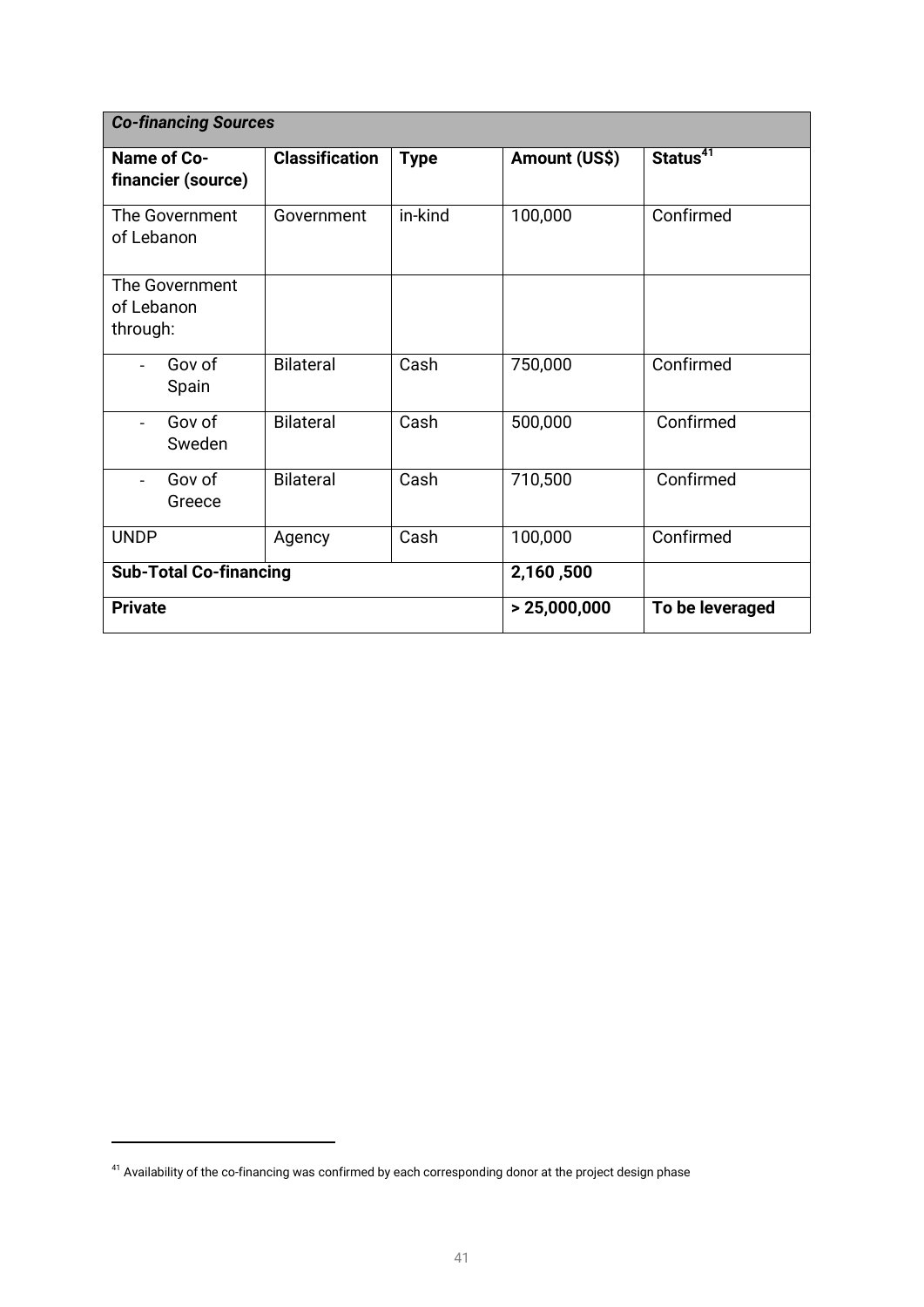| ANNEX VI.<br>STRATEGIC RESULTS FRAMEWORK |
|------------------------------------------|
|------------------------------------------|

<span id="page-41-0"></span>

| <b>Project Strategy</b>                                                                                                                                                                       |                                                                                                                                                                                 | <b>Baseline</b>                                                                                                                                                                                                                                                               | <b>Target</b>                                                                                                                                                                                                                                                                                                                                                                                                                                                                                                                                                                   | <b>Sources</b><br>Verification                                                                    | of Assumptions                                                                                                                                                                                               |
|-----------------------------------------------------------------------------------------------------------------------------------------------------------------------------------------------|---------------------------------------------------------------------------------------------------------------------------------------------------------------------------------|-------------------------------------------------------------------------------------------------------------------------------------------------------------------------------------------------------------------------------------------------------------------------------|---------------------------------------------------------------------------------------------------------------------------------------------------------------------------------------------------------------------------------------------------------------------------------------------------------------------------------------------------------------------------------------------------------------------------------------------------------------------------------------------------------------------------------------------------------------------------------|---------------------------------------------------------------------------------------------------|--------------------------------------------------------------------------------------------------------------------------------------------------------------------------------------------------------------|
|                                                                                                                                                                                               | indicator                                                                                                                                                                       |                                                                                                                                                                                                                                                                               |                                                                                                                                                                                                                                                                                                                                                                                                                                                                                                                                                                                 |                                                                                                   |                                                                                                                                                                                                              |
| Objective:<br>To accelerate and<br>sustain the solar water heating<br>market in Lebanon as a part of the<br>SWH<br>Global<br>Market<br><b>Transformation and Strengthening</b><br>Initiative. | The total<br>estimated<br>amount of<br>installed<br>SWH units<br>Growth of the annual                                                                                           | Estimated<br>26<br>m2<br>in<br>Lebanon<br>1000<br>per<br>inhabitants in year 2005 i.e.<br>106,817 m2 total installed<br>collectors with 16,000 m2 of<br>new SWH capacity installed<br>by year 2005.                                                                           | At least 190,000 $m^2$ of new installed collector area<br>during the project, and an annual sale of 50,000<br>reached by the end of the project with expected<br>continuing growth to reach the set target of<br>1,050,000 $m2$ of installed SWH capacity by 2020.                                                                                                                                                                                                                                                                                                              | Official<br>and<br>statistics<br>and<br>vendor<br>manufacturers<br>interviews                     | import Economic<br>and<br>company financial feasibility<br>the<br>l of<br>SWH<br>investments to be<br>promoted                                                                                               |
|                                                                                                                                                                                               | sale of SWH units<br>systems<br>Level<br>customer<br>оf<br>satisfaction<br>the<br>on<br><b>SWH</b><br>systems<br>installed.                                                     | Average Annual Growth 10-<br>15 % in Lebanon as<br>evidenced over the past 5<br>years with significant risks<br>of not being able to sustain<br>the<br>continuing, steady<br>growth.                                                                                          | $55 - 75$ m2 per 1000 inhabitants by the end of the<br>project with a steady, average growth rate of 15-20<br>% reached by the end of the project and<br>continuation until the expected saturation point of<br>55-75 m2 per 1000 inhabitants by the end of the<br>project and 200-225 m2 per 1000 inhabitants by<br>vear 2020                                                                                                                                                                                                                                                  | Customer surveys<br>incl. eventual ex-<br>project<br>post<br>evaluations.                         | Continuing<br>commitment of the<br>key partners, such<br>as relevant public<br>entities,<br>financiers<br>and<br>other<br>key<br>interest groups to<br>work<br>towards<br>meeting the project<br>objectives. |
|                                                                                                                                                                                               |                                                                                                                                                                                 | Mixed                                                                                                                                                                                                                                                                         | Positive experience by over 80% of the clients, who<br>have purchased a SWH system on the basis of<br>problem free good quality products and after sale<br>services.                                                                                                                                                                                                                                                                                                                                                                                                            | Market surveys                                                                                    |                                                                                                                                                                                                              |
| An<br>enabling<br><b>Outcome</b><br>institutional, legal and regulatory<br>framework<br>promote<br>to<br>sustainable SWH market.                                                              | The<br>adoption<br>effective enforcement<br>of the recommended<br>legal<br>new<br>and<br>regulatory changes to<br>sustainable<br>promote<br><b>SWH</b><br>market<br>development | and No public institution in place<br>to actively promote<br>sustainable market growth<br>of SWH and other<br>renewable energy<br>building<br>specific<br>No.<br>regulations, fiscal or public<br>financial incentives in place<br>promote<br>sustainable<br>to<br>SWH market | The recommended amendments of the legal and<br>regulatory framework to promote sustainable SWH<br>market adopted and effectively enforced, including:<br>setting of specific targets for the heat<br>produced by renewable energy by 2020;<br>required amendments to the building code to<br>encourage the installation of SWH into new<br>buildings and in those going through a major<br>renovation; including the existing buildings<br>sustainable financial incentive mechanisms in<br>place by using the resources of the Solar Energy<br>Fund or other public resources; | Official<br>government<br>publications.<br>Project<br>monitoring<br>and<br>evaluation<br>reports. | See above                                                                                                                                                                                                    |
|                                                                                                                                                                                               |                                                                                                                                                                                 | required fiscal incentives such as exempting<br>the imported SWH equipment and materials from                                                                                                                                                                                 |                                                                                                                                                                                                                                                                                                                                                                                                                                                                                                                                                                                 |                                                                                                   |                                                                                                                                                                                                              |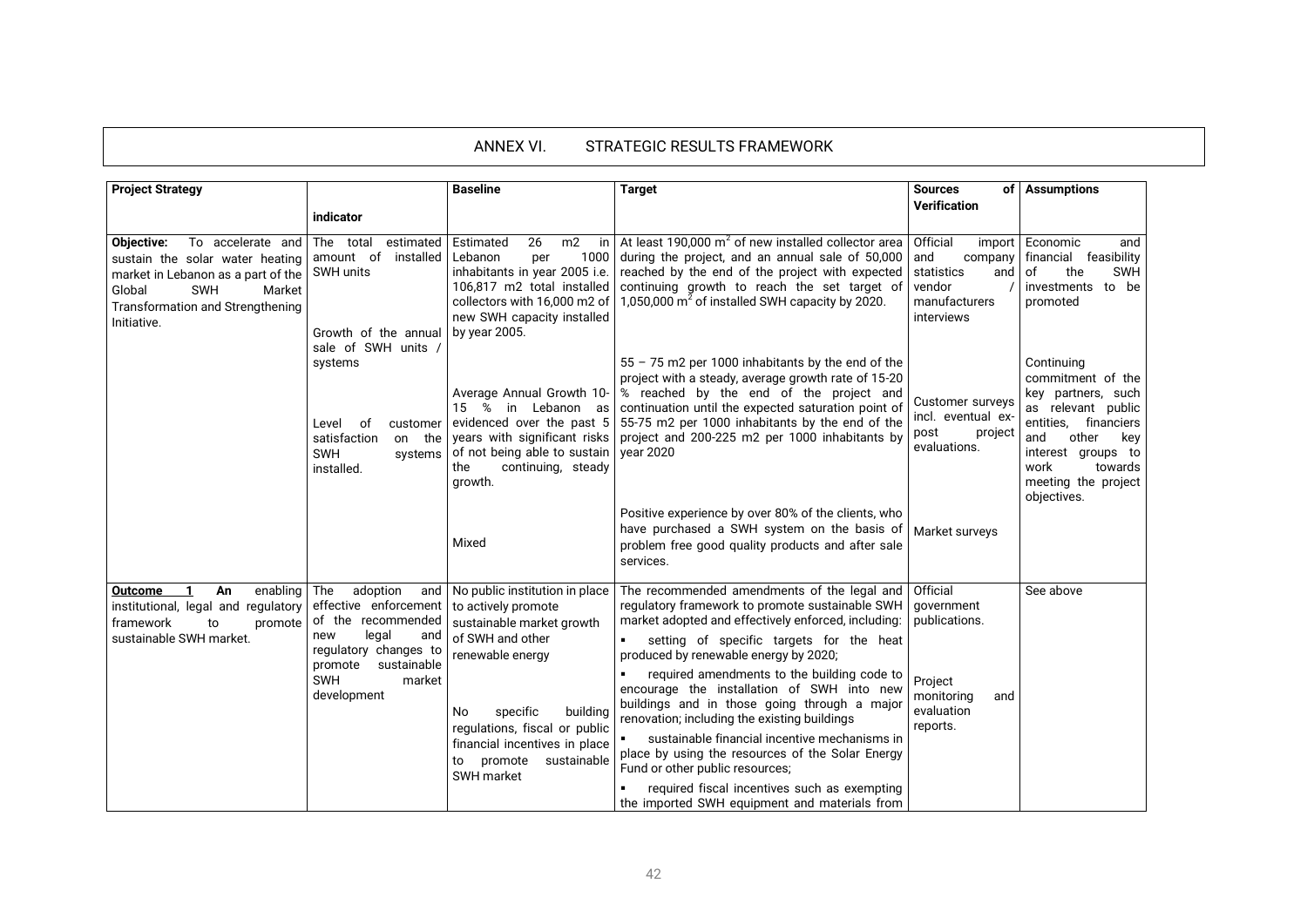| <b>Project Strategy</b>                                                                                                                                                                                                                                                                                                           |                                                                                                                                                                                          | <b>Baseline</b>                                                                                                                                             | <b>Target</b>                                                                                                                                                                                                                                                                  | <b>Sources</b><br><b>Verification</b>                | of Assumptions                                                                 |
|-----------------------------------------------------------------------------------------------------------------------------------------------------------------------------------------------------------------------------------------------------------------------------------------------------------------------------------|------------------------------------------------------------------------------------------------------------------------------------------------------------------------------------------|-------------------------------------------------------------------------------------------------------------------------------------------------------------|--------------------------------------------------------------------------------------------------------------------------------------------------------------------------------------------------------------------------------------------------------------------------------|------------------------------------------------------|--------------------------------------------------------------------------------|
|                                                                                                                                                                                                                                                                                                                                   | indicator                                                                                                                                                                                |                                                                                                                                                             |                                                                                                                                                                                                                                                                                |                                                      |                                                                                |
|                                                                                                                                                                                                                                                                                                                                   |                                                                                                                                                                                          | No specific regulations for<br><b>SWH</b><br>standards,<br>certification<br>or quality<br>mechanisms<br>control<br>in<br>place                              | import duties and related taxes with associated<br>safeguard mechanisms to prevent their illegal use;<br>$\blacksquare$<br>a decree to set up a SWH quality control<br>system corresponding (to the extent feasible) to<br>the relevant EU regulations and systems in place.   |                                                      |                                                                                |
| Output<br>1.1<br>Analysis,<br>recommendations<br>and<br>the<br>associated advocacy work for the<br>adoption of adequate public<br>financial and fiscal incentives to<br>promote the SWH market                                                                                                                                    | Availability<br>of<br>new<br>financial<br>public<br>or<br>incentives<br>to<br>fiscal<br>SWH<br>promote<br>the<br>market.                                                                 | No specific financial or<br>fiscal incentives to promote<br>the SWH market.                                                                                 | New financial and fiscal incentives / mechanisms<br>and their effective operationalisation submitted for<br>final Government approval.                                                                                                                                         | Project reports<br>Official<br>Gov't<br>publications | Support of the key<br>Government<br>stakeholders mainly<br>Ministry of Finance |
| $1.2$<br>Output<br>Analysis,<br>recommendations<br>and<br>the<br>associated advocacy work for the<br>adoption<br>0f<br>the<br>required<br>amendments into the building<br>code to encourage the installation<br>of SWH into new buildings and in<br>those going through a major<br>renovation including the existing<br>buildings | New regulations for the $\vert$ A<br>required amendments<br>into the building code<br>to integrate SWH into<br>design<br>the<br>and<br>construction of<br>new<br>buildings               | voluntary<br>agreement<br>reached with some design<br>bureaus to consider SWH<br>systems in the design of<br>single family houses and<br>villas in Lebanon. | New legislations and regulatory changes (incl. their<br>effective enforcement) encouraging the installation<br>of SWH systems into new buildings and in those<br>going through a major renovation as well as<br>existing buildings submitted for final Government<br>approval. | See above                                            | See above                                                                      |
| Output<br>1.3<br>Analysis,<br>recommendations<br>and<br>the<br>associated advocacy work for<br>setting up the required regulatory<br>framework for a SWH quality<br>control system and adoption of<br>SWH standards on mandatory<br>(including<br>regulations,<br>basis<br>recommended institutional set-up,<br>$etc$ )           | The status of the<br>proposal for setting up<br>the required regulatory<br>framework for a SWH<br>quality control system.<br>SWH<br>Adoption<br>of<br>standards<br>on<br>Mandatory basis | No<br>regulatory<br>legal<br>or<br>framework for a SWH<br>quality control system in<br>place<br>SWH standards adopted on<br>voluntary basis                 | Mandatory SWH standards, a quality control and a<br>labelling system for SWH systems and their<br>installation adopted, taking into account the See above<br>international experiences and efforts (such as the<br>European Solar Keymark system) and best<br>practices.       |                                                      | See above                                                                      |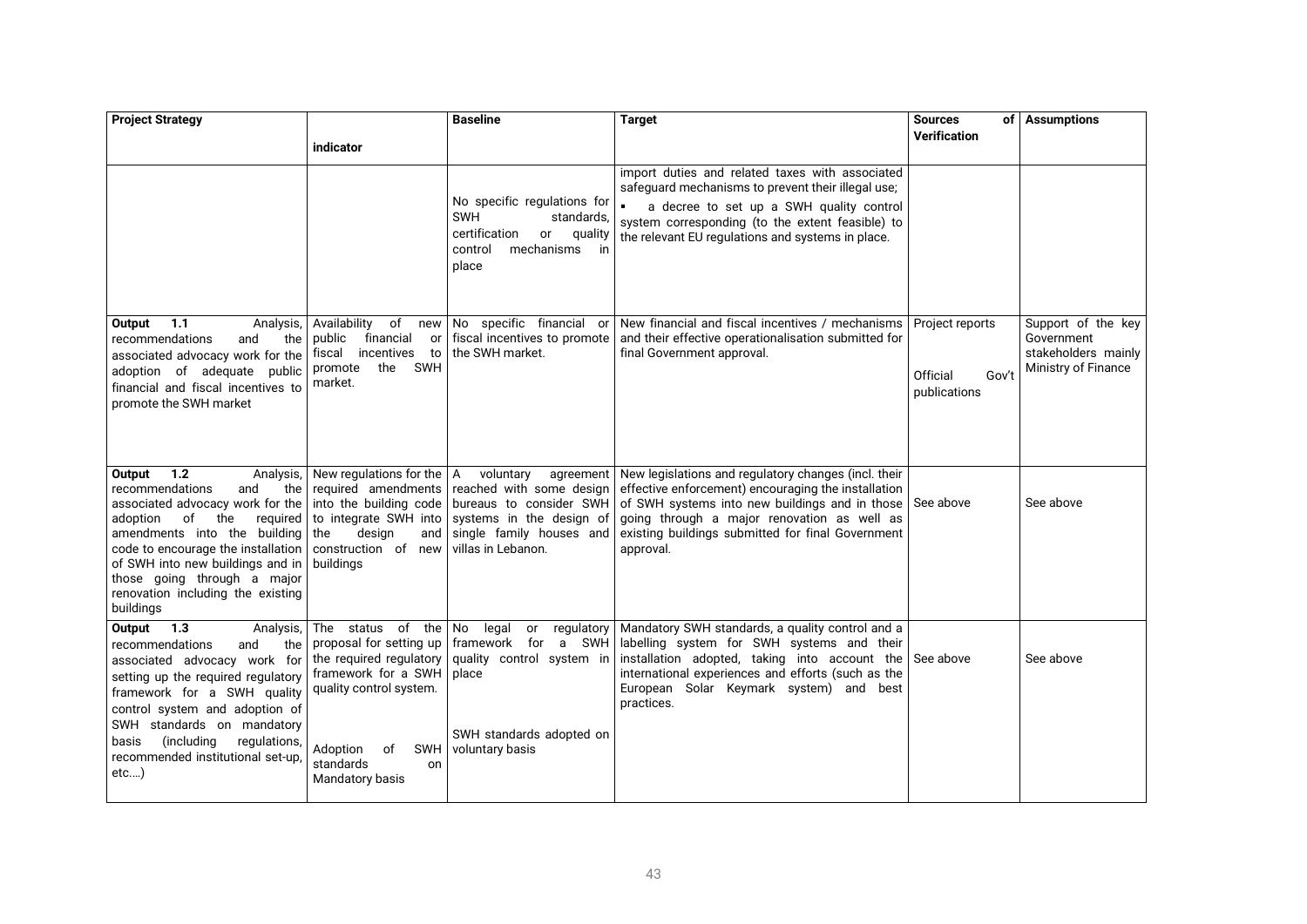| <b>Project Strategy</b>                                                                                                                                                                                                       |                                                                                                                 | <b>Baseline</b>                                                                                                                                                                                  | <b>Target</b>                                                                                                                                                                   | <b>Sources</b>  | of Assumptions                                                                               |
|-------------------------------------------------------------------------------------------------------------------------------------------------------------------------------------------------------------------------------|-----------------------------------------------------------------------------------------------------------------|--------------------------------------------------------------------------------------------------------------------------------------------------------------------------------------------------|---------------------------------------------------------------------------------------------------------------------------------------------------------------------------------|-----------------|----------------------------------------------------------------------------------------------|
|                                                                                                                                                                                                                               | indicator                                                                                                       |                                                                                                                                                                                                  |                                                                                                                                                                                 | Verification    |                                                                                              |
| Output 1.4 Proceedings and<br>physical facilities for adequate<br>testing and quality control of SWH<br>systems developed and effectively<br>taken into use.                                                                  | Availability of adequate<br>testing facilities and<br>proceeding<br>for<br>compliance checking.                 | No testing<br>facilities and<br>proceedings<br>currently<br>available.<br>Availability<br>Greek<br>of                                                                                            | Adequate testing facilities and proceeding for<br>compliance checking developed and effectively<br>taken into use.                                                              | Project reports | See above                                                                                    |
|                                                                                                                                                                                                                               |                                                                                                                 | donation for solar testing<br>facilities                                                                                                                                                         |                                                                                                                                                                                 |                 |                                                                                              |
| Outcome <sub>2</sub><br>Strengthen the<br>communication / marketing and<br>consider<br>and<br>awareness to<br>integrate SWH systems<br>into<br>different types of buildings (new                                              | The<br>demand<br>for<br>additional information,<br>measured<br>by<br>as<br>market surveys.<br>The share of new, | public awareness<br>General<br>campaign initiated in year<br>2006                                                                                                                                | Over 80% of the end users and designers<br>participating the market survey indicate that they<br>have had enough information about SWH systems<br>to make their decision.       | Market surveys. | Interest of the key<br>stakeholders<br>to<br>participate<br>the<br>marketing<br>campaign.    |
| and existing buildings)                                                                                                                                                                                                       | renovated and existing<br>buildings<br>(across<br>different<br>types)<br>integrating SWH into<br>their design.  | According to initial market<br>suppliers<br>survey,<br>and<br>manufacturers<br>requested<br>further and<br>continuous<br>awareness campaign to<br>maintain the general public<br>awareness level | A 15-20% average annual increase in SWH system<br>sale by the end of the project                                                                                                |                 |                                                                                              |
| <b>Output 2.1 Previous awareness</b><br>public awareness<br>materials for<br>raising and marketing campaigns<br>reviewed and/or adapted into<br>Lebanon conditions and made<br>available in printed and electronic<br>format. | availability<br>The<br>of<br>suitable new public<br>awareness raising and<br>marketing material.                | Shortage of effective and<br>good<br>quality<br>public<br>awareness<br>raising<br>and<br>marketing material.                                                                                     | New and additional public awareness raising, and<br>marketing materials developed and adapted for<br>Lebanon conditions and made available in printed<br>and electronic format. | Project reports |                                                                                              |
|                                                                                                                                                                                                                               |                                                                                                                 |                                                                                                                                                                                                  | A specific SWH web-site established and regularly<br>updated                                                                                                                    |                 |                                                                                              |
| Output 2.2 Updated design of the<br>communication and marketing<br>campaign                                                                                                                                                   | Design review of the<br>communication<br>marketing<br>campaign<br>agreed with the key<br>stakeholders.          | General public awareness<br>campaign initiated in year<br>2006<br>No systematic marketing                                                                                                        | Agreed design of the communication / marketing<br>campaign with the key stakeholders, including the<br>financing of the implementation on cost-sharing<br>basis                 | Project reports | Interest of the key<br>stakeholders<br>to<br>participate in<br>the<br>marketing<br>campaign. |
|                                                                                                                                                                                                                               |                                                                                                                 | possible<br>campaign<br>to                                                                                                                                                                       |                                                                                                                                                                                 |                 |                                                                                              |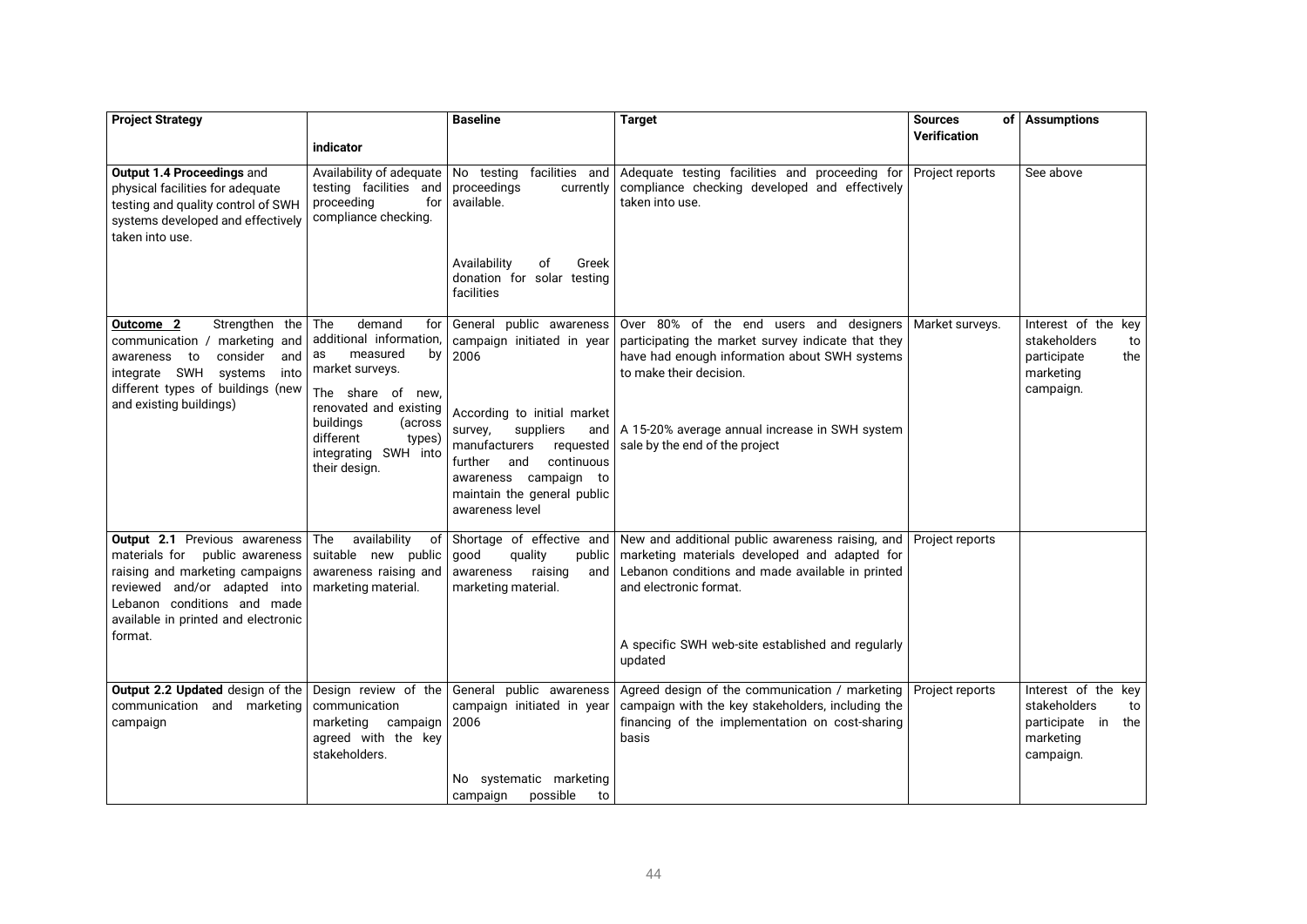| <b>Project Strategy</b>                                                                                                                                                                                                                                   |                                                                                                            | <b>Baseline</b>                                                                                                                                                                                        | <b>Target</b>                                                                                                                                                                                                                                                                                                                                               | <b>Sources</b>                                                                           | of Assumptions                                                                                                                                  |
|-----------------------------------------------------------------------------------------------------------------------------------------------------------------------------------------------------------------------------------------------------------|------------------------------------------------------------------------------------------------------------|--------------------------------------------------------------------------------------------------------------------------------------------------------------------------------------------------------|-------------------------------------------------------------------------------------------------------------------------------------------------------------------------------------------------------------------------------------------------------------------------------------------------------------------------------------------------------------|------------------------------------------------------------------------------------------|-------------------------------------------------------------------------------------------------------------------------------------------------|
|                                                                                                                                                                                                                                                           | indicator                                                                                                  |                                                                                                                                                                                                        |                                                                                                                                                                                                                                                                                                                                                             | <b>Verification</b>                                                                      |                                                                                                                                                 |
|                                                                                                                                                                                                                                                           |                                                                                                            | organise by the supply chain<br>on its own.                                                                                                                                                            |                                                                                                                                                                                                                                                                                                                                                             |                                                                                          |                                                                                                                                                 |
| Output 2.3 New public awareness<br>raising and marketing campaigns<br>implemented in co-operation with<br>relevant public entities and private<br>SWH<br>suppliers<br>and<br>manufacturers.                                                               | Enhance the level of<br>public<br>awareness<br>raising<br>through new<br>public<br>campaign<br>implemented | General public awareness<br>campaign initiated in year<br>2006                                                                                                                                         | New and additional public awareness raising and<br>marketing campaigns tailored to the specific needs<br>and expected decision making "drivers" and<br>information channels of the targeted end users<br>implemented in co-operation with the relevant<br>public entities and private SWH suppliers and<br>manufacturers by using different media channels. | Project reports<br>Market surveys                                                        | See above                                                                                                                                       |
| 2.4<br>Develop<br>Output<br>and<br>implement SWH pilot projects and<br>utilize the results and lessons<br>learnt for the public information<br>dissemination                                                                                              | Couple of SWH pilot<br>projects implemented                                                                | Only<br>one<br>pilot<br>project<br>through Chinese donation of<br>500 SWH units<br>were<br>delivered and installed (NB:<br>more than 200 SWH units<br>were damaged due to July<br>2006 war on Lebanon) | At least three SWH pilot projects implemented<br>either individual or collectives and results / lessons<br>learnt integrated within the overall communication<br>/ marketing strategy for SWH applications                                                                                                                                                  | Project reports<br><b>Beneficiaries</b><br>surveys<br>collection<br>Data<br>and analysis |                                                                                                                                                 |
| Outcome 3:<br>Increased demand<br>for SWH<br>by the<br>systems<br>availability of attractive end-user through new financing<br>financing mechanisms or other models<br>delivery models, such as SESCOs,<br>utility<br>driven<br>models<br>or<br>programme | The<br>amount<br>of<br>financing<br>leveraged<br>specifically<br>tailored<br>for<br>SWH<br>market needs.   | No specific<br>longer term<br>financing and new delivery<br>mechanisms offered and<br>marketed for the SWH<br>purchase.                                                                                | The agreed financial support mechanisms and new<br>delivery models in operation with a cumulative<br>target of USD 20 million (about 40-50% of the total<br>investment needs) leveraged by them for SWH<br>financing by the end of the project                                                                                                              | Project<br>monitoring<br>reports                                                         | Initial<br>demand for<br>financial<br>the<br>services created and<br>interest of the local<br>financing sector to<br>enter new market<br>areas. |
| Output 3.1 Enhanced awareness<br>of the key financial sector<br>stakeholder and local suppliers on<br>the specific characteristics and<br>financing opportunities in the<br>SWH market.                                                                   | The level of interest<br>created.                                                                          | Lack of information on the<br>specific<br>SWH<br>market<br>characteristics<br>and<br>financing models tested in<br>other countries.                                                                    | All the key financial sector stakeholders and local   Project reports<br>suppliers informed on the specific characteristics<br>and opportunities provided by the Lebanese SWH<br>market (by building on the results of the market<br>analysis), and on the experiences and lessons<br>learnt from the financing models tested in other                      |                                                                                          | See above                                                                                                                                       |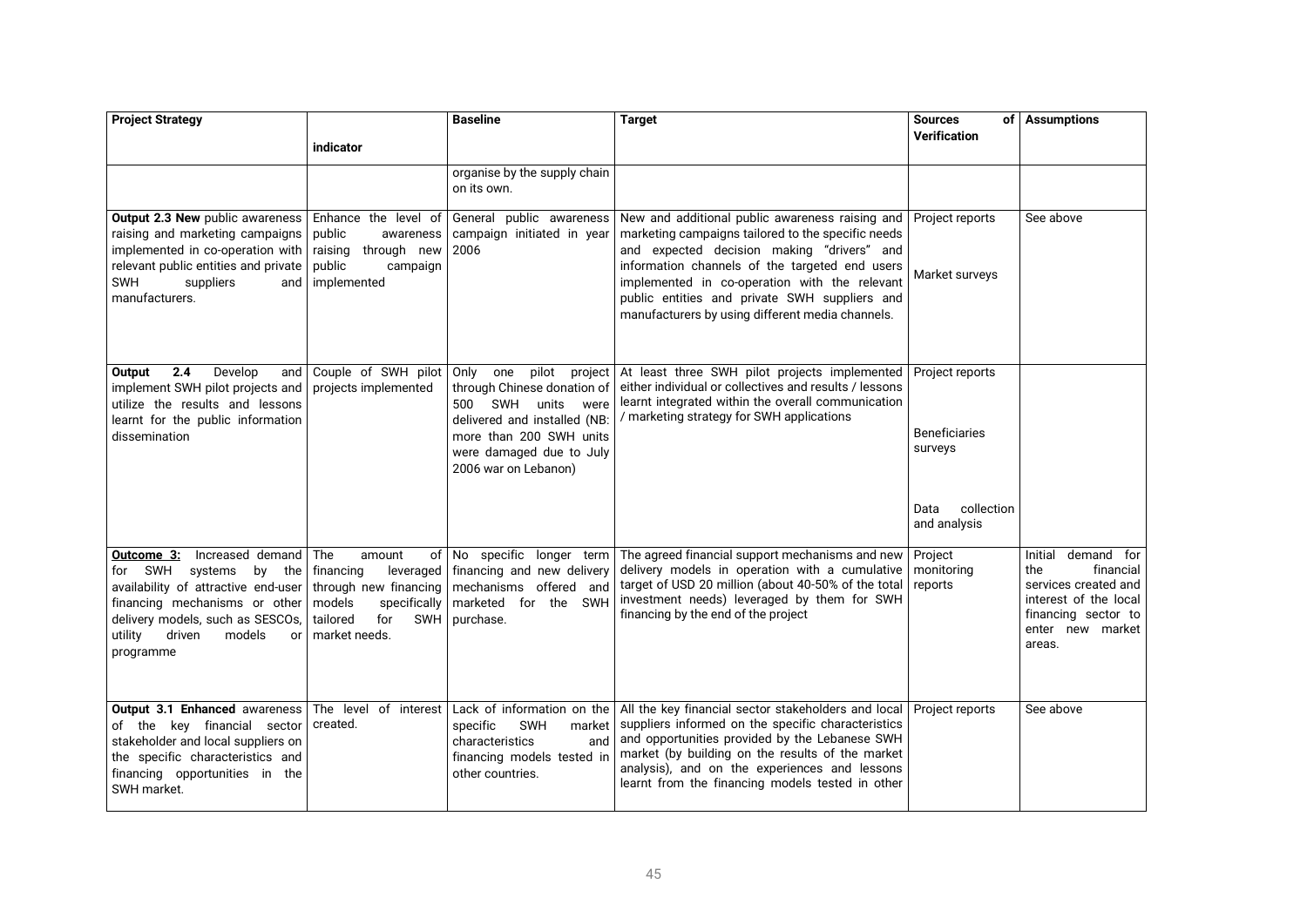| <b>Project Strategy</b>                                                                                                                                                                                                             |                                                                                                                                             | <b>Baseline</b>                                                                                                                                                                                          | <b>Target</b>                                                                                                                                                                                                                                                                                                                                                | <b>Sources</b>                                                      | of Assumptions                                                              |
|-------------------------------------------------------------------------------------------------------------------------------------------------------------------------------------------------------------------------------------|---------------------------------------------------------------------------------------------------------------------------------------------|----------------------------------------------------------------------------------------------------------------------------------------------------------------------------------------------------------|--------------------------------------------------------------------------------------------------------------------------------------------------------------------------------------------------------------------------------------------------------------------------------------------------------------------------------------------------------------|---------------------------------------------------------------------|-----------------------------------------------------------------------------|
|                                                                                                                                                                                                                                     | indicator                                                                                                                                   |                                                                                                                                                                                                          |                                                                                                                                                                                                                                                                                                                                                              | <b>Verification</b>                                                 |                                                                             |
|                                                                                                                                                                                                                                     |                                                                                                                                             |                                                                                                                                                                                                          | countries.                                                                                                                                                                                                                                                                                                                                                   |                                                                     |                                                                             |
| Output 3.2 New consumer<br>financing mechanism(s) in place<br>to offer subsidized loans or<br>leasing for the purchase of SWH<br>systems.                                                                                           | New financing<br>instruments and, as<br>applicable, delivery<br>models made<br>available.                                                   | Suitable long term financing<br>for home appliances<br>systems available, but not<br>applicable for SWH<br>Leasing of SWH systems<br>not working properly yet.                                           | New financing instruments and business models   Project reports<br>(such as specific purpose bank loans, vendor<br>financing, SESCOs etc.) specifically tailored and<br>marketed for the SWH purchase offered to the end<br>users as a part of the overall marketing package,<br>including, as applicable, the integration of possible<br>public incentives. |                                                                     |                                                                             |
| Output 3.3 As required, trained<br>SWH supply side stakeholders to<br>effectively operate and/or market<br>the new financing services.                                                                                              | The capacity of the Lack<br>SWH supply side to<br>operate and/or market<br>financing<br>new<br>the<br>services.                             | of<br>financing<br>knowledge and expertise of<br>the SWH supply side.                                                                                                                                    | SWH<br>Trained<br>supply side stakeholders to<br>effectively operate and/or market the new<br>financing services.                                                                                                                                                                                                                                            | Project reports                                                     | See above                                                                   |
| <b>Outcome 4</b> A certification and<br>quality control scheme applicable<br>for Lebanese conditions adopted<br>and enhanced capacity of the<br>supply chain to offer products and<br>services promoting sustainable<br>SWH market. | The share of supply<br>side entities adopting<br>the proposed quality<br>control schemes.<br>The level of customer<br>satisfaction with the | Lack of adequate incentives<br>for and, in some cases, lack<br>of capacity of the supply<br>side to offer equipment and<br>associated services at the<br>required level to sustain the<br>market growth. | Adoption of a voluntary quality control, certification<br>and labelling scheme for the SWH equipment and<br>installation services by the majority of the SWH<br>equipment and service providers with a market<br>share of over 80% in the end of the project.<br>Over 90% of customer satisfaction on the certified                                          | Project<br>reports<br>and supply side<br>surveys.<br>Demand<br>side |                                                                             |
|                                                                                                                                                                                                                                     | systems installed.                                                                                                                          |                                                                                                                                                                                                          | equipment and services provided.                                                                                                                                                                                                                                                                                                                             | market surveys                                                      |                                                                             |
| Output 4.1 Set of SWH standards<br>and an associated certification<br>and labelling system developed<br>adapted) for<br>Lebanon<br>(or<br>conditions.                                                                               | Availability of a quality<br>system for<br>control<br>SWH<br>equipment<br>suitable for Lebanon<br>situation.                                | No system available in<br>Lebanon.<br>Inter- national<br>systems are available, but<br>need to be adapted to<br>Lebanon conditions                                                                       | A quality control system consisting of required<br>standards and associated certification and<br>labelling scheme suitable for Lebanon situation<br>developed and adopted first on a voluntary basis,<br>and which may later graduate to a mandatory<br>requirement.                                                                                         | Project reports                                                     | Support of the SWH<br>supply<br>chain<br>recognizing<br>the<br>value added. |
| Output 4.2 A pilot testing facility<br>to check compliance with adopted<br>standards.                                                                                                                                               | The number of locally<br>tested<br>systems<br>according to adopted<br>standards.                                                            | testing<br>facilities<br>No<br>available.                                                                                                                                                                | A pilot SWH testing facility fitted to the current<br>market situation in operation with an ability to<br>sustain its services also after the project.                                                                                                                                                                                                       | Project reports                                                     | See above                                                                   |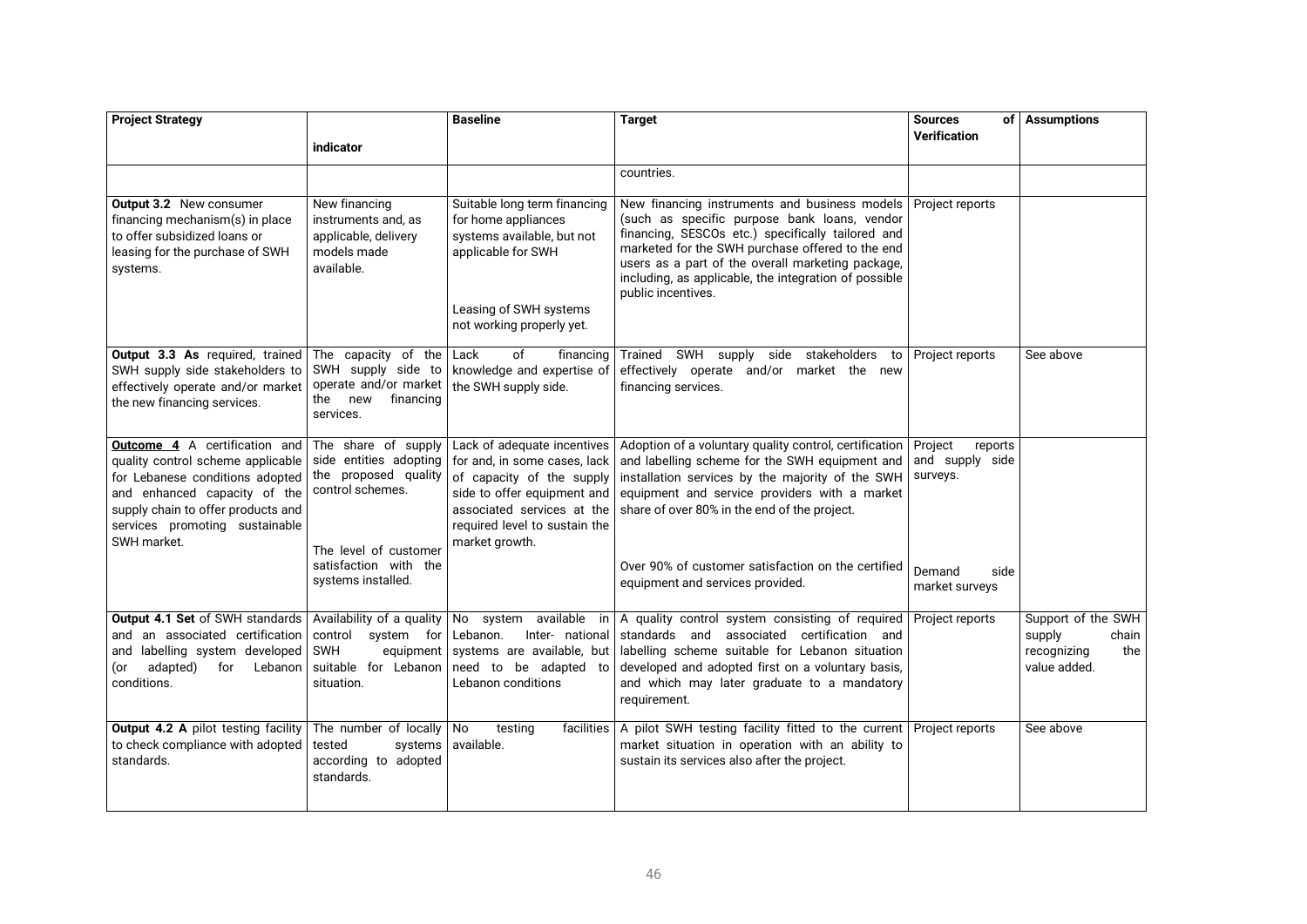| <b>Project Strategy</b>                                                                                                                                                               |                                                                                                                                      | Baseline                                                                                                                                                       | <b>Target</b>                                                                                                                                                                                                                                                                                                                                 | <b>Sources</b><br>of | <b>Assumptions</b>                                       |
|---------------------------------------------------------------------------------------------------------------------------------------------------------------------------------------|--------------------------------------------------------------------------------------------------------------------------------------|----------------------------------------------------------------------------------------------------------------------------------------------------------------|-----------------------------------------------------------------------------------------------------------------------------------------------------------------------------------------------------------------------------------------------------------------------------------------------------------------------------------------------|----------------------|----------------------------------------------------------|
|                                                                                                                                                                                       | indicator                                                                                                                            |                                                                                                                                                                |                                                                                                                                                                                                                                                                                                                                               | Verification         |                                                          |
|                                                                                                                                                                                       |                                                                                                                                      |                                                                                                                                                                | SWH systems in the Lebanon market tested for<br>compliance by the end of the project.                                                                                                                                                                                                                                                         |                      |                                                          |
| Output 4.3 Technical support to<br>manufacturers<br>local<br>and<br>importers to obtain a certification<br>and to improve their product<br>quality in general.                        | The<br>number<br>of I<br>manufacturers<br>receiving TA<br>of<br>The<br>number<br>missions and trade<br>seminars organized            | Lack of local capacity to<br>meet the requirements and<br>to improve their product<br>quality in general.                                                      | the Lebanese SWH manufacturers<br>All<br>and<br>suppliers have received technical support to<br>improve their product quality<br>Up to 4 match making missions and an annual<br>SWH trade seminar in Lebanon                                                                                                                                  | Project reports      | See above                                                |
| Output 4.4 A certification and<br>training system in place for SWH<br>system installers (trained &<br>certified)                                                                      | The availability of the<br>system.                                                                                                   | No certification and training<br>system in place for SWH<br>system installers.                                                                                 | A certification and training system in place for<br>SWH system installers.<br>100 - 150 of the installers in the SWH market                                                                                                                                                                                                                   | Project reports      |                                                          |
|                                                                                                                                                                                       |                                                                                                                                      |                                                                                                                                                                | development targets trained and recognized by the<br>end of the project                                                                                                                                                                                                                                                                       |                      |                                                          |
| Output 4.5<br><b>Trained</b><br>building<br>other<br>designers<br>and<br>key<br>professionals to consider SWH in<br>the design of new buildings,<br>renovated and existing buildings. | The number of trained<br>professionals<br>The share of new or<br>renovated / existing<br>buildings<br>including<br>SWH as an option. | Lack of information<br>and<br>expertise among the local<br>architects,<br>building<br>installers and<br>engineers,<br>professionals<br>other key<br>about SWH. | 150 - 200 architects, building engineers, and other<br>key professional, as well as the students in the<br>associated fields are informed about the<br>opportunities provided by SWH and different types<br>of SWH equipment and are trained to integrate<br>SWH into the design of new buildings and the<br>renovation of the existing ones. |                      |                                                          |
| Output 4.6 Improved curricula of<br>SWH training courses in relevant<br>academic<br>technical<br>and<br><b>institutions</b><br>and<br>vocational<br>schools                           | The curricula adopted<br>by<br>the<br>targeted<br>educational entities                                                               | $\overline{t}$<br>updated<br>Need<br>the<br>curricula<br>(GTZ vocational project with<br>Ministry of Education)                                                | An improved curricula and training<br>program<br>adopted by the targeted educational entities,<br>including co-operation with vocational training<br>systems                                                                                                                                                                                  | Project reports      | Support<br>of<br>the<br>targeted educational<br>entities |
| <b>Outcome 5</b> The provided support<br>institutionalized and the results,<br>experiences and lesson learnt<br>documented and disseminated                                           | Continuing support for<br>SWH<br>market<br>development also after                                                                    | No sustainability of the<br>required market support<br>No results and experiences                                                                              | Local institution(s) continuing to promote the SWH   Final evaluation<br>market after the end of the project.                                                                                                                                                                                                                                 |                      |                                                          |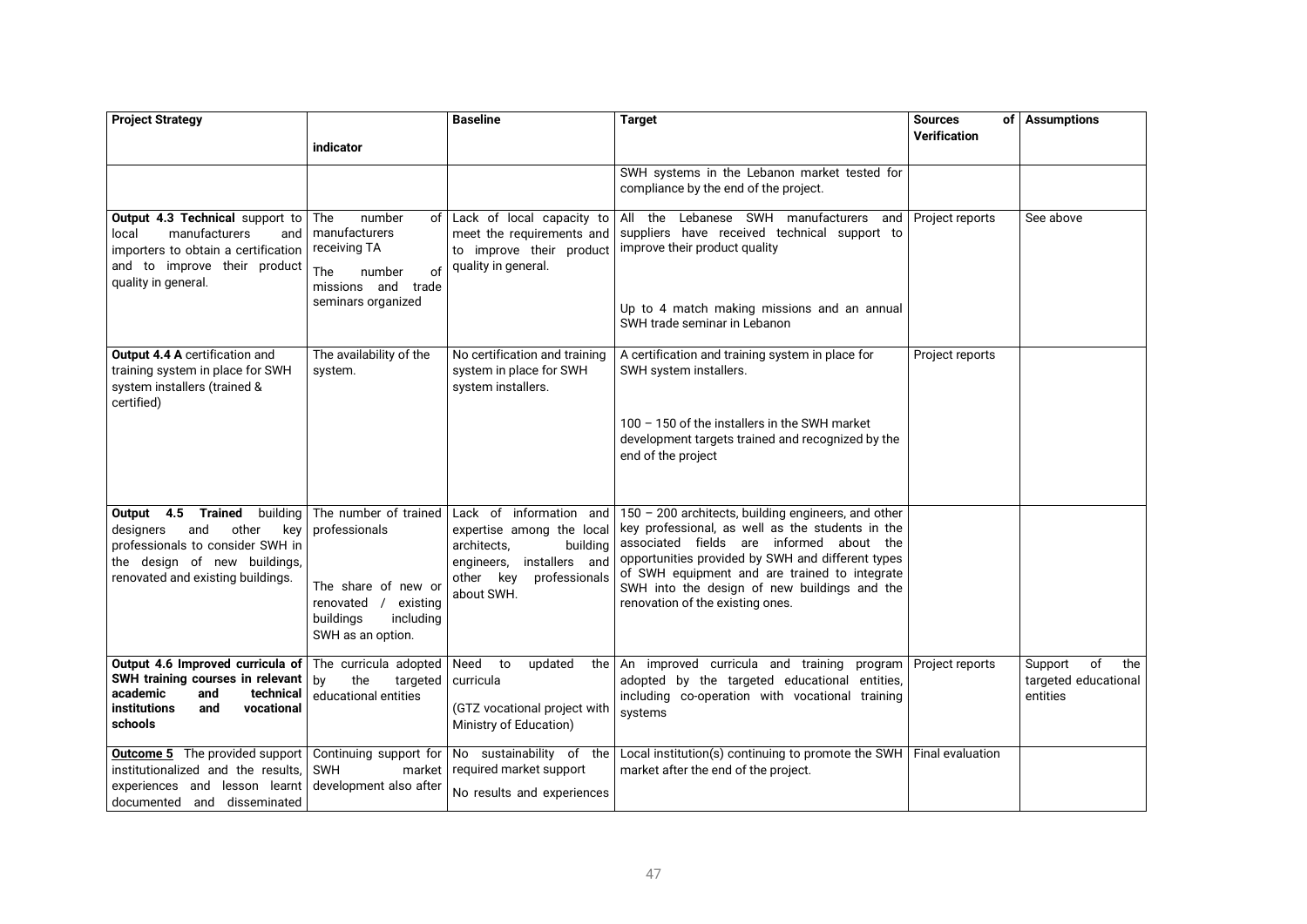| <b>Project Strategy</b>                                                                                                                                                                          |                                                                                                                                                                                                  | <b>Baseline</b>                                                                                                                                                                                                                                                                    | <b>Target</b>                                                                                                                                                                                                                                                                                                                                                                                              | <b>Sources</b><br>of l                           | <b>Assumptions</b>                                                                                     |
|--------------------------------------------------------------------------------------------------------------------------------------------------------------------------------------------------|--------------------------------------------------------------------------------------------------------------------------------------------------------------------------------------------------|------------------------------------------------------------------------------------------------------------------------------------------------------------------------------------------------------------------------------------------------------------------------------------|------------------------------------------------------------------------------------------------------------------------------------------------------------------------------------------------------------------------------------------------------------------------------------------------------------------------------------------------------------------------------------------------------------|--------------------------------------------------|--------------------------------------------------------------------------------------------------------|
|                                                                                                                                                                                                  | indicator                                                                                                                                                                                        |                                                                                                                                                                                                                                                                                    |                                                                                                                                                                                                                                                                                                                                                                                                            | Verification                                     |                                                                                                        |
| learning,<br>(including monitoring,<br>evaluation and other feedback for<br>adaptive management).                                                                                                | the end of the project.<br>project<br>Access<br>to<br>related information by<br>local and international<br>experts                                                                               | documented<br>and<br>disseminated.                                                                                                                                                                                                                                                 | The reports and other public material from the<br>project can be easily found and accessed.                                                                                                                                                                                                                                                                                                                | Project reports                                  |                                                                                                        |
| The<br>5.1<br>Output<br>reporting<br>framework and arrangement for<br>the SWH market monitoring<br>established and continuing after<br>the end of the project.                                   | Agreed<br>reporting<br>format<br>and<br>institutional<br>arrangements for SWH<br>market<br>monitoring<br>established.                                                                            | No<br>systematic<br>reporting<br>format and<br>institutional<br>for<br>SWH<br>arrangements<br>market monitoring.                                                                                                                                                                   | reporting<br>Agreed<br>format<br>and<br>institutional<br>arrangements for SWH<br>market monitoring<br>established and continuing after the end of the<br>project.                                                                                                                                                                                                                                          | Project<br>reports<br>final<br>and<br>evaluation | Agreed co-operation<br>between the vendors<br>and other business<br>entities involved in<br>SWH market |
| Output 5.2 Support the existing<br>Thermal<br>Solar<br>Industry<br>Association (LASI) and other solar<br>NGOs (LSES) or a similar entity<br>(LCEC) to sustain the required<br>market activities. | Enhance the level of<br>involvement of the<br>existing Solar Thermal<br>Industry Association<br>(LASI)<br>solar<br><b>NGOs</b><br>and<br>similar<br>(LSES)<br>entity (LCEC) in the<br>SWH market | Weak<br>institutional<br>the<br>Solar<br>Thermal<br>existing<br>Industry Association (LASI)<br>and other solar NGOs<br>(LSES) or similar entity<br>(LCEC) to support the local<br>SWH industry and to<br>promote the sustainable<br>market growth of SWH in<br>Lebanon in general. | Reactivation of the existing Solar Thermal Industry<br>Association (LASI) and other solar NGOs (LSES) or<br>similar entity (LCEC) with gradual build-up of their<br>capacity to represent, support and train the<br>Lebanon SWH industry to expand and enhance its<br>competitiveness and the quality of the products<br>and services it is providing and to promote the<br>Lebanon SWH market in general. | Project reports                                  | Recognition of the<br>benefits<br>of<br>the<br>proposed institution<br>by the local supply<br>chain.   |
| Output 5.3 The national project<br>web-site and network successfully<br>established and marketed.                                                                                                | Number of visits in the<br>project website                                                                                                                                                       | None                                                                                                                                                                                                                                                                               | Project web-site and network successfully<br>established with information on the scope and<br>results of the project.                                                                                                                                                                                                                                                                                      |                                                  |                                                                                                        |
|                                                                                                                                                                                                  | The level and type of<br>information in the<br>website.                                                                                                                                          |                                                                                                                                                                                                                                                                                    | (The details to be specified later)                                                                                                                                                                                                                                                                                                                                                                        |                                                  |                                                                                                        |
|                                                                                                                                                                                                  | The frequency of<br>updating.                                                                                                                                                                    |                                                                                                                                                                                                                                                                                    |                                                                                                                                                                                                                                                                                                                                                                                                            |                                                  |                                                                                                        |